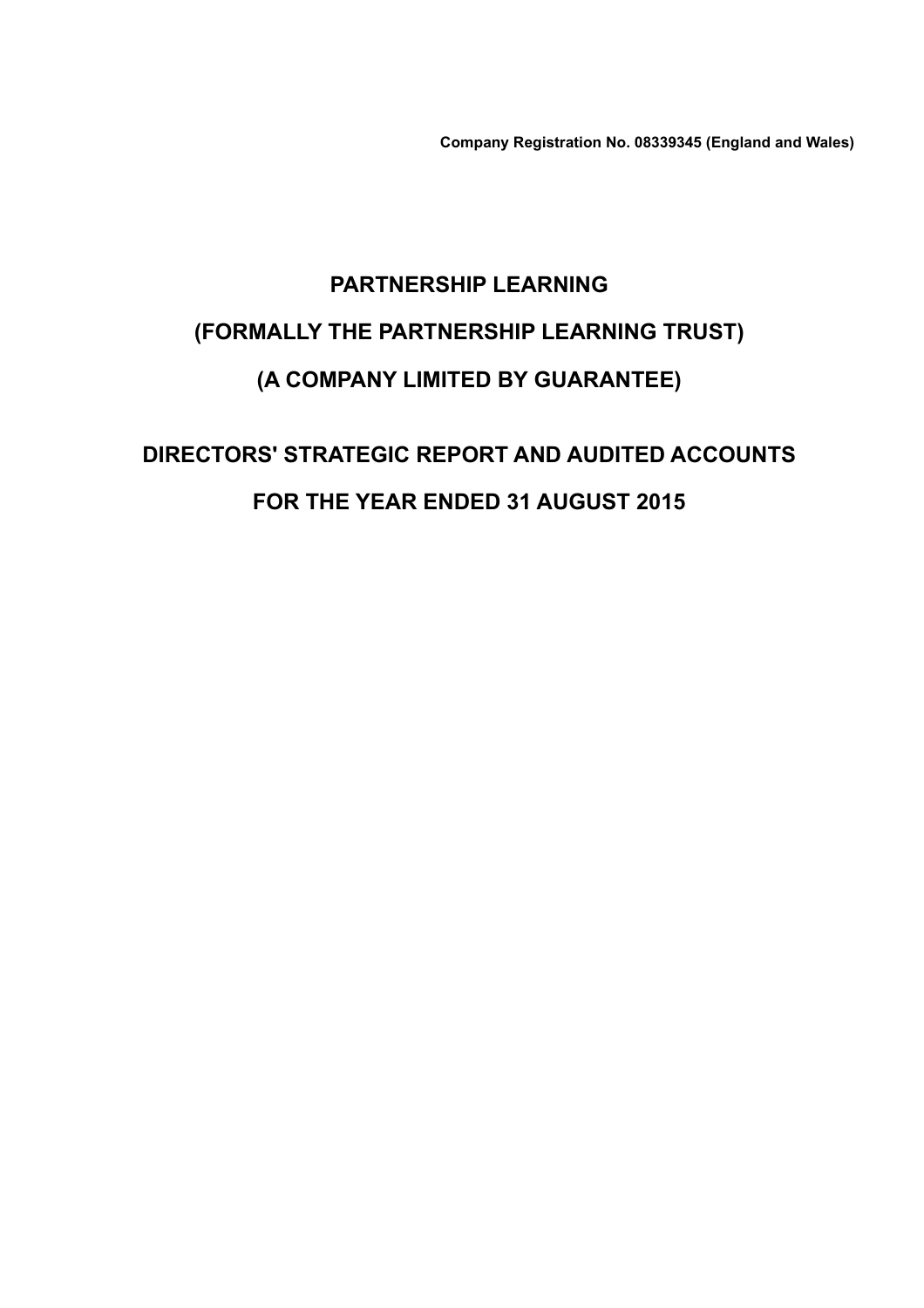### PARTNERSHIP LEARNING (FORMALLY THE PARTNERSHIP LEARNING TRUST) **CONTENTS**

|                                                         | Page      |
|---------------------------------------------------------|-----------|
| Reference and administrative details                    | 1         |
| Directors' report                                       | $2 - 6$   |
| Governance statement                                    | $7 - 10$  |
| Statement on regularity, propriety and compliance       | 11        |
| Statement of Directors' responsibilities                | 12        |
| Independent auditor's report on the accounts            | $13 - 14$ |
| Independent reporting accountant's report on regularity | $15 - 16$ |
| Statement of financial activities                       | 17        |
| <b>Balance sheet</b>                                    | 18        |
| Cash flow statement                                     | 19        |
| Notes to the accounts                                   | $20 - 39$ |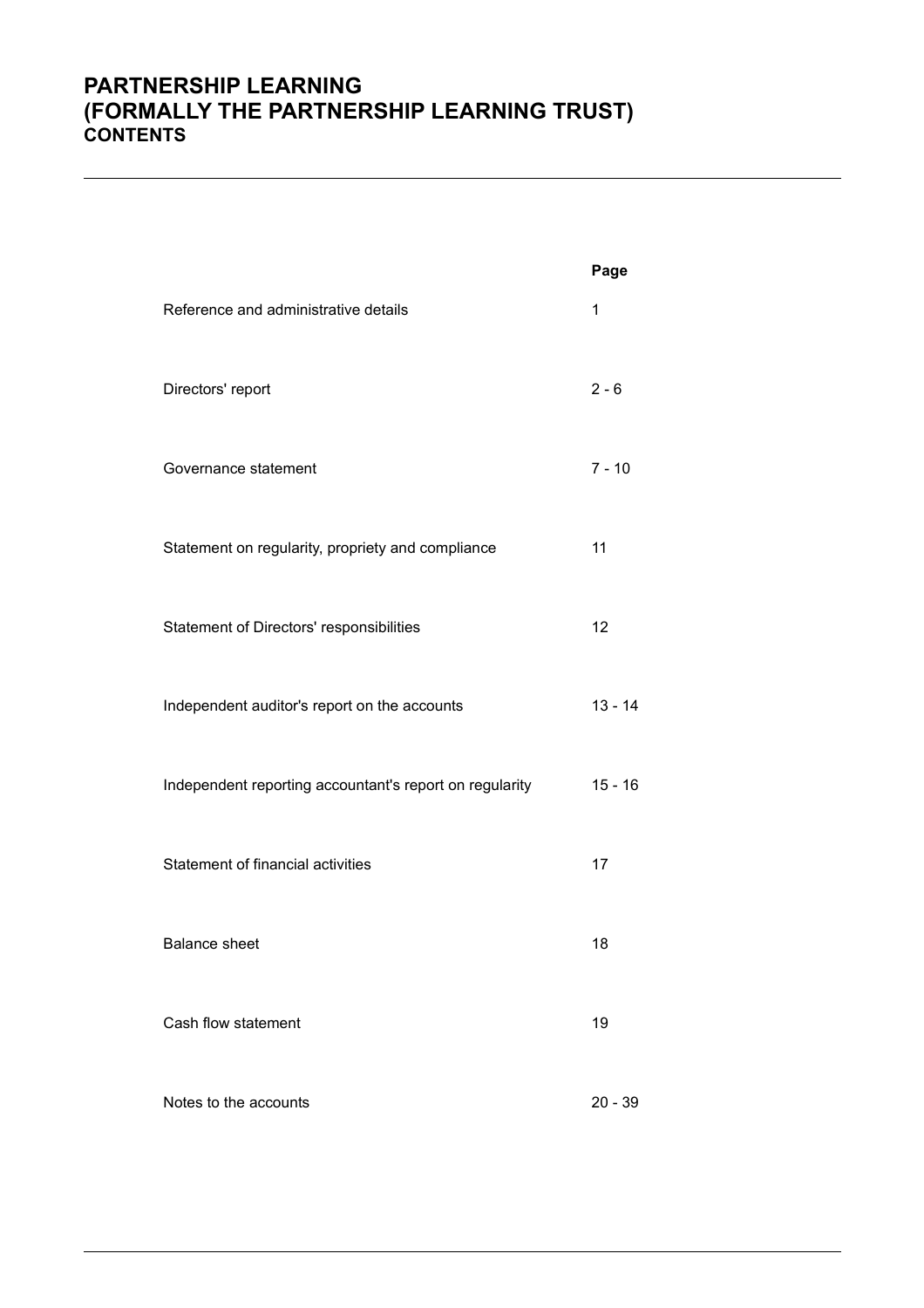### PARTNERSHIP LEARNING (FORMALLY THE PARTNERSHIP LEARNING TRUST) REFERENCE AND ADMINISTRATIVE DETAILS

| <b>Directors</b>                                                                                                                                       | D Singleton (Chair)<br>A Moore (Resigned 15 October 2014)<br>J McPartland (Resigned 15 October 2014)<br>A Lazell<br>D Reedy<br>J Farquharson<br>L Graham (Resigned 15 October 2014)<br>R Leighton (Accounting Officer) (Appointed 1 December 2014)<br>I Rowley (Appointed 1 December 2014) |                                                                      |  |
|--------------------------------------------------------------------------------------------------------------------------------------------------------|--------------------------------------------------------------------------------------------------------------------------------------------------------------------------------------------------------------------------------------------------------------------------------------------|----------------------------------------------------------------------|--|
| <b>Members</b>                                                                                                                                         | D Singleton<br>A Moore<br>L Graham<br>J Cripps                                                                                                                                                                                                                                             |                                                                      |  |
| Senior leadership team                                                                                                                                 | R Leighton                                                                                                                                                                                                                                                                                 | - Chief Executive                                                    |  |
| <b>Company secretary</b>                                                                                                                               | J Black                                                                                                                                                                                                                                                                                    |                                                                      |  |
| <b>Company registration number</b>                                                                                                                     | 08339345 (England and Wales)                                                                                                                                                                                                                                                               |                                                                      |  |
| <b>Registered office</b>                                                                                                                               | Sydney Russell School<br>Parsloes Ave<br>Dagenham, Essex<br>RM9 5QT                                                                                                                                                                                                                        |                                                                      |  |
| <b>Academies operated</b><br>Riverside School<br>The Sydney Russell School<br>Thames View Junior School<br>Partnership Learning<br>Independent auditor | Location<br><b>Barking</b><br>Degenham<br><b>Barking</b><br>Dagenham<br><b>Wilkins Kennedy LLP</b><br>Greytown House<br>221-227 High Street                                                                                                                                                | <b>Principal</b><br>A Roberts<br>R Leighton<br>S Rider<br>R Leighton |  |
|                                                                                                                                                        | Orpington<br>Kent<br>BR6 0NZ                                                                                                                                                                                                                                                               |                                                                      |  |
| <b>Bankers</b>                                                                                                                                         | Lloyds Bank plc<br>11 Station Parade<br><b>Barking</b><br><b>IG11 8ED</b>                                                                                                                                                                                                                  |                                                                      |  |
| <b>Solicitors</b>                                                                                                                                      | Browne Jacobson<br>30 Finsbury Circus<br>London<br>EC2M 7DT                                                                                                                                                                                                                                |                                                                      |  |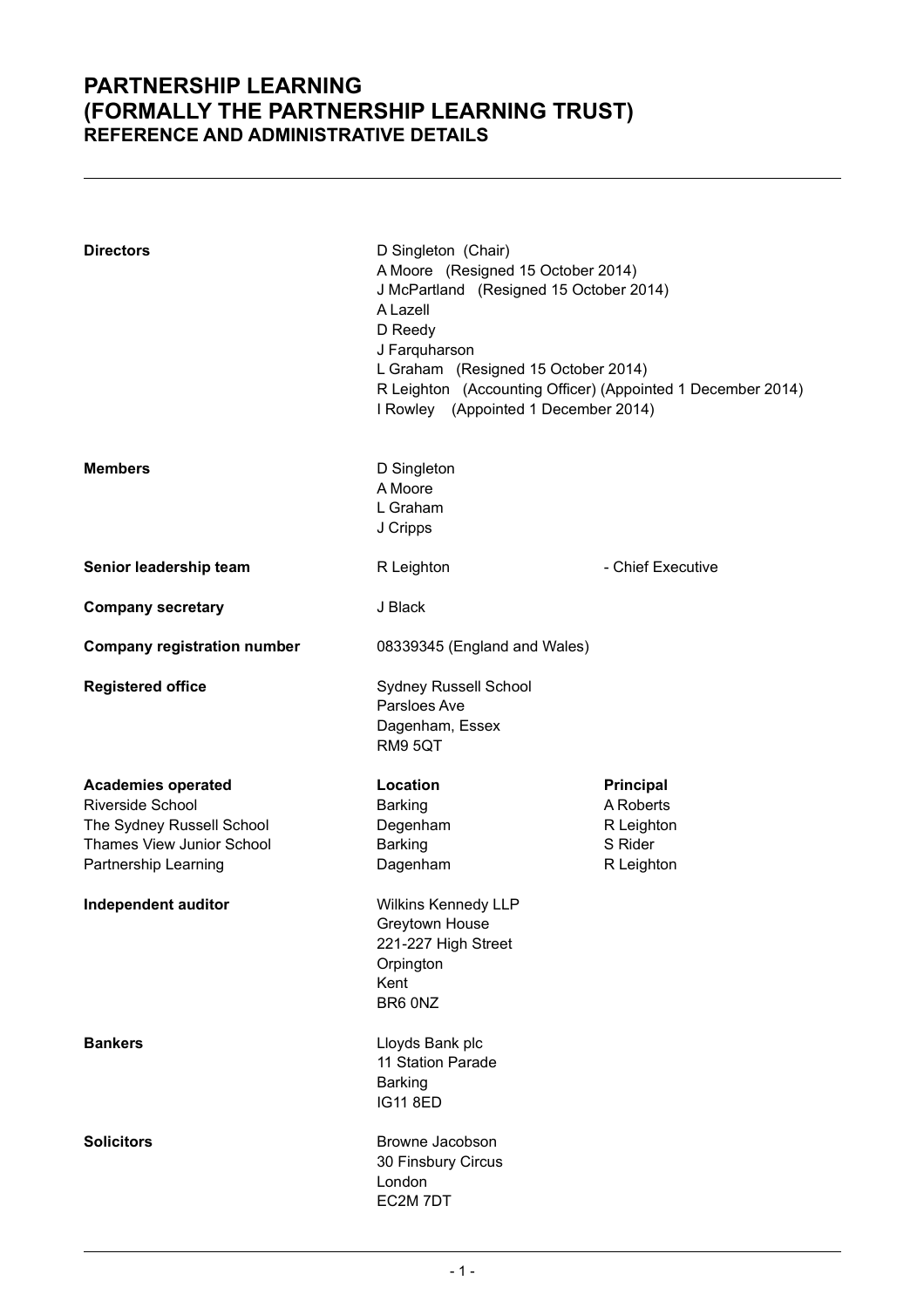### FOR THE YEAR ENDED 31 AUGUST 2015

The Directors present their annual report together with the accounts and independent auditor's reports of the charitable company for the period 1 September 2014 to 31 August 2015. The annual report serves the purposes of both a governors' report, and a directors' report under company law.

The Trust operates three academies servicing catchment areas in the London Borough of Barking & Dagenham:

- The Sydney Russell School, 4-18 mainstream all through school, approximately 1,850 pupils
- Riverside School, 11-18 mainstream secondary school, approximately 360 pupils
- Thames View Junior School, 7-11 mainstream junior school, approximately 480 pupils

Over the coming two years the Trust is due to open three new schools: Riverside Primary School, Riverside Bridge School (a special school) and Greatfields School (secondary). A combination of continued growth in its existing schools and the new openings will see projected total pupil numbers in the Trust rise steadily from the current 2,690 to a peak of over 8,000 by 2024.

#### Structure, governance and management

#### **Constitution**

The academy trust is a company limited by guarantee and an exempt charity. The charitable company's memorandum and articles of association are the primary governing documents of the academy trust.

The Directors are the trustees of Partnership Learning and are also the directors of the charitable company for the purposes of company law. Details of the Directors who served during the year are included in the Reference and Administrative Details on page 1.

The Partnership Learning Trust was incorporated on 21 December 2012. Riverside School obtained Academy status from 1 September 2013 and Thames View Junior School and The Sydney Russell School obtained Academy status from 1 February 2015.

The company changed its name from The Partnership Learning Trust to Partnership Learning on 4 December 2014.

#### Members' liability

Each member of the charitable company undertakes to contribute to the assets of the charitable company in the event of it being wound up while they are a member, or within one year after they cease to be a member, such amount as may be required, not exceeding £10, for the debts and liabilities contracted before they ceased to be a member.

#### Principal activities

The principal activity of The Partnership Learning Trust is to advance for the public benefit education in the United Kingdom, in particular, but without prejudice to the generality of the foregoing, by establishing, maintaining, carrying on, managing and developing a school offering a broad and balanced curriculum.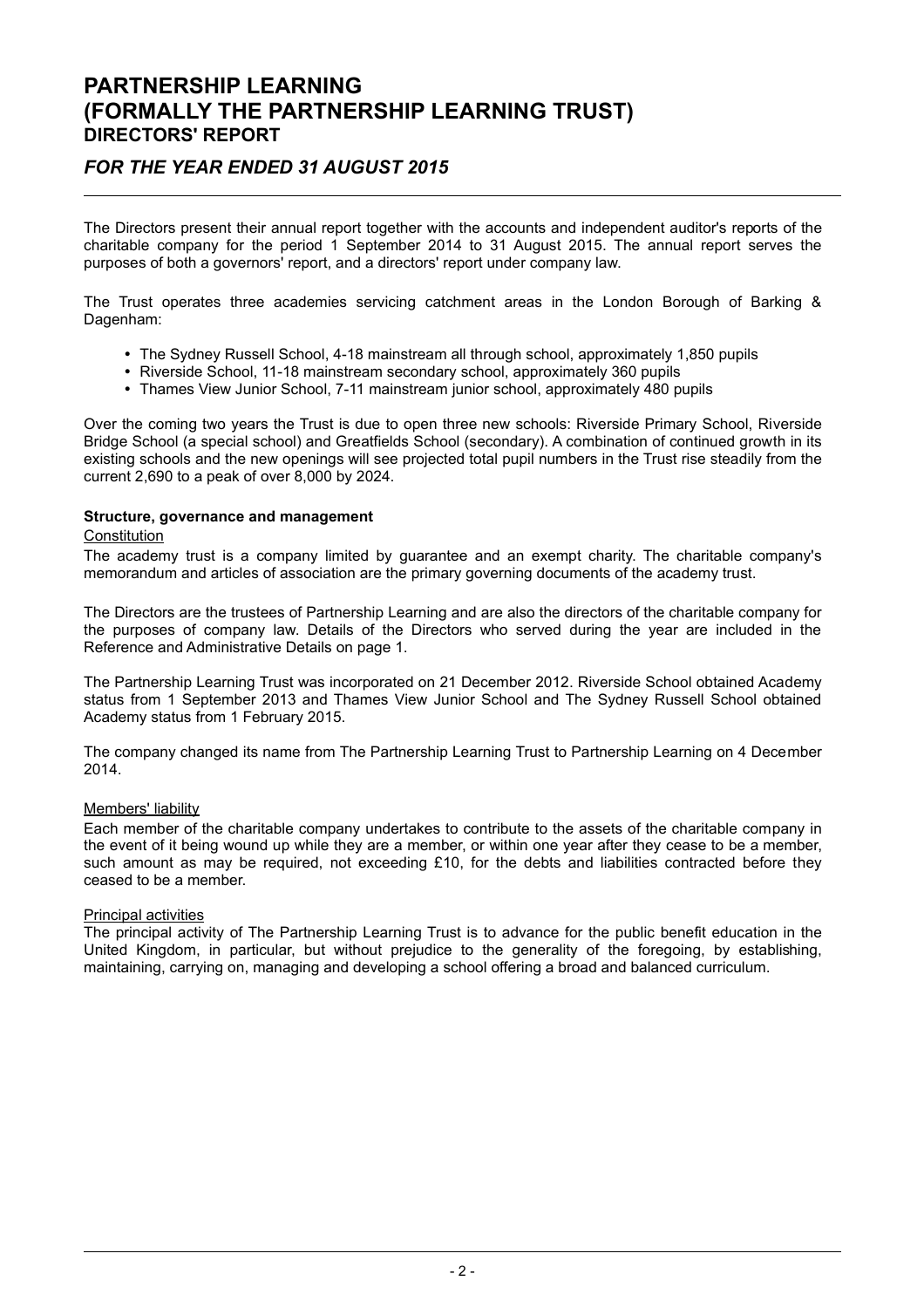### FOR THE YEAR ENDED 31 AUGUST 2015

#### Method of recruitment and appointment or election of Directors

The Members of the Academy Trust shall comprise of the signatories to the Memorandum, one Pastor of the Church who may be appointed by the Senior Leadership Team (SLT) by majority vote, the SLT may appoint up to one person from amongst their number by majority vote, the chair of directors, any person appointed under Article 16.

The number of Directors shall be not less than three but (unless otherwise determined by ordinary resolution) shall not be subject to any maximum. Subject to Articles 48-49, the Company shall have the following Directors: a) up to 10 Directors, as appointed by the members; b) a minimum of 2 Parent Directors as elected by parents of registered pupils at the academy. A parent governor must be a parent of a pupil at the Academy at the time of election; c) The Principle; and d) the Senior Pastor. The Company may also have any Co-opted Director appointed under Article 58. The first Directors shall be those persons named in the statement delivered pursuant to sections 9 and 12 of the Companies Act 2006. Future Directors shall be appointed or elected, as the case may be, under these Articles. Where it is not possible for such a Director to be appointed or elected due to the fact that an Academy has not yet been established, then the relevant Article or part thereof shall not apply. The total number of Directors, including the Chief Executive Officer, who are employees of the Company shall not exceed one third of the total number of Directors.

Each of the persons entitled to appoint Members in Article 12 shall have the right from time to time by written notice delivered to the Office to remove any Member appointed by them and to appoint a replacement Member to fill a vacancy whether resulting from such removal or otherwise.

#### Policies and procedures adopted for the induction and training of Directors

All new Directors receive an induction'. Directors will also be provided with adequate opportunities to undertake and receive suitable training so as to enable them to undertake their role more effectively.

#### Organisational structure

The structure consists of the following connected elements: the Directors, the Chief Executive, the Local Governing Bodies and the Headteachers.

The Directors are responsible for setting general Trust policy, adopting an annual Trust plan and budget, monitoring the Academies, budget monitoring and making major decisions about the direction of the Academy Trust, capital expenditure and senior staff appointments.

The Chief Executive is the Accounting Officer and is responsible to the Board of Directors for the overall performance of the Trust and its constituent schools.

Local Governing Bodies are responsible for the strategic direction and financial oversight of their schools and holding their Headteacher to account for the performance of the school.

Headteachers are responsible for the overall performance of their schools and meeting the objectives set for them by their Local Governing Body and the Directors.

#### Related parties and other connected charities and organisations

#### Objectives and activities

#### Objects and aims

The Principal Guiding Aim is to ensure that each student within the Trust's schools has an equal opportunity to experience a whole curriculum that is balanced, relevant and broadly based and which will promote the intellectual, cultural, moral, spiritual, aesthetic and physical development of the individual to the benefit of his or herself, the school and the wider community.

#### Our Aims

The main objective of Partnership Learning during the year to 31 August 2015 was to develop its new role as a Multi-Academy Trust.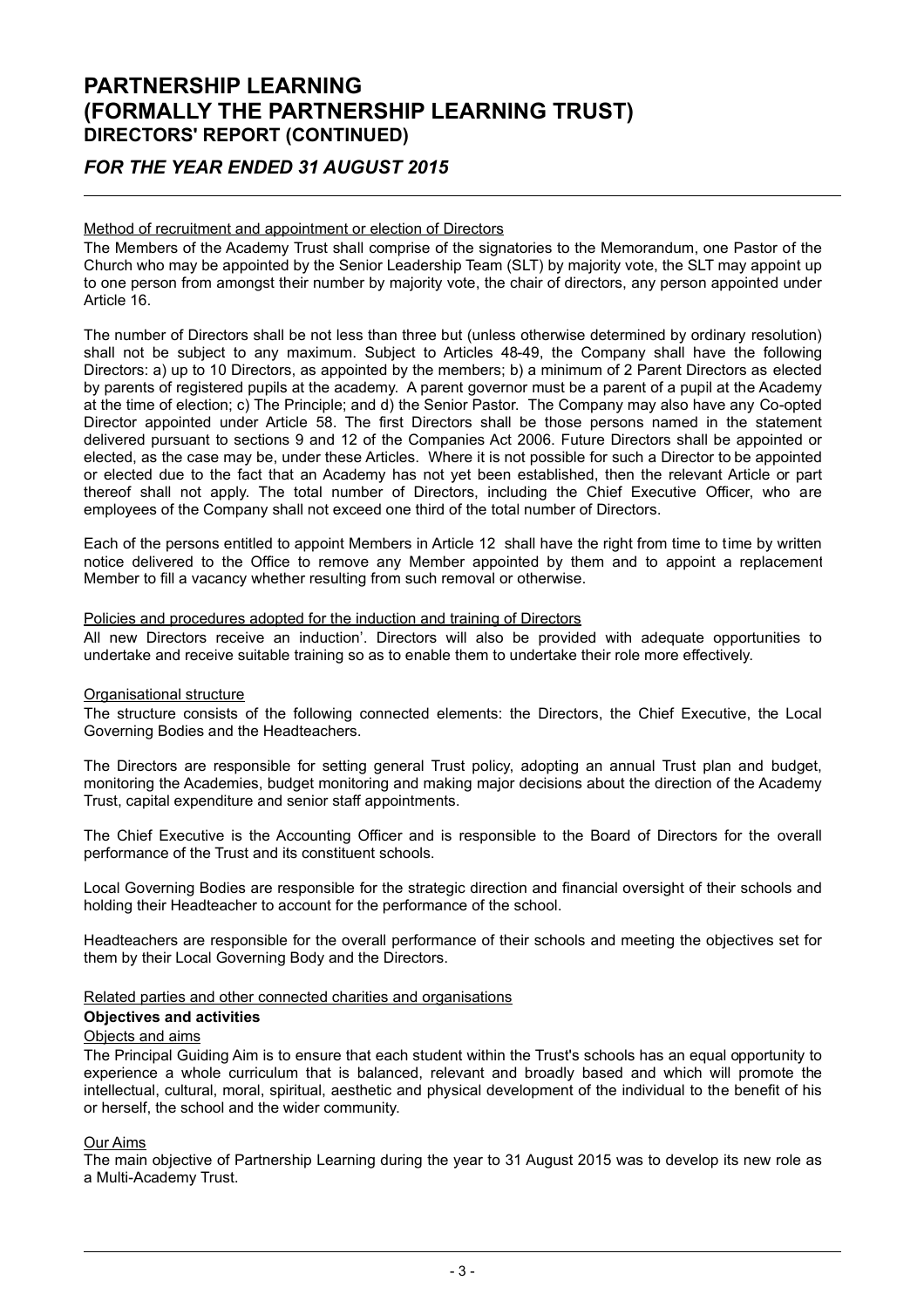### FOR THE YEAR ENDED 31 AUGUST 2015

#### Public benefit

The Directors have complied with their duty to have due regard to the guidance on public benefit issued by the Charity Commission in exercising their powers and duties. In particular, the governors consider how planned activities will contribute to the aims and objectives they have set.

#### Admissions arrangements

Partnership Learning's schools adhere to the admissions criteria of the London Borough of Barking & Dagenham - the main entry criterion in the event of over subscription being distance from home to school.

#### Strategic report

#### Achievements and performance

Partnership Learning has high aspirations for its students and a drive for continuous improvement. The Trust's analysis of examination/test performance is thorough, and much use is made of performance and benchmarking data from a range of sources.

Current pupil assessments show that the Trust's schools are on track to meet their targets in all main achievement measures.

#### Key performance indicators

The key performance indicators include monitoring of expenditure of EFA grant funding. The levels of capital expenditure for new facilities together with actual and projected cash flow and reserves have also been monitored. These items are all reported in the financial statements.

#### Going concern

After making appropriate enquiries, the board of directors has a reasonable expectation that the academy trust has adequate resources to continue in operational existence for the foreseeable future. For this reason the board of directors continues to adopt the going concern basis in preparing the accounts. Further details regarding the adoption of the going concern basis can be found in the statement of accounting policies.

#### Financial review

Most of the Academy Trust's income is obtained from the Education Funding Agency (EFA) in the form of recurrent grants, some of which are restricted to particular purposes. The grants received from the EFA during the year ended 31 August 2015 and the associated expenditure are shown as restricted funds in the Statement of Financial Activities.

The Academy Trust also receives grants for fixed assets from the EFA. In accordance with the Charities Statement of Recommended Practice, 'Accounting and Reporting by Charities' (SORP 2005), such grants are shown in the Statement of Financial Activities as restricted income in the fixed asset fund. The restricted fixed asset fund balance is reduced by annual depreciation charges over the expected useful life of the assets concerned.

During the year ended 31 August 2015, total expenditure of £11,233k (2014: £1,647k) was met by recurrent grant funding from the EFA together with other incoming resources. The excess of expenditure over income for the year (excluding restricted fixed asset funds and transfers to restricted fixed asset funds) was £166k (2014: £454k income over expenditure).

At 31 August 2015 the net book value of fixed assets was £42,581k (2014:£103k). Movements in tangible fixed assets are shown in Note 11 to the financial statements. The assets were used exclusively for providing education and the associated support services to the pupils of the Academy Trust's schools.

The London Borough of Barking and Dagenham Local Government Pension Fund, in which the Academy participates, showed a deficit of £1,399k (2014: £71) at 31 August 2015.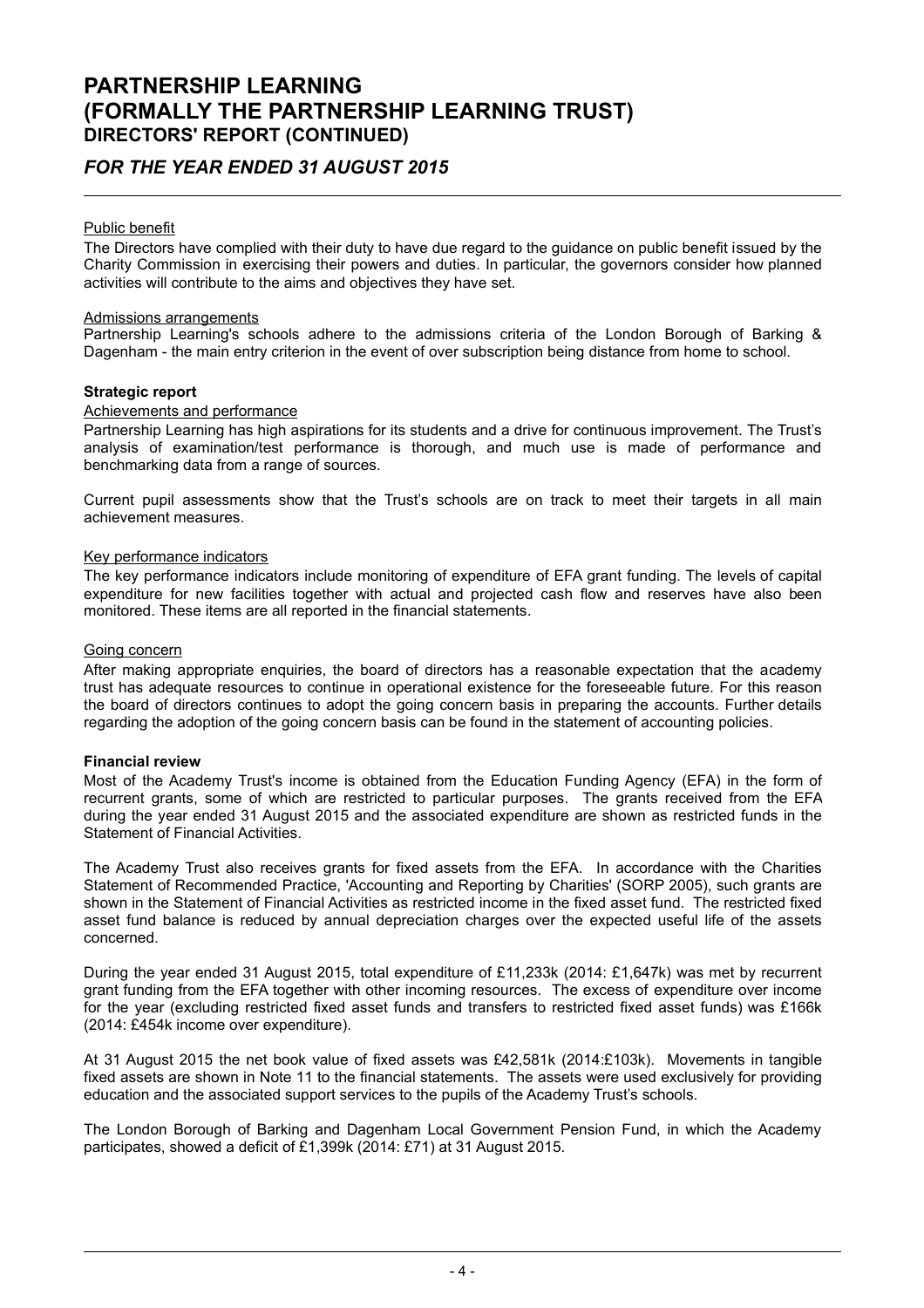### FOR THE YEAR ENDED 31 AUGUST 2015

#### Reserves policy

The Directors review the reserve levels of the Academy annually. This review encompasses the nature of income and expenditure streams, the need to match income with commitments and the nature of reserves. The Directors have determined that the appropriate level of unrestricted funds should be equivalent 5% of budgeted income, approximately £1,000k (2014: £193k).

The reason for this is to provide sufficient working capital to cover delays between spending and receipt of grants and to provide a cushion to deal with unexpected emergencies such as urgent maintenance. The academy's current level of unrestricted funds of £788k (2014: £170k) (total funds less the amount held in fixed assets and restricted funds).

The directors are hoping to increase the level of unrestricted funds in the future.

#### Investment policy and powers

Under the Memorandum and Articles of Association, the Academy Trust has the power to invest funds not immediately required for its own purposes, in any way the Directors see fit. The organisation has a positive cash balance to cover eventualities and unforeseen expenses. The banking facilities are reviewed on a regular basis.

#### Financial position

The Academy Trust held fund balances at 31 August 2015 of £43,093k (2014 : £599k) comprising £42,305k (2014: £429k) of restricted funds and £788k (2014: £170k) of unrestricted general funds. Of the restricted funds £42,581k (2014: £103k) is represented by tangible fixed assets and £1,123k (2014: £397k) of general restricted funds.

The pension reserve which is considered part of restricted funds was £1,399k (2014: £71k) in deficit.

#### Principal risks and uncertainties

The Directors have assessed the major risks to which the Academy Trust is exposed, in particular those relating to the specific teaching, provision of facilities and other operational areas of the Academy Trust, and its finances. The Directors have implemented a number of systems to assess risks that its schools face, especially in the operational areas (e.g. in relation to teaching, health and safety, bullying and school trips) and in relation to the control of finance. The Directors have introduced systems, including operational procedures and internal financial controls in order to minimise risk. Where significant financial risk still remains they have ensured they have adequate insurance cover. The Academy Trust has an effective system of internal financial controls and this is explained in more detail in the Governance Statement on page 8.

The principal risks and uncertainties that Partnership Learning faces are mitigated by the risk management process that the academy trust has in place.

#### Financial and risk management objectives and policies

The financial risks which Partnership Learning is exposed to relate primarily to

- change in government and legislation
- potential of reduced funding and cash flow
- reduction in student numbers

A risk arises in relation to the defined benefit pension scheme, due to the fact that there is a deficit of £1,399k (2014: £71k).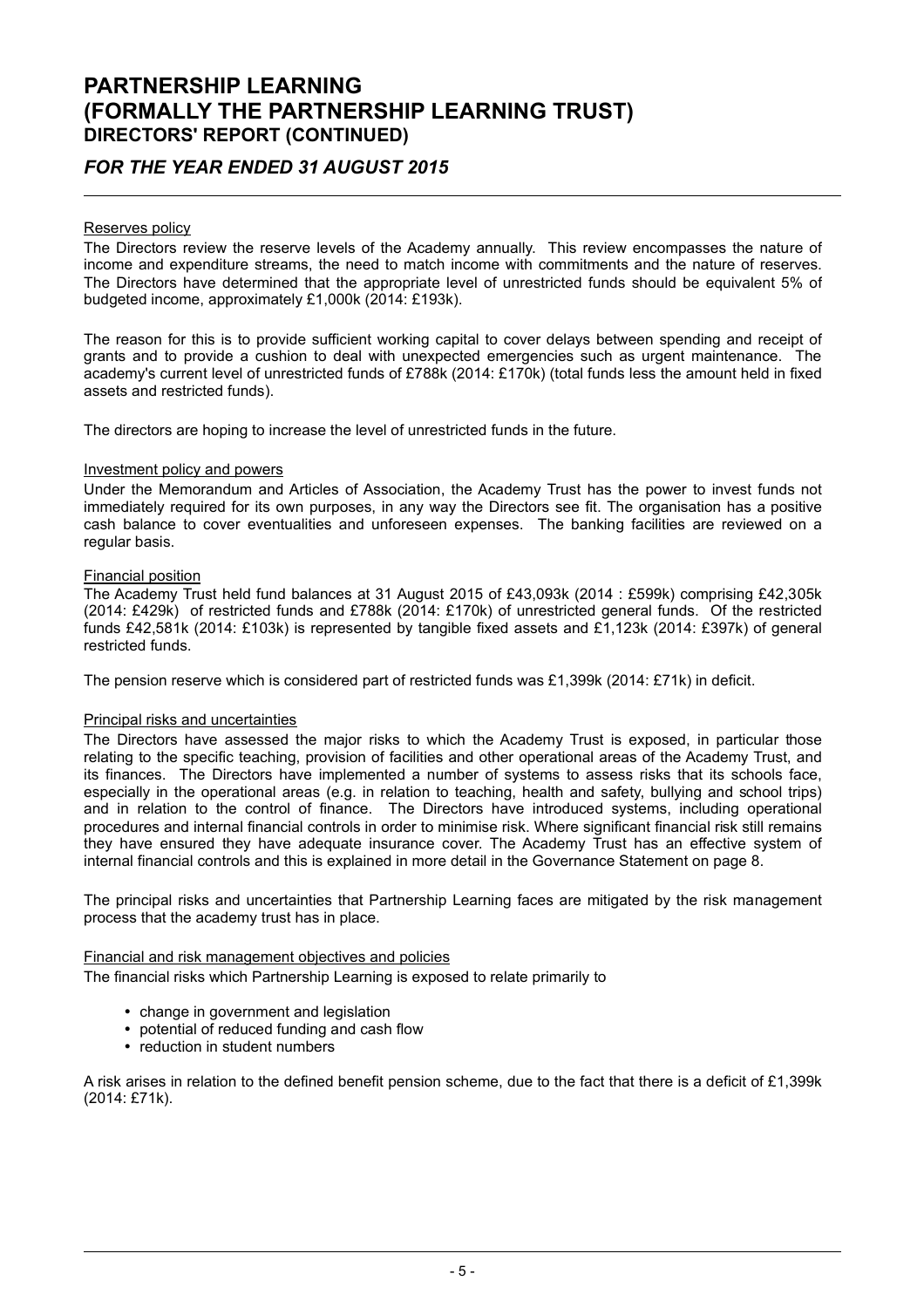### FOR THE YEAR ENDED 31 AUGUST 2015

#### Plans for future periods

Partnership Learning will work to maintain the performance of its students at all levels. Additionally, it will continue its efforts to improve the achievements of its students, not only in academic subjects but also in extra-curricular activities and in essential life skills; so as to increase the number of opportunities open to its students when they move on to higher education and ultimately employment. Directors recognize that through good financial management they wish to be able to maintain and improve the quality of the built environment of the Trust's schools including staff and student facilities.

A planned maintenance programme will be developed and implemented to maintain and improve the Trust's schools' facilities.

The Trust is planning to expand its operations by opening two new free schools in September 2015.

#### Funds held as custodian trustee on behalf of others

Details of assets and arrangements for safe custody and segregation should be given where the academy trust or its Directors are acting as a custodian trustee. It should include the name and objects of the charity on whose behalf they are being held and how this activity falls within their own objective.

#### Auditor

In so far as the Directors are aware:

- there is no relevant audit information of which the charitable company's auditor is unaware; and
- the Directors have taken all steps that they ought to have taken to make themselves aware of any relevant audit information and to establish that the auditor is aware of that information.

The directors' report, incorporating a strategic report, was approved by order of the board of directors, as the company directors, on 17 December 2015 and signed on its behalf by:

D Singleton Chair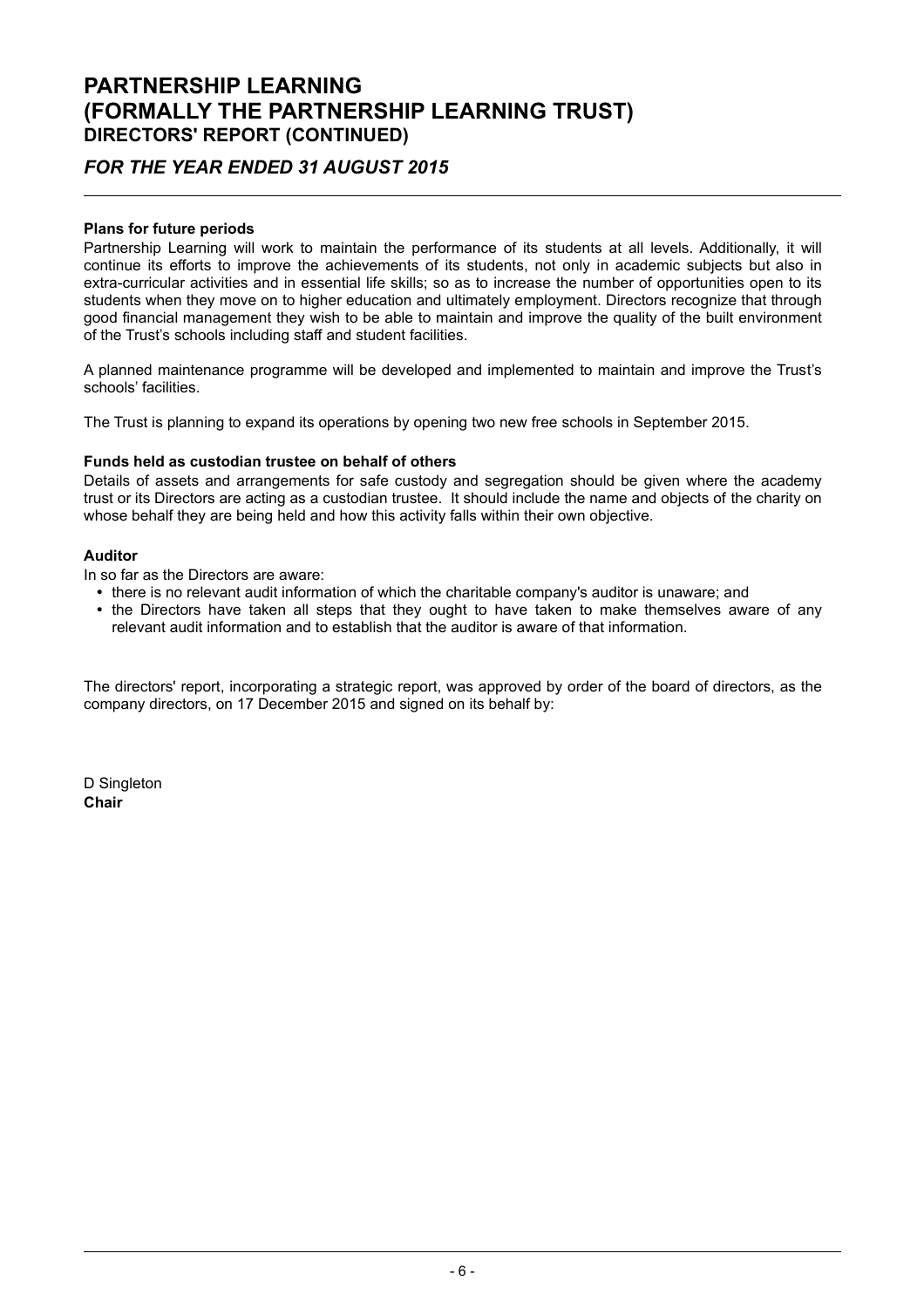### PARTNERSHIP LEARNING (FORMALLY THE PARTNERSHIP LEARNING TRUST) GOVERNANCE STATEMENT

### FOR THE YEAR ENDED 31 AUGUST 2015

#### Scope of responsibility

As Directors we acknowledge we have overall responsibility for ensuring that Partnership Learning has an effective and appropriate system of control, financial and otherwise. However, such a system is designed to manage rather than eliminate the risk of failure to achieve business objectives, and can provide only reasonable and not absolute assurance against material misstatement or loss.

The board of directors has delegated the day-to-day responsibility to the principal, as accounting officer, for ensuring financial controls conform with the requirements of both propriety and good financial management and in accordance with the requirements and responsibilities assigned to it in the funding agreement between Partnership Learning and the Secretary of State for Education. They are also responsible for reporting to the board of directors any material weaknesses or breakdowns in internal control.

#### Governance

The information on governance included here supplements that described in the Directors' Report and in the Statement of Directors' Responsibilities. The board of directors has formally met three times during the year. Attendance during the year at meetings of the board of directors was as follows:

| <b>Directors</b>                                            | <b>Meetings attended</b> | Out of possible |
|-------------------------------------------------------------|--------------------------|-----------------|
| D Singleton (Chair)                                         |                          | 3               |
| A Moore (Resigned 15 October 2014)                          |                          | 0               |
| J McPartland (Resigned 15 October 2014)                     |                          | 0               |
| A Lazell                                                    |                          | 3               |
| D Reedy                                                     |                          | 3               |
| J Farguharson                                               | O                        | 3               |
| L Graham (Resigned 15 October 2014)                         |                          | 0               |
| R Leighton (Accounting Officer) (Appointed 1 December 2014) |                          | 2               |
| (Appointed 1 December 2014)<br>I Rowley                     |                          | 2               |

During the year the Governing Body completed and submitted to the EFA the mandatory Financial Management and Governance Evaluation (FMGE) assessment. Core competencies of Directors are assessed as part of the annual governance cycle to ensure that all responsibilities are fulfilled. Where competency gaps have been identified action has been taken to ameliorate these.

The next self-evaluation of governance is planned to take place during the spring term of the current financial year.

The Senior Leadership team is being established in the current academic year (2015/16)

Partnership Learning is in the process of establishing a Finance and Audit Committee.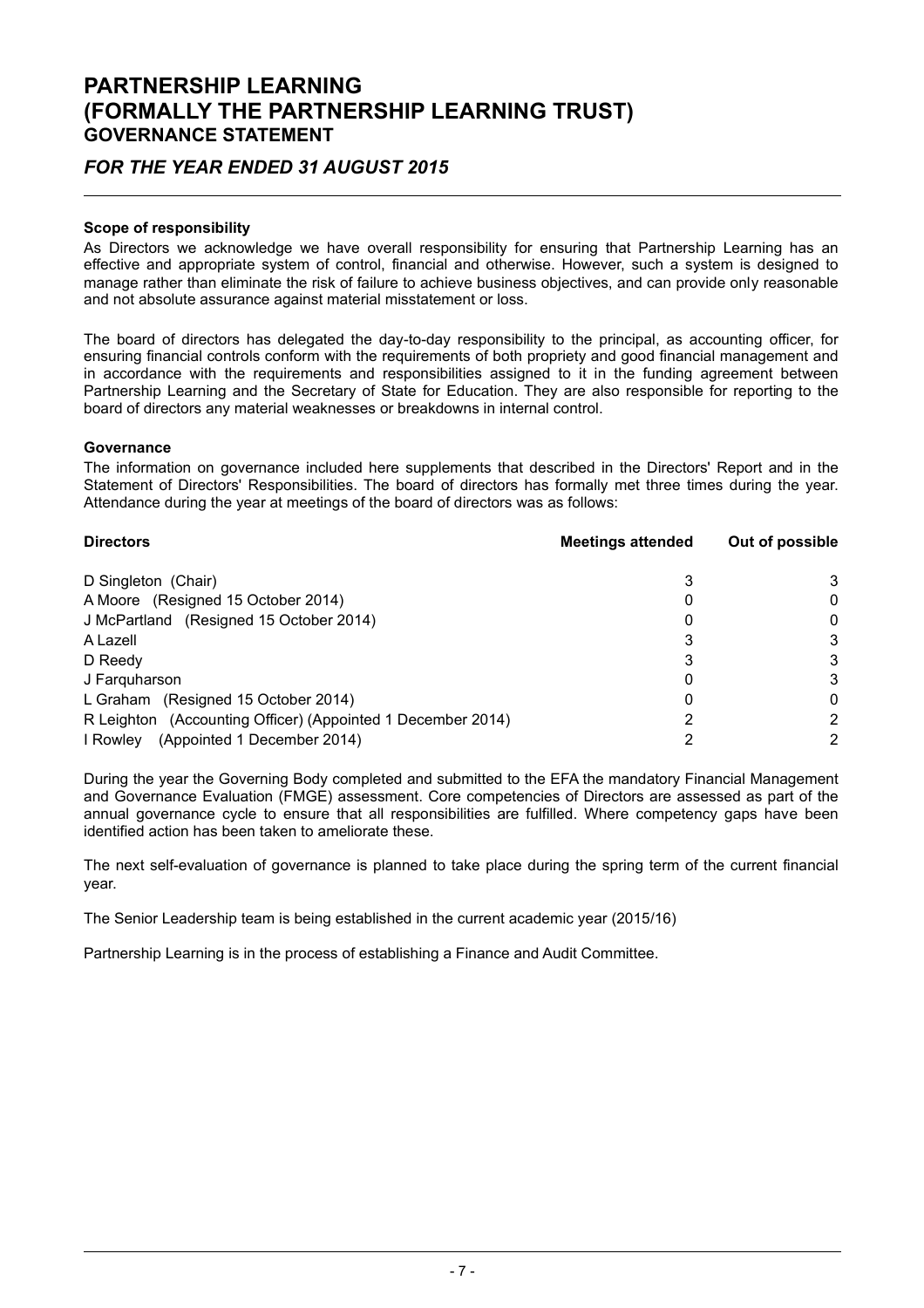### PARTNERSHIP LEARNING (FORMALLY THE PARTNERSHIP LEARNING TRUST) GOVERNANCE STATEMENT (CONTINUED)

### FOR THE YEAR ENDED 31 AUGUST 2015

Until the Trust as set up the finance and audit committee the following finance meetings were held at the local schools:

| <b>Thames View Junior</b> |               |                   |  |  |
|---------------------------|---------------|-------------------|--|--|
| <b>Local Governor:</b>    | In Attendance | Out of a possible |  |  |
| Mr J. Hodgson             |               |                   |  |  |
| Mrs G. Bratley            |               |                   |  |  |
| Mrs D. Bonifacio          |               |                   |  |  |
| Mr B. Poulton             |               |                   |  |  |
| Ms S. Rider               |               |                   |  |  |
| Mr A. Roberts             |               |                   |  |  |
| Ms M. Kishinani           |               |                   |  |  |
| Miss J. Newton            |               |                   |  |  |
| Mr H. Ramduth             |               |                   |  |  |

| The Sydney Russell School |               |                   |  |  |
|---------------------------|---------------|-------------------|--|--|
| <b>Local Governor:</b>    | In Attendance | Out of a possible |  |  |
| Mr I. Rowley              |               |                   |  |  |
| Mr A. Lucas               | ◠             |                   |  |  |
| Ms L. Ellis               |               |                   |  |  |
| Mr R. Leighton            | ົ             |                   |  |  |
| Alderman F. C. Jones      |               |                   |  |  |
| Mr D. J. Riley            |               |                   |  |  |
| Mr J. Porter              |               |                   |  |  |
| Ms M. Brand               |               |                   |  |  |
| Mrs J. A Stapleton        |               |                   |  |  |
| Mr Orimaye                |               |                   |  |  |
| Mr Denis                  |               | 2                 |  |  |

| <b>Riverside School</b> |                |                   |  |  |
|-------------------------|----------------|-------------------|--|--|
| <b>Local Governor:</b>  | In Attendancel | Out of a possible |  |  |
| G. May                  |                |                   |  |  |
| D. Singleton            |                |                   |  |  |
| K. Guinan               |                |                   |  |  |
| R. Leighton             |                |                   |  |  |

#### Review of value for money

As accounting officer the principal has responsibility for ensuring that the academy trust delivers good value in the use of public resources. The accounting officer understands that value for money refers to the educational and wider societal outcomes achieved in return for the taxpayer resources received.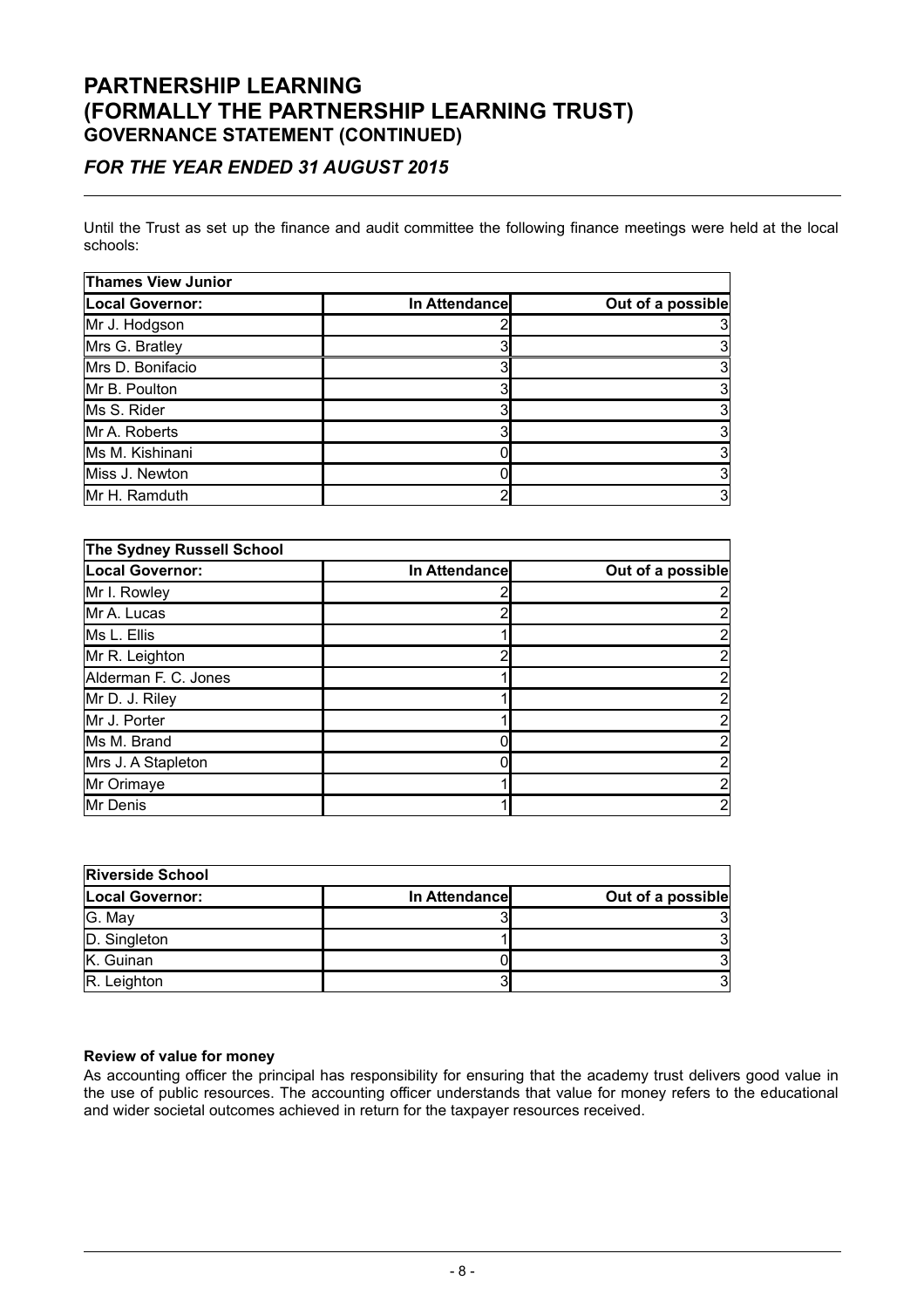### PARTNERSHIP LEARNING (FORMALLY THE PARTNERSHIP LEARNING TRUST) GOVERNANCE STATEMENT (CONTINUED)

### FOR THE YEAR ENDED 31 AUGUST 2015

The Board of Directors are committed to achieving ʻValue for Money' in all decisions made. The Board of Directors use the principles of ʻValue for Money' as they commit to securing continuous improvement across the trust through:

- Regularly reviewing the functions of the school, challenging how and why services are provided and setting targets and performance indicators for improvement:
- Monitoring outcomes and comparing performance with within the school, between schools in the trust and with other schools;
- Consulting appropriate stakeholders before major decisions are made, in line with the scheme of financial delegation;
- Promoting fair competition through quotations and tenders to ensure that goods and services are procured in the most economic, efficient and effective way.

#### The purpose of the system of internal control

The system of internal control is designed to manage risk to a reasonable level rather than to eliminate all risk of failure to achieve policies, aims and objectives. It can therefore only provide reasonable and not absolute assurance of effectiveness. The system of internal control is based on an on-going process designed to identify and prioritise the risks to the achievement of academy trust policies, aims and objectives, to evaluate the likelihood of those risks being realised and the impact should they be realised, and to manage them efficiently, effectively and economically. The system of internal control has been in place in Partnership Learning for the period 1 September 2014 to 31 August 2015 and up to the date of approval of the annual report and accounts.

#### Capacity to handle risk

The board of Directors has reviewed the key risks to which the academy trust is exposed together with the operating, financial and compliance controls that have been implemented to mitigate those risks. The board of Directors is of the view that there is a formal ongoing process for identifying, evaluating and managing the academy trust's significant risks that has been in place for the period 1 September 2014 to 31 August 2015 and up to the date of approval of the annual report and accounts. This process is regularly reviewed by the board of **Directors** 

#### The risk and control framework

The academy trust's system of internal financial control is based on a framework of regular management information and administrative procedures including the segregation of duties and a system of delegation and accountability. In particular it includes:

- comprehensive budgeting and monitoring systems with an annual budget and periodic financial reports which are reviewed and agreed by the board of directors;
- regular reviews by the finance and general purposes committee of reports which indicate financial performance against the forecasts and of major purchase plans, capital works and expenditure programmes;
- setting targets to measure financial and other performance;
- clearly defined purchasing (asset purchase or capital investment) guidelines;
- delegation of authority and segregation of duties;
- identification and management of risks.

The board of directors has considered the need for a specific internal audit function and has decided not to appoint a responsible officer. However the Directors have appointed Essex County Council as Internal Auditor  $(IA)$ .

The checks carried out in the period included:

- testing of payroll systems
- testing of purchase systems
- testing of control account/ bank reconciliations

The Internal Auditors role includes giving advice on financial matters and performing a range of checks on the Academy Trust's financial systems. The internal auditor will be providing on a termly basis; the internal auditor reports to the Board of Directors on the operation of the systems of control and on the discharge of the Board of Director's financial responsibilities.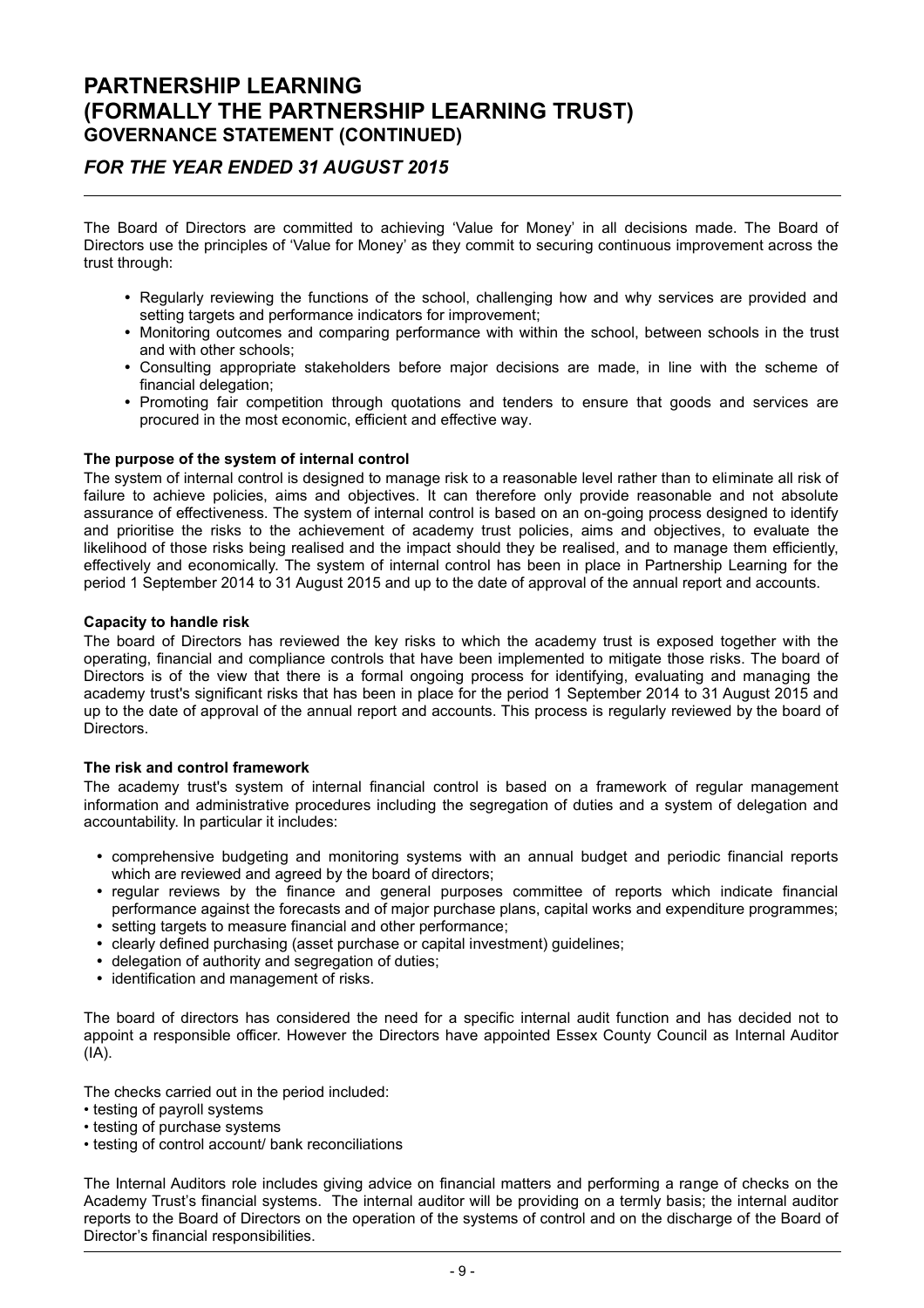### PARTNERSHIP LEARNING (FORMALLY THE PARTNERSHIP LEARNING TRUST) GOVERNANCE STATEMENT (CONTINUED)

### FOR THE YEAR ENDED 31 AUGUST 2015

Some recommendations were made relating to reporting of financial information and these have been addressed. No material control issues were identified.

#### Review of effectiveness

As accounting officer the principal has responsibility for reviewing the effectiveness of the system of internal control. During the year in question the review has been informed by:

- the work of the responsible officer;
- the work of the external auditor;
- the financial management and governance self-assessment process;
- the work of the executive managers within the academy trust who have responsibility for the development and maintenance of the internal control framework.

The accounting officer has been advised of the implications of the result of their review of the system of internal control by the finance committees and a plan to address weaknesses and ensure continuous improvement of the system is in place.

Approved by order of the board of directors on 17 December 2015 and signed on its behalf by:

D Singleton R Leighton R Leighton

Chair **Chair Chair Chair Chair Chair Chair Chair Chair Chair Chair Chair Chair Chair Chair Chair Chair Chair Chair Chair Chair Chair Chair Chair Chair Chair Chair Chair**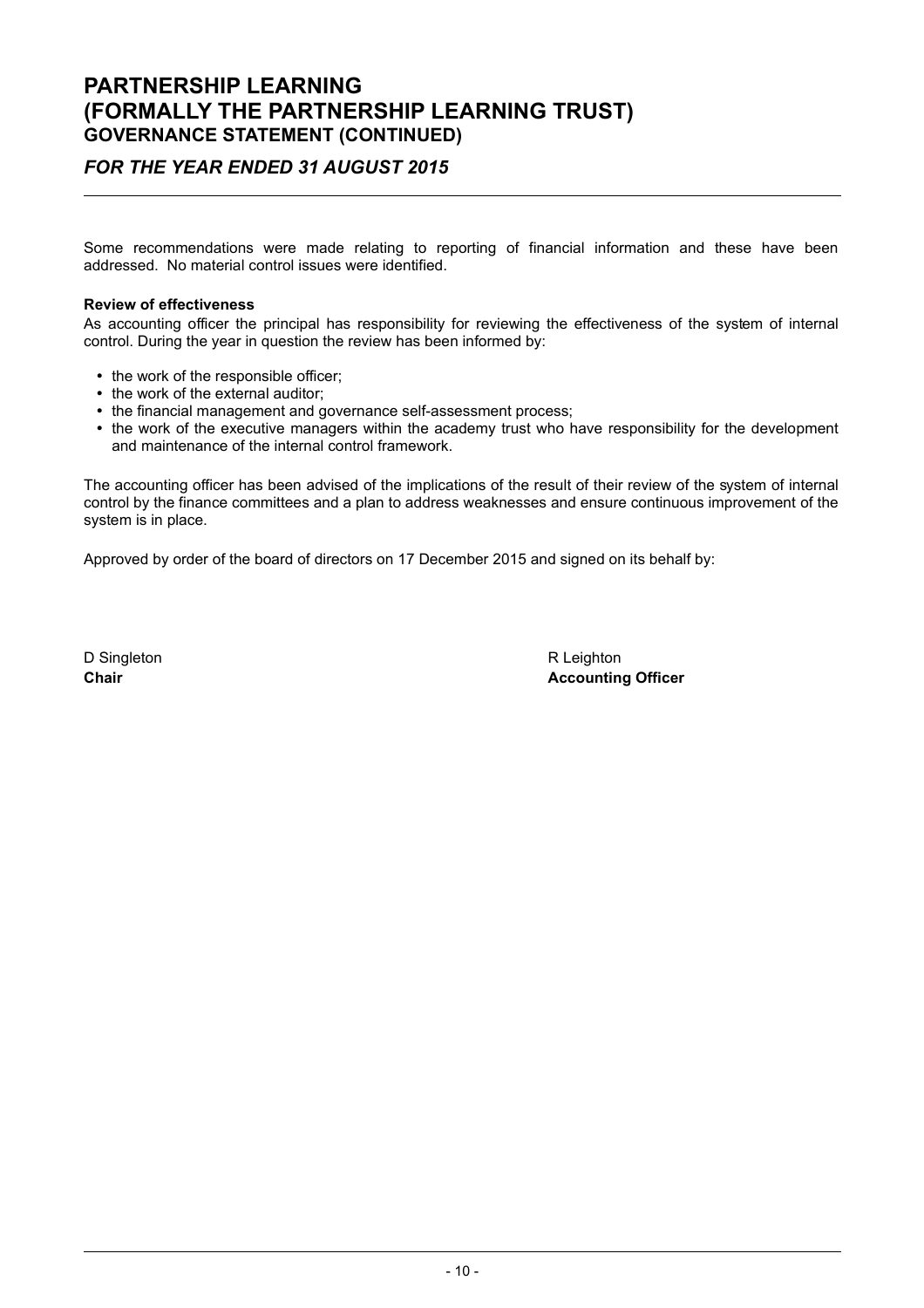### PARTNERSHIP LEARNING (FORMALLY THE PARTNERSHIP LEARNING TRUST) STATEMENT ON REGULARITY, PROPRIETY AND COMPLIANCE

### FOR THE YEAR ENDED 31 AUGUST 2015

As accounting officer of Partnership Learning I have considered my responsibility to notify the academy trust board of directors and the Education Funding Agency of material irregularity, impropriety and noncompliance with EFA terms and conditions of funding, under the funding agreement in place between the academy trust and the Secretary of State for Education. As part of my consideration I have had due regard to the requirements of the Academies Financial Handbook.

I confirm that I and the academy trust's board of directors are able to identify any material irregular or improper use of funds by the academy trust, or material non-compliance with the terms and conditions of funding under the academy trust's funding agreement and the Academies Financial Handbook.

During the year the procurement policy was not adhered to in relation to staff expenses reclaimed. There was also no formal expense policy in place to set out authorisation levels and detail what expenses may be reclaimed. The staff expenses policy will be updated and reflected in the financial regulations. Procedures for approval of staff expenses have been tightened.

I confirm that no instances of material irregularity, impropriety or funding non-compliance have been discovered to date except for that noted above. If any instances are identified after the date of this statement, these will be notified to the board of directors and EFA.

Approved on 17 December 2015 and signed by:

R Leighton Accounting Officer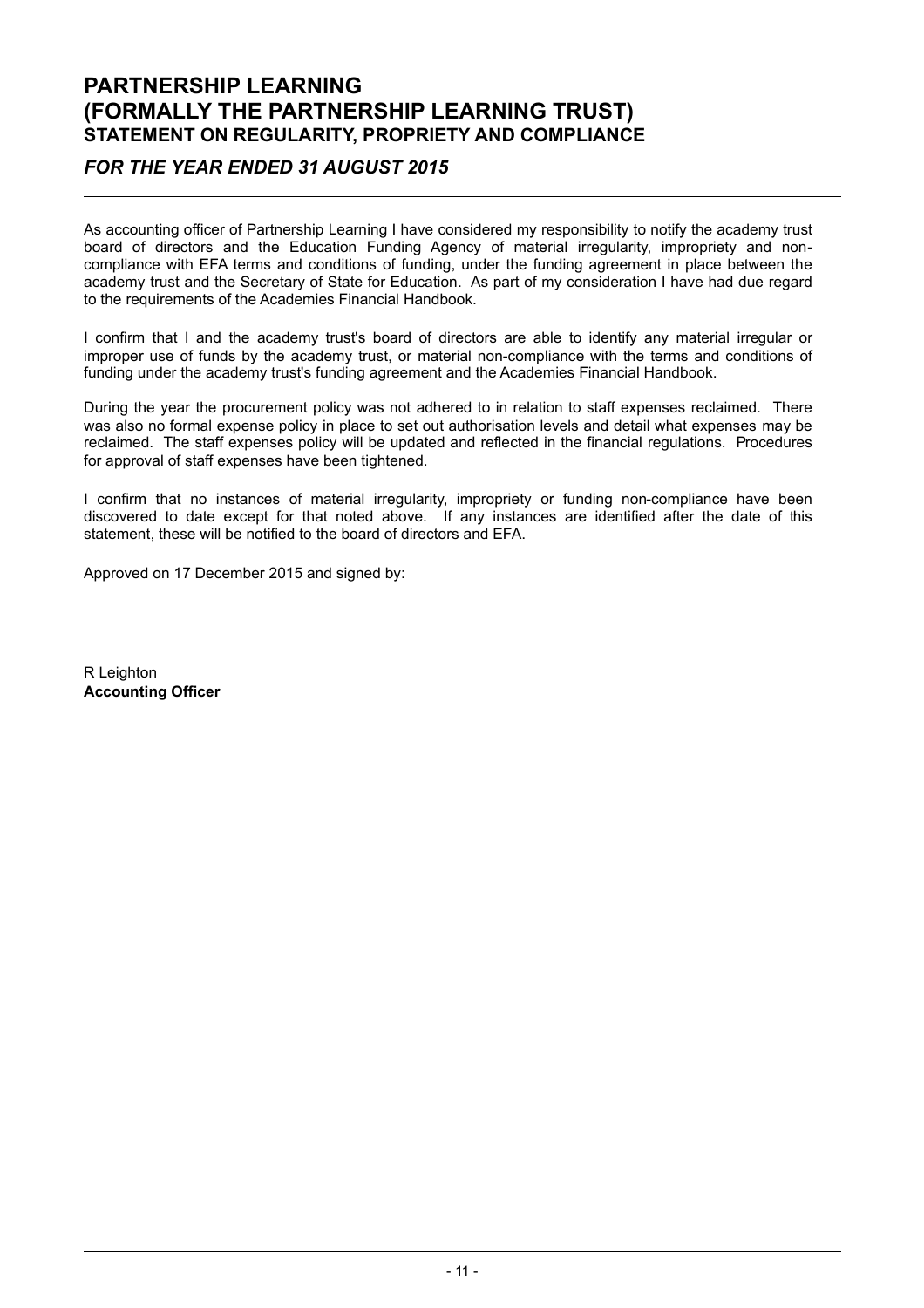### PARTNERSHIP LEARNING (FORMALLY THE PARTNERSHIP LEARNING TRUST) STATEMENT OF DIRECTORS' RESPONSIBILITIES

The directors (who also act as trustees for Partnership Learning) are responsible for preparing the Directors' Report and the accounts in accordance with the Annual Accounts Direction issued by the Education Funding Agency, United Kingdom Accounting Standards (United Kingdom Generally Accepted Accounting Practice) and applicable law and regulations.

Company law requires the Directors to prepare accounts for each financial year. Under company law the Directors must not approve the accounts unless they are satisfied that they give a true and fair view of the state of affairs of the charitable company and of its incoming resources and application of resources, including its income and expenditure, for that period.

In preparing these accounts, the Directors are required to:

- select suitable accounting policies and then apply them consistently;
- observe the methods and principles in the Charities SORP 2005;
- make judgements and accounting estimates that are reasonable and prudent;
- state whether applicable UK Accounting Standards have been followed, subject to any material departures disclosed and explained in the accounts; and
- prepare the accounts on the going concern basis unless it is inappropriate to presume that the charitable company will continue in business.

The Directors are responsible for keeping adequate accounting records that are sufficient to show and explain the charitable company's transactions and disclose with reasonable accuracy at any time the financial position of the charitable company and enable them to ensure that the accounts comply with the Companies Act 2006. They are also responsible for safeguarding the assets of the charitable company and hence for taking reasonable steps for the prevention and detection of fraud and other irregularities.

The Directors are responsible for ensuring that in its conduct and operation the charitable company applies financial and other controls, which conform with the requirements both of propriety and of good financial management. They are also responsible for ensuring that grants received from the EFA/DfE have been applied for the purposes intended.

The Directors are responsible for the maintenance and integrity of the corporate and financial information included on the charitable company's website. Legislation in the United Kingdom governing the preparation and dissemination of accounts may differ from legislation in other jurisdictions.

Approved by order of the board of directors on 17 December 2015 and signed on its behalf by:

D Singleton Chair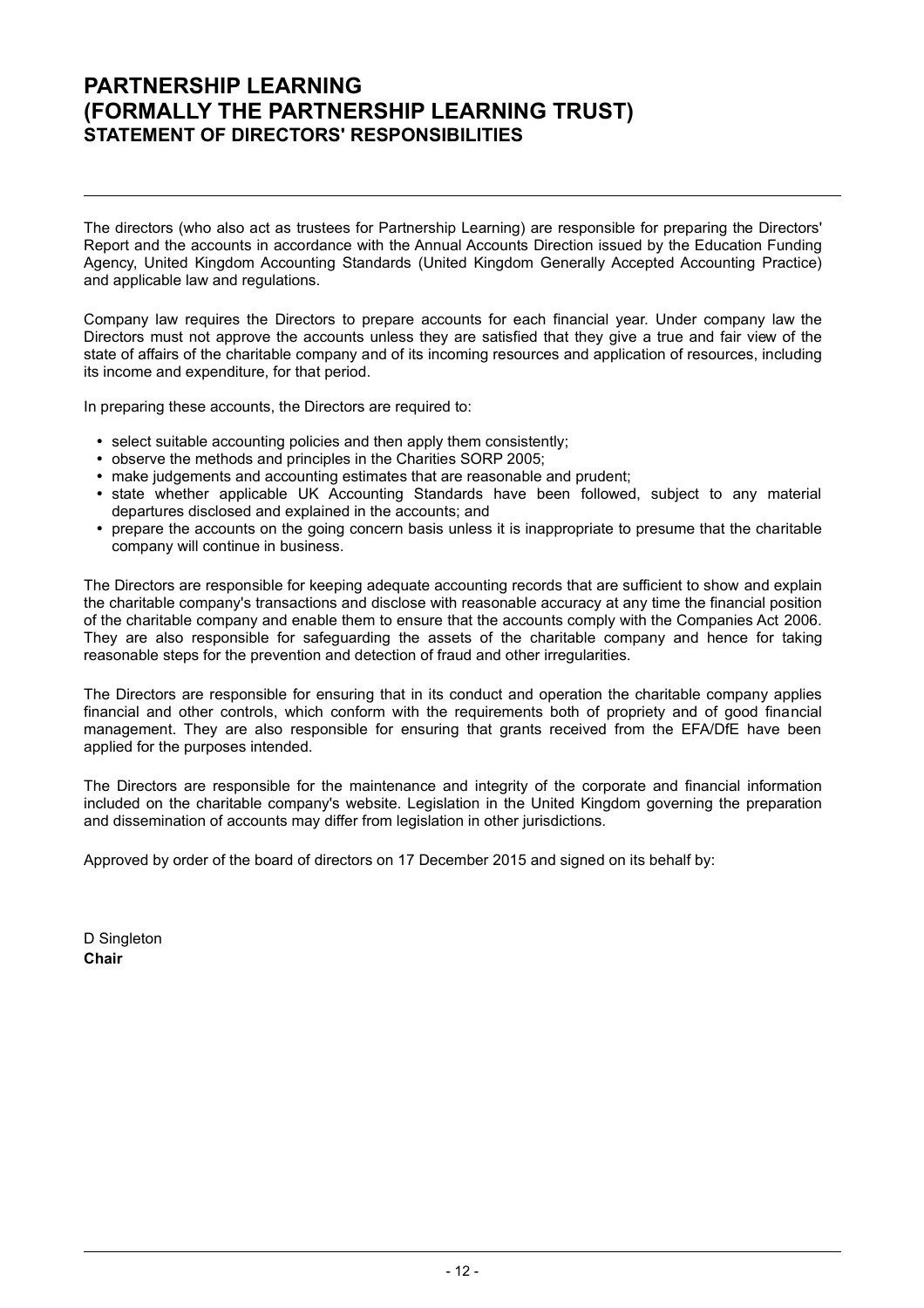### PARTNERSHIP LEARNING (FORMALLY THE PARTNERSHIP LEARNING TRUST) INDEPENDENT AUDITOR'S REPORT

### TO THE MEMBERS OF PARTNERSHIP LEARNING

We have audited the accounts of Partnership Learning for the year ended 31 August 2015 set out on pages 17 to 39. The financial reporting framework that has been applied in their preparation is applicable law and United Kingdom Accounting Standards (United Kingdom Generally Accepted Accounting Practice) and the Academies Accounts Direction 2014 to 2015 issued by the EFA.

This report is made solely to the charitable company's members, as a body, in accordance with Chapter 3 of Part 16 of the Companies Act 2006. Our audit work has been undertaken so that we might state to the charitable company's members those matters we are required to state to them in an auditor's report and for no other purpose. To the fullest extent permitted by law, we do not accept or assume responsibility to anyone other than the charitable company and its members as a body, for our audit work, for this report, or for the opinions we have formed.

#### Respective responsibilities of Directors and auditors

As explained more fully in the Directors' Responsibilities Statement set out on page 12, the directors, who also act as trustees for the charitable activities of Partnership Learning, are responsible for the preparation of the accounts and for being satisfied that they give a true and fair view.

Our responsibility is to audit and express an opinion on the accounts in accordance with applicable law and International Standards on Auditing (UK and Ireland). Those standards require us to comply with the Auditing Practices Board's Ethical Standards for Auditors.

#### Scope of the audit of the accounts

An audit involves obtaining evidence about the amounts and disclosures in the accounts sufficient to give reasonable assurance that the accounts are free from material misstatement, whether caused by fraud or error. This includes an assessment of: whether the accounting policies are appropriate to the charitable company's circumstances and have been consistently applied and adequately disclosed; the reasonableness of significant accounting estimates made by the Directors; and the overall presentation of the accounts. In addition, we read all the financial and non-financial information in the Directors' Annual Report to identify material inconsistencies with the audited accounts and to identify any information that is apparently materially incorrect based on, or materially inconsistent with, the knowledge acquired by us in the course of performing the audit. If we become aware of any apparent material misstatements or inconsistencies we consider the implications for our report.

#### Opinion on accounts

In our opinion the accounts:

- give a true and fair view of the state of the charitable company's affairs as at 31 August 2015 and of its incoming resources and application of resources, including its income and expenditure, for the year then ended;
- have been properly prepared in accordance with United Kingdom Generally Accepted Accounting Practice, and in accordance with the requirements of the Companies Act 2006; and
- have been prepared in accordance with the Academies Accounts Direction 2014 to 2015 issued by the EFA.

#### Opinion on other matter prescribed by the Companies Act 2006

In our opinion the information given in the Directors' Report for the financial year for which the accounts are prepared is consistent with the accounts.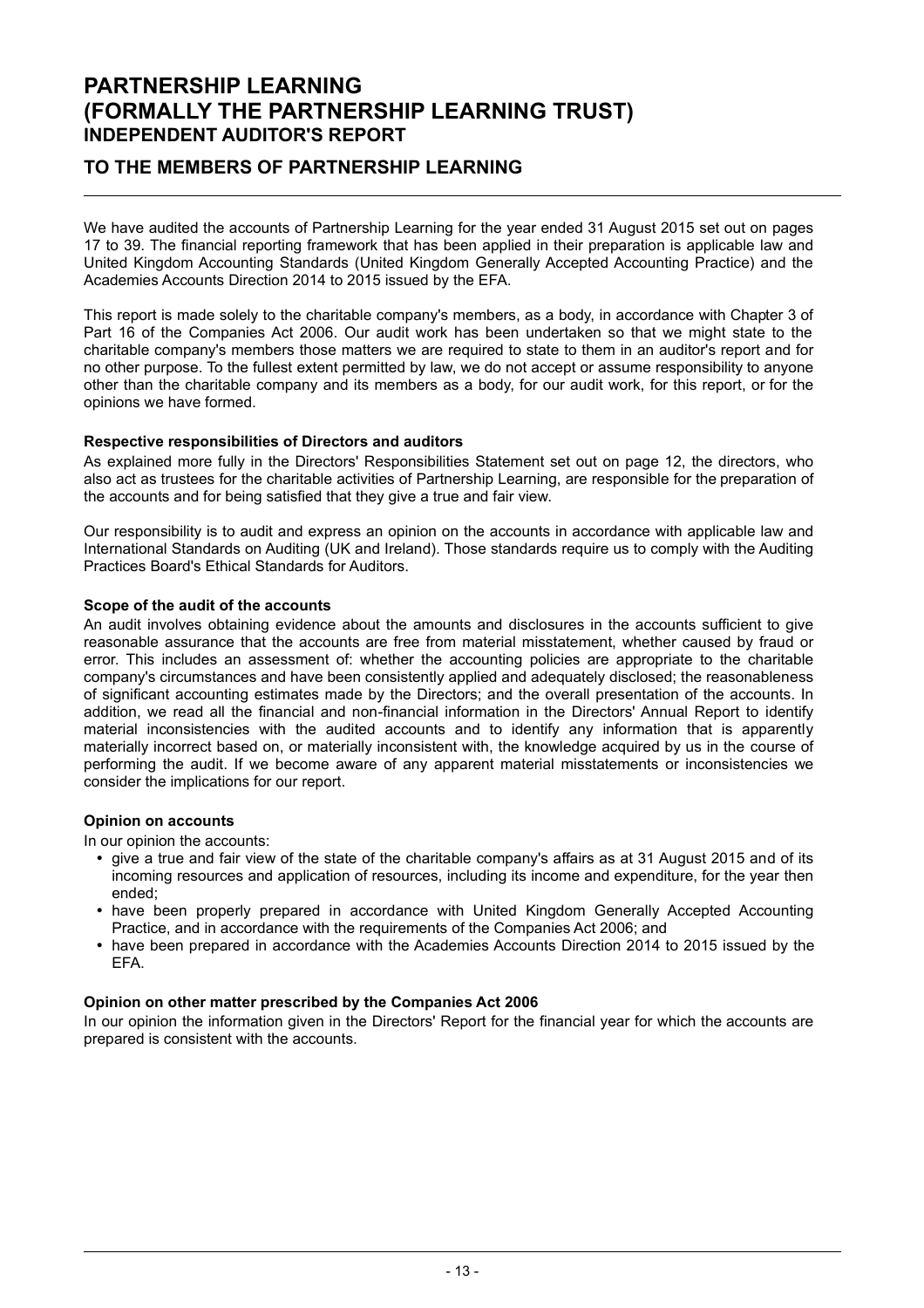### TO THE MEMBERS OF PARTNERSHIP LEARNING

#### Matters on which we are required to report by exception

We have nothing to report in respect of the following matters where the Companies Act 2006 requires us to report to you if, in our opinion:

- adequate accounting records have not been kept, or returns adequate for our audit have not been received from branches not visited by us; or
- the accounts are not in agreement with the accounting records and returns; or
- certain disclosures of Directors' remuneration specified by law are not made; or
- we have not received all the information and explanations we require for our audit.

Michelle Wilkes (Senior Statutory Auditor) For and on behalf of Wilkins Kennedy LLP Chartered Accountants Statutory Auditor Greytown House 221-227 High Street **Orpington** Kent BR6 0NZ

Dated: 22 December 2015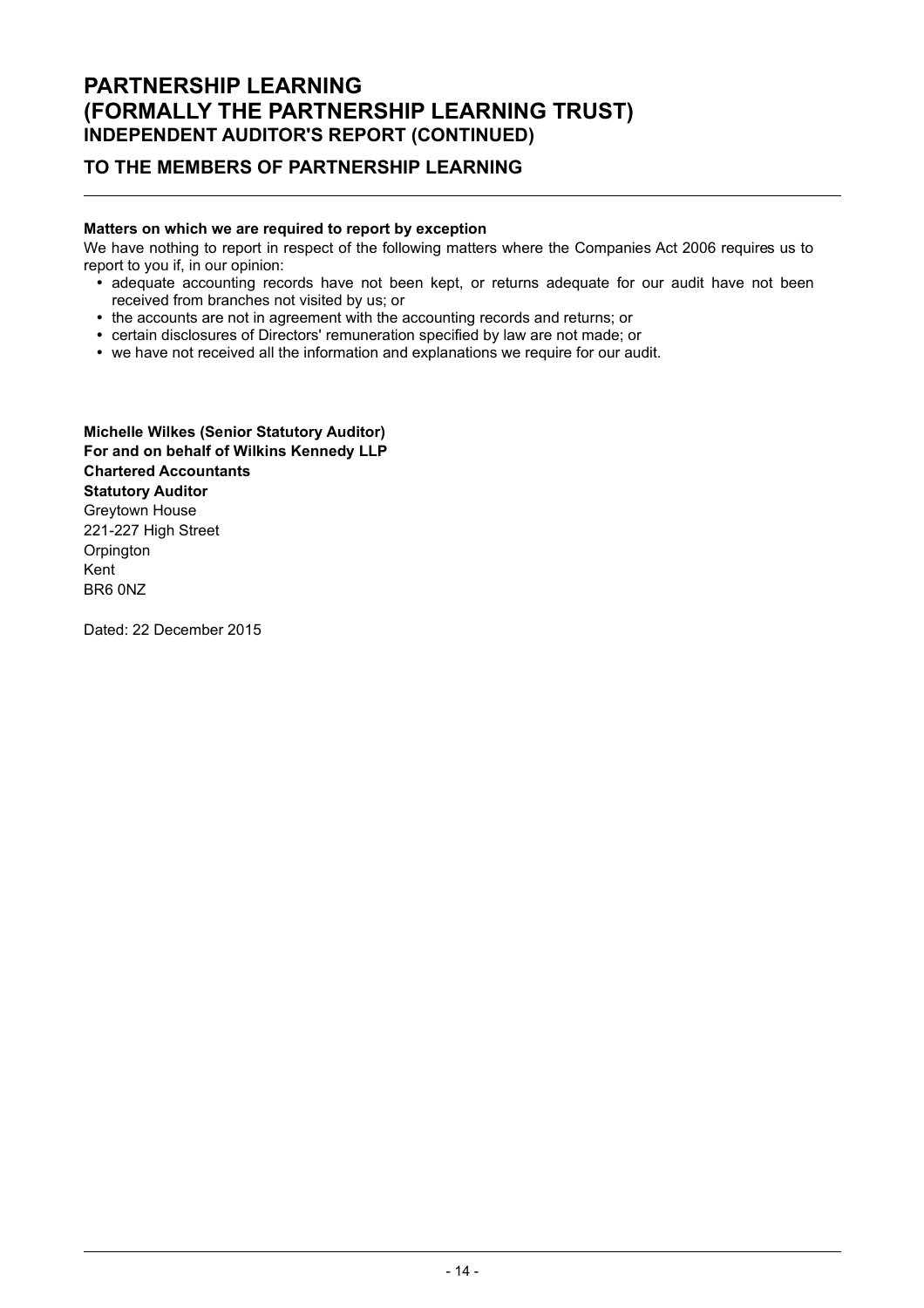### PARTNERSHIP LEARNING (FORMALLY THE PARTNERSHIP LEARNING TRUST) INDEPENDENT REPORTING ACCOUNTANT'S ASSURANCE REPORT ON REGULARITY TO PARTNERSHIP LEARNING AND THE EDUCATION FUNDING **AGENCY**

In accordance with the terms of our engagement letter dated 28 October 2013 and further to the requirements of the Education Funding Agency (EFA) as included in the Academies Accounts Direction 2014 to 2015, we have carried out an engagement to obtain limited assurance about whether the expenditure disbursed and income received by Partnership Learning during the period 1 September 2014 to 31 August 2015 have been applied to the purposes identified by Parliament and the financial transactions conform to the authorities which govern them.

This report is made solely to Partnership Learning and the EFA in accordance with the terms of our engagement letter. Our work has been undertaken so that we might state to the Partnership Learning and the EFA those matters we are required to state in a report and for no other purpose. To the fullest extent permitted by law, we do not accept or assume responsibility to anyone other than the Partnership Learning and the EFA, for our work, for this report, or for the conclusion we have formed.

#### Respective responsibilities of Partnership Learning's accounting officer and the reporting accountant

The accounting officer is responsible, under the requirements of Partnership Learning's funding agreement with the Secretary of State for Education dated 20 July 2013 and the Academies Financial Handbook, extant from 1 September 2014, for ensuring that expenditure disbursed and income received is applied for the purposes intended by Parliament and the financial transactions conform to the authorities which govern them.

Our responsibilities for this engagement are established in the United Kingdom by our profession's ethical guidance and are to obtain limited assurance and report in accordance with our engagement letter and the requirements of the Academies Accounts Direction 2014 to 2015. We report to you whether anything has come to our attention in carrying out our work which suggests that in all material respects, expenditure disbursed and income received during the period 1 September 2014 to 31 August 2015 have not been applied to purposes intended by Parliament or that the financial transactions do not conform to the authorities which govern them.

#### Approach

We conducted our engagement in accordance with the Academies Accounts Direction 2014 to 2015 issued by the EFA. We performed a limited assurance engagement as defined in our engagement letter.

The objective of a limited assurance engagement is to perform such procedures as to obtain information and explanations in order to provide us with sufficient appropriate evidence to express a negative conclusion on regularity.

A limited assurance engagement is more limited in scope than a reasonable assurance engagement and consequently does not enable us to obtain assurance that we would become aware of all significant matters that might be identified in a reasonable assurance engagement. Accordingly, we do not express a positive opinion.

Our engagement includes examination, on a test basis, of evidence relevant to the regularity and propriety of the academy trust's income and expenditure.

Our work included identification and assessment of the design and operational effectiveness of the controls, policies and procedures that have been implemented to ensure compliance with the framework of authorities including high level financial control areas and areas assessed of presenting a higher risk of impropriety. We undertook detailed testing, based on our assessment of risk of material irregularity, where such controls, policies and procedures apply to classes of transactions. This work was integrated with our audit on the financial statements to the extent evidence from the conduct of that audit supports the regularity conclusion as well as additional testing based on our assessment of risk of material irregularity.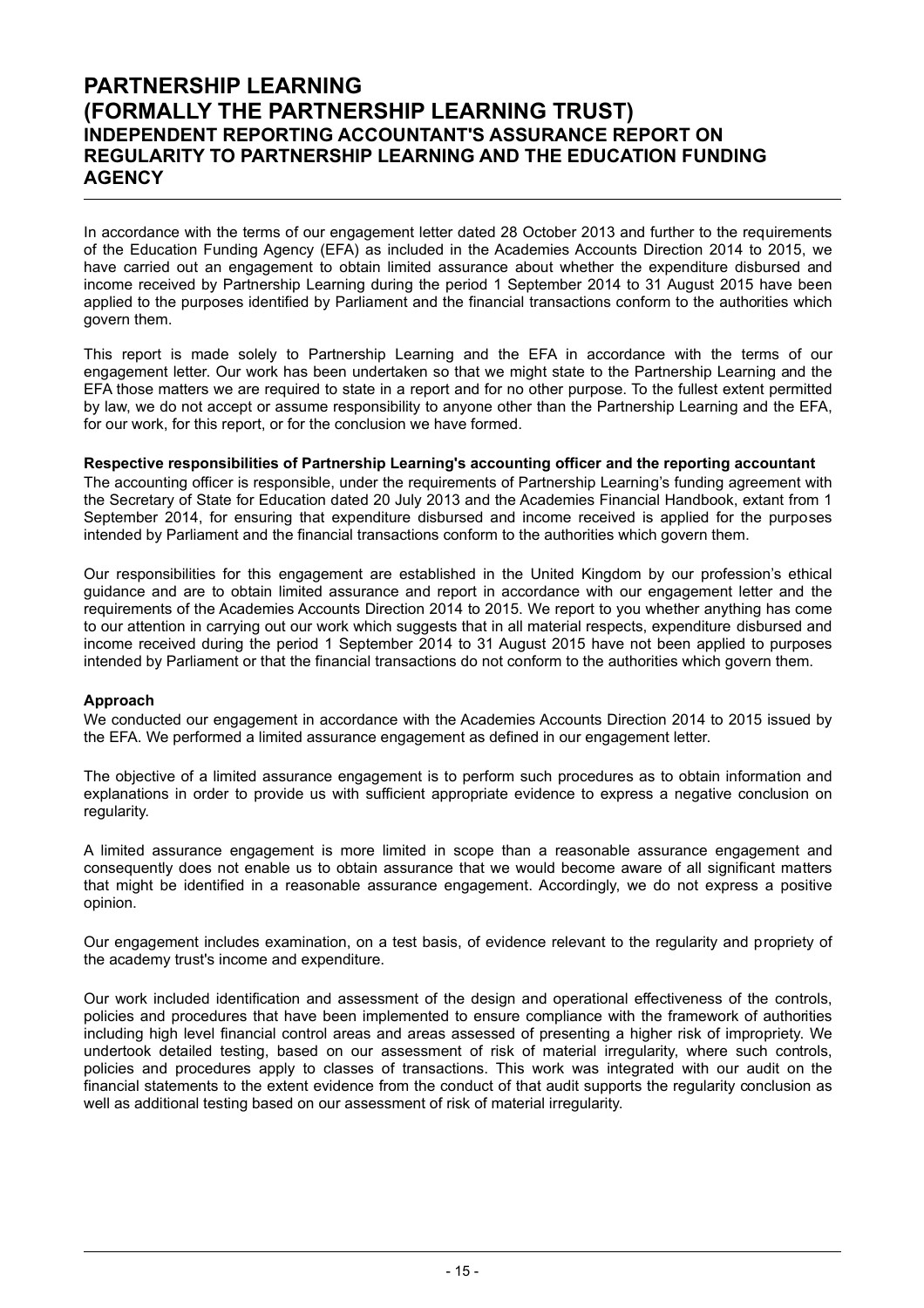### PARTNERSHIP LEARNING (FORMALLY THE PARTNERSHIP LEARNING TRUST) INDEPENDENT REPORTING ACCOUNTANT'S ASSURANCE REPORT ON REGULARITY TO PARTNERSHIP LEARNING AND THE EDUCATION FUNDING AGENCY (CONTINUED)

#### Conclusion

In the course of our work, except for the matters set out on the statement on regularity, propriety and compliance on page 10, nothing has come to our attention which suggests that in all material respects the expenditure disbursed and income received during the period 1 September 2014 to 31 August 2015 has not been applied to purposes intended by Parliament and the financial transactions do not conform to the authorities which govern them.

#### Reporting Accountant

Wilkins Kennedy LLP Greytown House 221-227 High Street **Orpington** Kent BR6 0NZ

Dated: 22 December 2015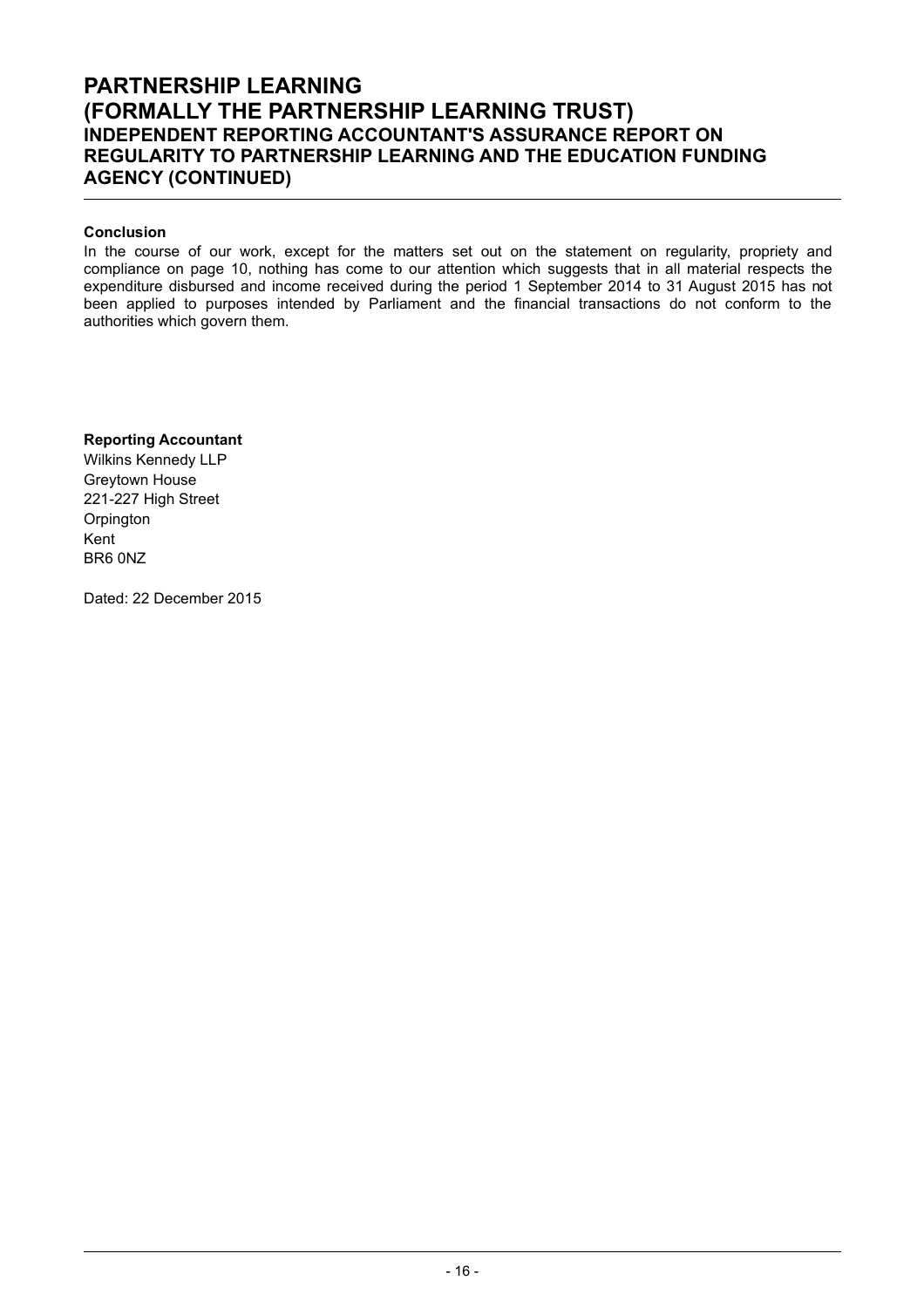### PARTNERSHIP LEARNING (FORMALLY THE PARTNERSHIP LEARNING TRUST) STATEMENT OF FINANCIAL ACTIVITIES INCLUDING INCOME AND EXPENDITURE ACCOUNT

### FOR THE YEAR ENDED 31 AUGUST 2015

|                                                                          |              | <b>Unrestricted</b>          | <b>Restricted Fixed Asset</b> |        | <b>Total</b>               | <b>Total</b>                      |
|--------------------------------------------------------------------------|--------------|------------------------------|-------------------------------|--------|----------------------------|-----------------------------------|
|                                                                          |              | funds                        | funds                         | funds  | 2015                       | 2014                              |
| <b>Incoming resources</b>                                                | <b>Notes</b> | £'000                        | £'000                         | £'000  | £'000                      | £'000                             |
| Resources from generated funds                                           |              |                              |                               |        |                            |                                   |
| - Voluntary income                                                       | $\mathbf{2}$ | 32                           |                               |        | 32                         | 9                                 |
| - Inherited on conversion                                                | 23           | 454                          | (1,431)                       | 42,942 | 41,965                     | 97                                |
| - Activities for generating funds                                        | 3            | 573                          | 2                             |        | 575                        | 33                                |
| - Investment income                                                      | 4            | 1                            |                               |        | 1                          |                                   |
| Resources from charitable activities                                     |              |                              |                               |        |                            |                                   |
| - Funding for educational operations                                     | 5            | $\overline{\phantom{a}}$     | 10,972                        |        | 10,972                     | 1,954                             |
| <b>Total incoming resources</b>                                          |              | 1,060                        | 9,543                         | 42,942 | 53,545                     | 2,093<br>$\overline{\phantom{a}}$ |
| <b>Resources expended</b>                                                |              | <u> The Common State Sta</u> | ____                          |        | $\equiv$ $\equiv$ $\equiv$ |                                   |
| Costs of generating funds                                                |              |                              |                               |        |                            |                                   |
| Charitable activities                                                    |              |                              |                               |        |                            |                                   |
| - Educational operations                                                 | 7            | 366                          | 10,333                        | 464    | 11,163                     | 1,601                             |
| Governance costs                                                         | 8            |                              | 70                            |        | 70                         | 46                                |
| <b>Total resources expended</b>                                          | 6            | 366                          | 10,403                        | 464    | 11,233                     | 1,647                             |
| Net incoming/(outgoing)                                                  |              |                              |                               |        |                            |                                   |
| resources before transfers                                               |              | 694                          | (860)                         | 42,478 | 42,312                     | 446                               |
| Gross transfers between funds                                            |              | (76)                         | 76                            |        |                            |                                   |
| Net income/(expenditure) for the year                                    |              | 618                          | (784)                         | 42,478 | 42,312                     | 446                               |
| Other recognised gains and losses<br>Actuarial gains/(losses) on defined |              |                              |                               |        |                            |                                   |
| benefit pension scheme                                                   | 17           |                              | 182                           |        | 182                        | (36)                              |
| Net movement in funds                                                    |              | 618                          | (602)                         | 42,478 | 42,494                     | 410                               |
| Fund balances at 1 September 2014                                        |              | 170                          | 326                           | 103    | 599                        | 189                               |
| Fund balances at 31 August 2015                                          |              | 788                          | (276)                         | 42,581 | 43,093                     | 599                               |
|                                                                          |              |                              |                               |        |                            |                                   |

The statement of financial activities also complies with the requirements for an income and expenditure account under the Companies Act 2006. A statement of total recognised gains and losses is not required as all gains and losses are included in the statement of financial activities.

All of the academy's activities derive from continuing operations during the two financial periods above.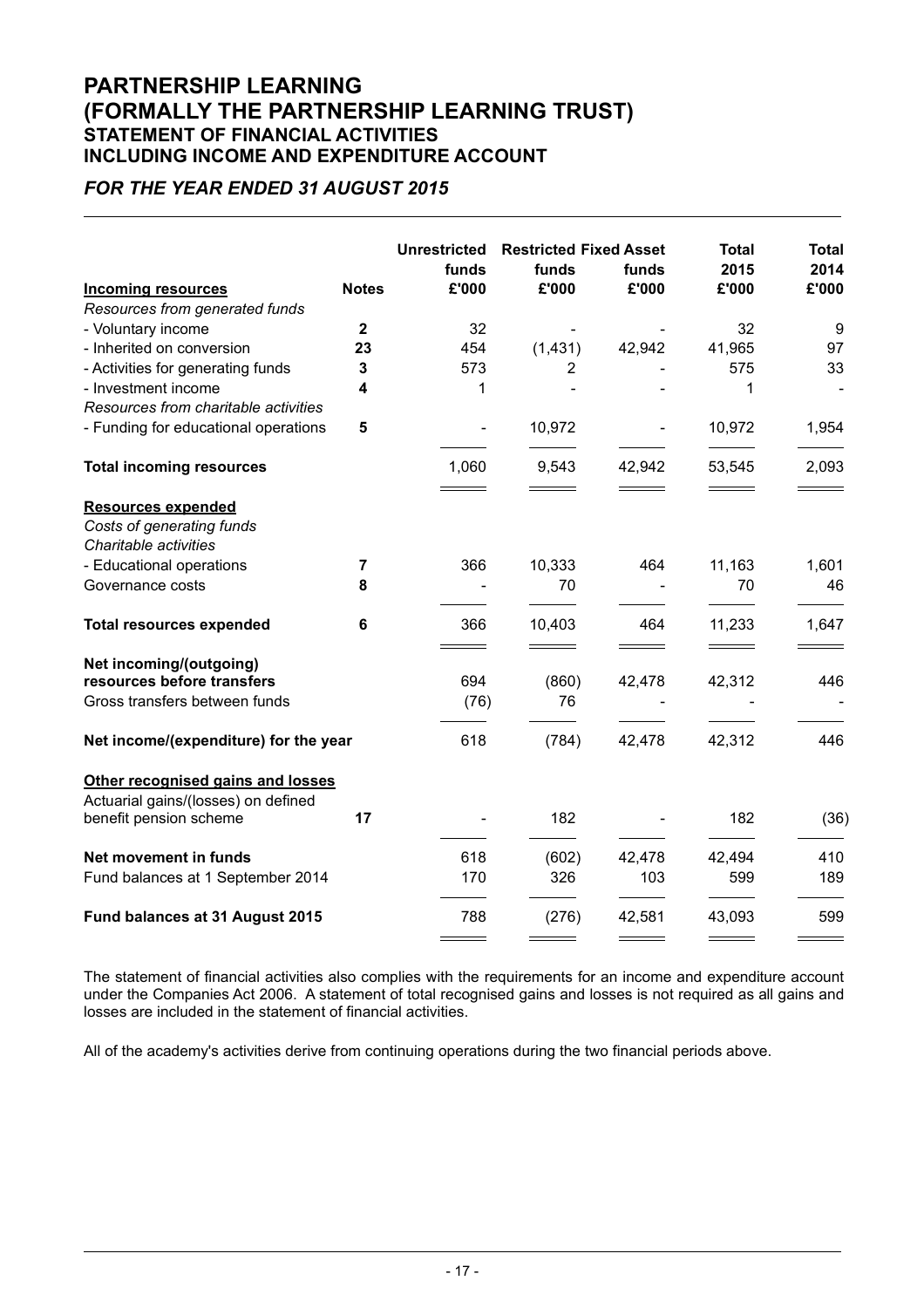### PARTNERSHIP LEARNING (FORMALLY THE PARTNERSHIP LEARNING TRUST) BALANCE SHEET

## AS AT 31 AUGUST 2015

|                                                   |              | 2015    |          | 2014  |       |
|---------------------------------------------------|--------------|---------|----------|-------|-------|
|                                                   | <b>Notes</b> | £'000   | £'000    | £'000 | £'000 |
| <b>Fixed assets</b>                               |              |         |          |       |       |
| Tangible assets                                   | 11           |         | 42,581   |       | 103   |
| <b>Current assets</b>                             |              |         |          |       |       |
| Debtors                                           | 12           | 886     |          | 148   |       |
| Cash at bank and in hand                          |              | 2,751   |          | 617   |       |
|                                                   |              | 3,637   |          | 765   |       |
| <b>Current liabilities</b>                        |              |         |          |       |       |
| Creditors: amounts falling due within one<br>year | 13           | (1,726) |          | (198) |       |
| <b>Net current assets</b>                         |              |         | 1,911    |       | 567   |
| Net assets excluding pension liability            |              |         | 44,492   |       | 670   |
| Defined benefit pension liability                 | 17           |         | (1, 399) |       | (71)  |
| <b>Net assets</b>                                 |              |         | 43,093   |       | 599   |
|                                                   |              |         |          |       |       |
| Funds of the academy trust:                       |              |         |          |       |       |
| <b>Restricted funds</b><br>- Fixed asset funds    | 15           |         | 42,581   |       | 103   |
| - General funds                                   |              |         | 1,123    |       | 397   |
| - Pension reserve                                 |              |         | (1, 399) |       | (71)  |
| <b>Total restricted funds</b>                     |              |         | 42,305   |       | 429   |
| <b>Unrestricted income funds</b>                  | 15           |         | 788      |       | 170   |
| <b>Total funds</b>                                |              |         | 43,093   |       | 599   |
|                                                   |              |         |          |       |       |

The accounts were approved by order of the board of directors and authorised for issue on 17 December 2015.

D Singleton

Chair Chair Chair Chair Chair Company Number 08339345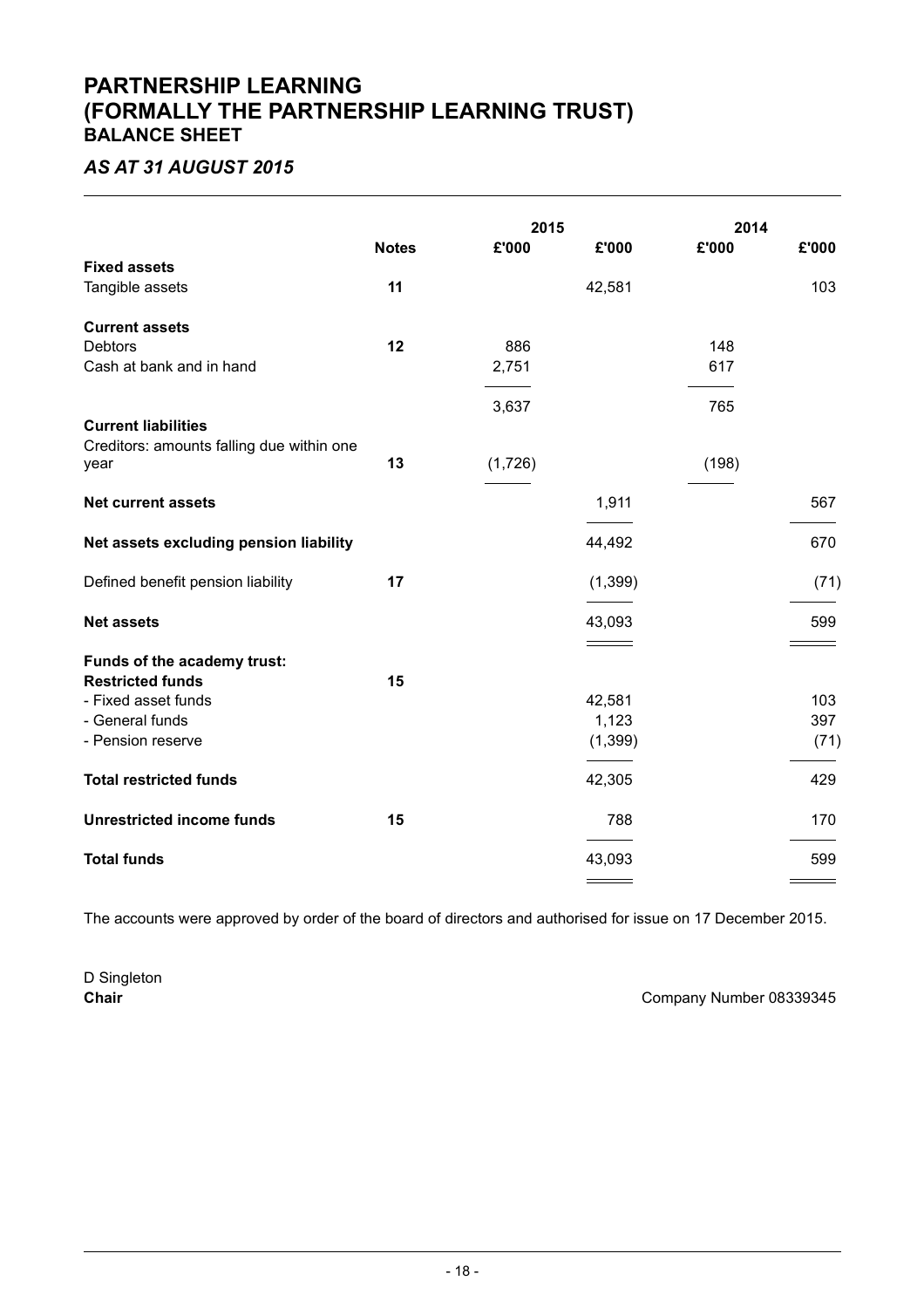### PARTNERSHIP LEARNING (FORMALLY THE PARTNERSHIP LEARNING TRUST) CASH FLOW STATEMENT

## FOR THE YEAR ENDED 31 AUGUST 2015

|                                                                         | <b>Notes</b> | 2015<br>£'000 | 2014<br>£'000 |
|-------------------------------------------------------------------------|--------------|---------------|---------------|
| Net cash inflow from operating activities                               | 18           | 1,679         | 323           |
| Cash funds transferred on conversion                                    |              | 454           | 128           |
| Returns on investments and servicing of finance<br>Investment income    |              | 1             |               |
| Net cash inflow from returns on investments<br>and servicing of finance |              | 1             |               |
| Increase in cash                                                        | 19           | 2,134         | 451           |
|                                                                         |              |               |               |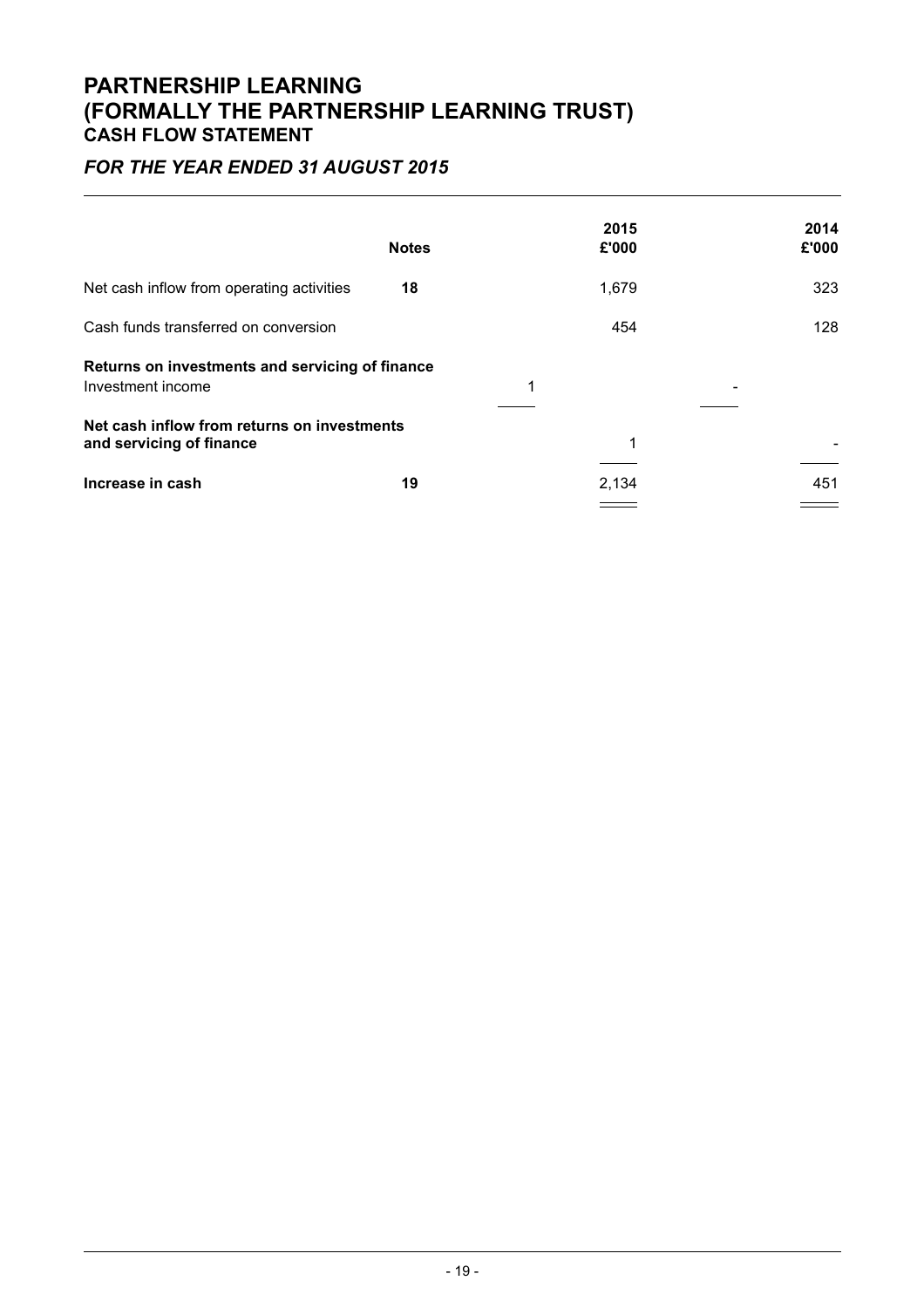### FOR THE YEAR ENDED 31 AUGUST 2015

#### 1 Accounting policies

#### 1.1 Basis of preparation

The accounts have been prepared under the historical cost convention in accordance with applicable United Kingdom Accounting Standards, the Charity Commission 'Statement of Recommended Practice: Accounting and Reporting by Charities' ('SORP 2005'), the Academies Accounts Direction 2014 to 2015 issued by the Education Funding Agency and the Companies Act 2006. A summary of the principal accounting policies, which have been applied consistently, except where noted, is set out below.

#### 1.2 Going concern

The Directors assess whether the use of going concern is appropriate, i.e. whether there are any material uncertainties related to events or conditions that may cast significant doubt on the ability of the company to continue as a going concern. The Directors make this assessment in respect of a period of one year from the date of approval of the accounts.

#### 1.3 Incoming resources

All incoming resources are recognised when the academy trust has entitlement to the funds, certainty of receipt and the amount can be measured with sufficient reliability.

#### Grants receivable

Grants are included in the statement of financial activities on a receivable basis. The balance of income received for specific purposes but not expended during the period is shown in the relevant funds on the balance sheet. Where income is received in advance of entitlement of receipt its recognition is deferred and included in creditors as deferred income. Where entitlement occurs before income is received, the income is accrued.

General Annual Grant is recognised in full in the year for which it is receivable and any unspent amount is reflected as a balance in the restricted general fund.

Capital grants are recognised when receivable and are not deferred over the life of the asset on which they are expended. Unspent amounts of capital grant are reflected in the balance in the restricted fixed asset fund.

#### Sponsorship income

Sponsorship income provided to the academy trust which amounts to a donation is recognised in the statement of financial activities in the period in which it is receivable, where there is certainty of receipt and the value of the donation is measurable.

#### Donations

Donations are recognised on a receivable basis where there is certainty of receipt and the amount can be reliably measured.

#### Other income

Other income, including the hire of facilities, is recognised in the period it is receivable and to the extent the goods have been provided or on completion of the service.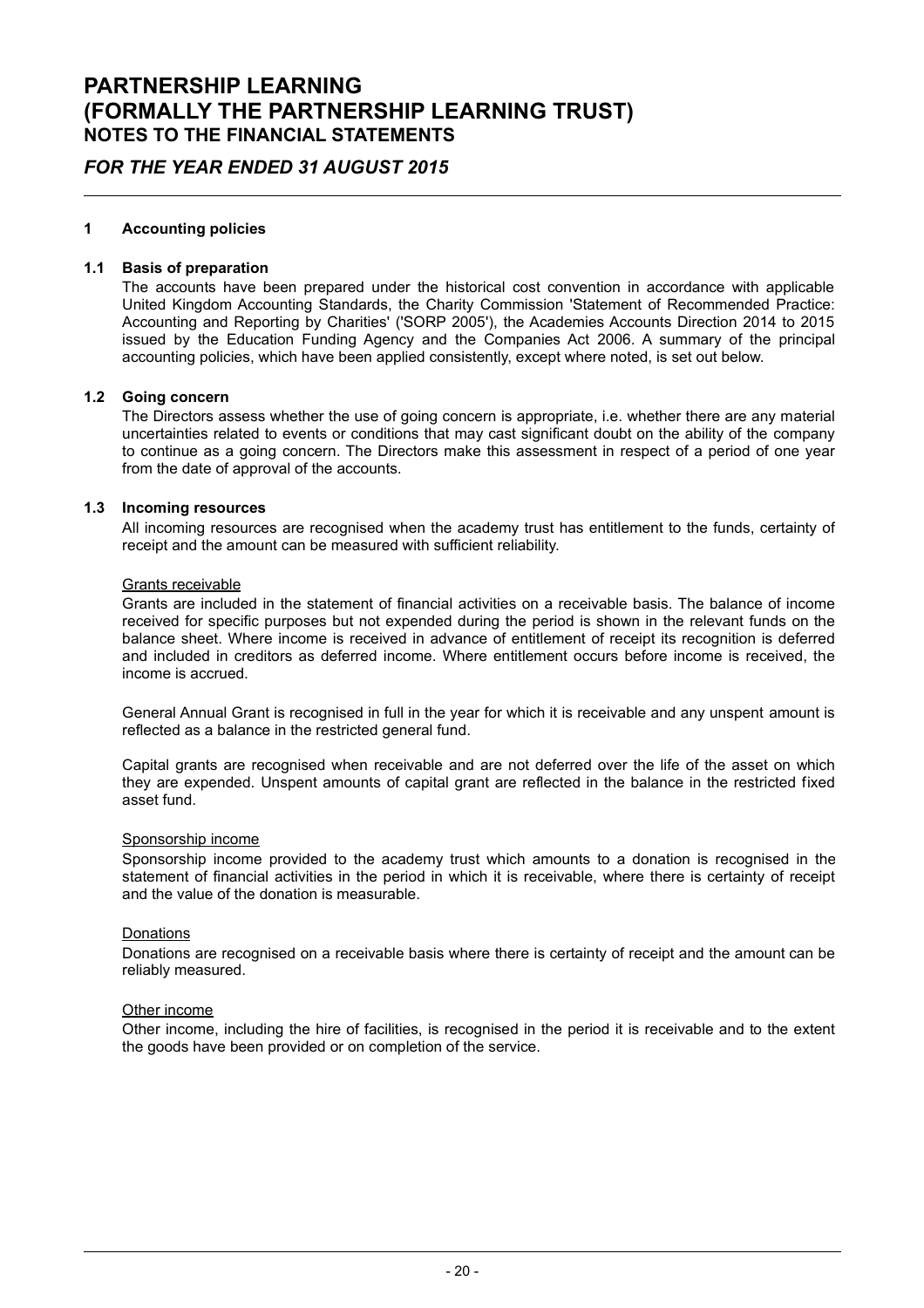### FOR THE YEAR ENDED 31 AUGUST 2015

#### 1 Accounting policies (Continued)

#### Donated services and gifts in kind

The value of donated services and gifts in kind provided to the academy trust are recognised at their open market value in the period in which they are receivable as incoming resources, where the benefit to the academy trust can be reliably measured. An equivalent amount is included as expenditure under the relevant heading in the statement of financial activities, except where the gift in kind was a fixed asset in which case the amount is included in the appropriate fixed asset category and depreciated over the useful economic life in accordance with the academy trust's policies.

#### Interest Receivable

Included within the statement of financial activities on a receivable basis.

#### 1.4 Resources expended

All expenditure is recognised in the period in which a liability is incurred and has been classified under headings that aggregate all costs related to that category. Where costs cannot be directly attributed to particular headings they have been allocated on a basis consistent with the use of resources, with central staff costs allocated on the basis of time spent, and depreciation charges allocated on the portion of the asset's use. Other support costs are allocated based on the spread of staff costs.

#### Costs of generating funds

These are costs incurred in attracting voluntary income, and those incurred in trading activities that raise funds.

#### Charitable activities

These are costs incurred on the academy trust's educational operations.

#### Governance costs

These include the costs attributable to the academy trust's compliance with constitutional and statutory requirements, including audit, strategic management and Directors' meetings and reimbursed expenses.

All resources expended are inclusive of irrecoverable VAT.

#### 1.5 Tangible fixed assets and depreciation

Assets costing £10,000 or more are capitalised as tangible fixed assets and are carried at cost, net of depreciation and any provision for impairment.

Where tangible fixed assets have been acquired with the aid of specific grants, either from the government or from the private sector, they are included in the balance sheet at cost and depreciated over their expected useful economic life. The related grants are credited to a restricted fixed asset fund in the statement of financial activities and carried forward in the balance sheet. Depreciation on such assets is charged to the restricted fixed asset fund in the statement of financial activities so as to reduce the fund over the useful economic life of the related asset on a basis consistent with the academy trust's depreciation policy. Where tangible fixed assets have been acquired with unrestricted funds, depreciation on such assets is charged to the unrestricted fund.

The properties are included at a valuation provided by London Borough of Barking and Dagenham at depreciated replacement cost.

The academy has a 125 year lease on its land and buildings with the London Borough of Barking and Dagenham.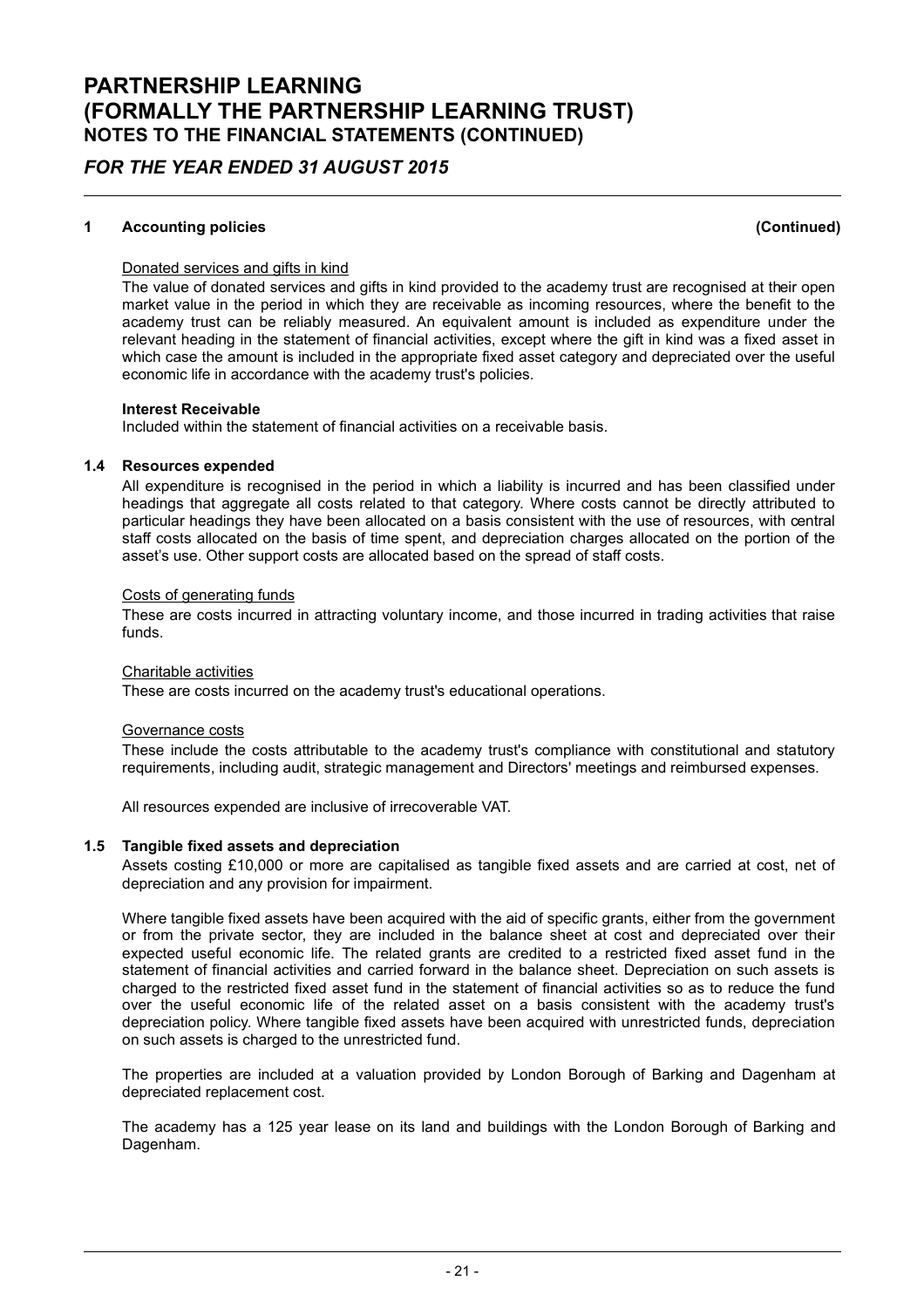### FOR THE YEAR ENDED 31 AUGUST 2015

#### 1 Accounting policies (Continued)

Depreciation is provided on all tangible fixed assets, at rates calculated to write off the cost of each asset on a straight-line basis over its expected useful life, as follows:

Land and buildings extending buildings 2%, land not depreciated Computer equipment 33.3% Fixtures, fittings & equipment 10%

A review for impairment of a fixed asset is carried out if events or changes in circumstances indicate that the carrying value of any fixed asset may not be recoverable. Shortfalls between the carrying value of fixed assets and their recoverable amounts are recognised as impairments. Impairment losses are recognised in the Statement of Financial Activities.

#### 1.6 Leasing commitments

Rentals payable under operating leases are charged against income on a straight line basis over the period of the lease.

#### 1.7 Taxation

The academy trust is considered to pass the tests set out in Paragraph 1 Schedule 6 of the Finance Act 2010 and therefore it meets the definition of a charitable company for UK corporation tax purposes. Accordingly, the academy trust is potentially exempt from taxation in respect of income or capital gains received within categories covered by chapter 3 part 11 of the Corporation Tax Act 2010 or Section 256 of the Taxation of Chargeable Gains Act 1992, to the extent that such income or gains are applied exclusively to charitable purposes.

### 1.8 Pensions benefits

Retirement benefits to employees of the academy trust are provided by the Teachers' Pension Scheme ('TPS') and the Local Government Pension Scheme ('LGPS'). These are defined benefit schemes and the assets are held separately from those of the academy trust.

The TPS is an unfunded scheme and contributions are calculated so as to spread the cost of pensions over employees' working lives with the academy trust in such a way that the pension cost is a substantially level percentage of current and future pensionable payroll. The contributions are determined by the Government Actuary on the basis of quinquennial valuations using a prospective benefit method. As stated in Note 17, the TPS is a multi-employer scheme and the academy trust is unable to identify its share of the underlying assets and liabilities of the scheme on a consistent and reasonable basis. The TPS is therefore treated as a defined contribution scheme and the contributions are recognised as they are paid each year.

The LGPS is a funded scheme and the assets are held separately from those of the academy trust in separate trustee administered funds. Pension scheme assets are measured at fair value and liabilities are measured on an actuarial basis using the projected unit method and discounted at a rate equivalent to the current rate of return on a high quality corporate bond of equivalent term and currency to the liabilities. The actuarial valuations are obtained at least triennially and are updated at each balance sheet date. The amounts charged to operating surplus are the current service costs and gains and losses on settlements and curtailments. They are included as part of staff costs. Past service costs are recognised immediately in the statement of financial activities if the benefits have vested. If the benefits have not vested immediately, the costs are recognised over the period until vesting occurs. The expected return on assets and the interest cost are shown as a net finance amount of other finance costs or credits adjacent to interest. Actuarial gains and losses are recognised immediately in other gains and losses.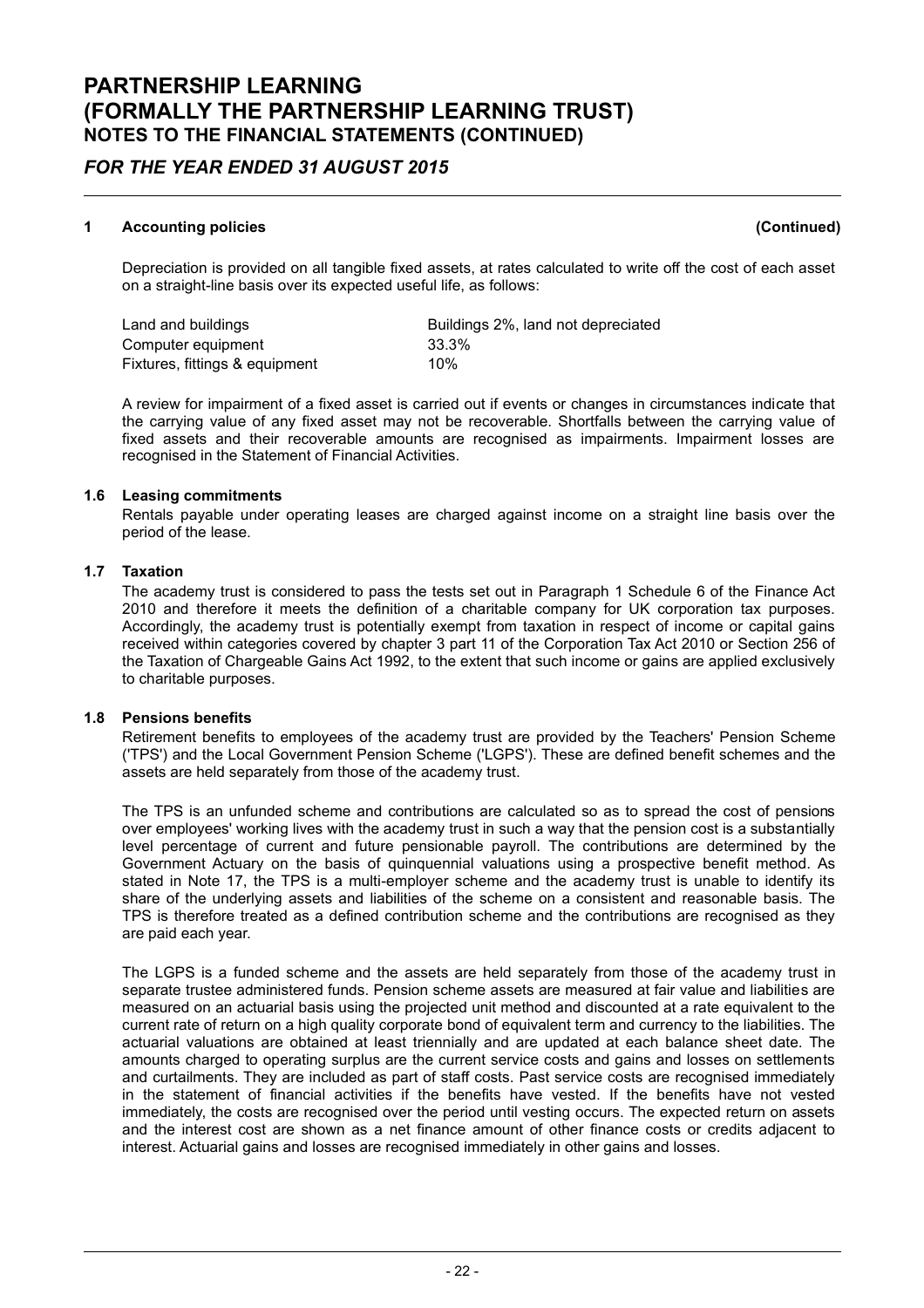### FOR THE YEAR ENDED 31 AUGUST 2015

#### 1 Accounting policies (Continued)

#### 1.9 Fund accounting

Unrestricted income funds represent those resources which may be used towards meeting any of the charitable objects of the academy trust at the discretion of the Directors.

Restricted fixed asset funds are resources which are to be applied to specific capital purposes imposed by the Education Funding Agency and Department for Education where the asset acquired or created is held for a specific purpose.

Restricted general funds comprise all other restricted funds received and include grants from the Education Funding Agency and Department for Education.

#### 1.10 Agency Arrangements

The academy trust acts as an agent in distributing 16-19 bursary funds from EFA. Payments received from EFA and subsequent disbursements to students are excluded from the statement of financial activities as the trust does not have control over the charitable application of the funds. The trust can use up to 5% of the allocation towards its own administration costs and this is recognised in the statement of financial activities. The funds received and paid and any balances held are disclosed in note 25.

#### 2 Voluntary income

|   |                                        | <b>Unrestricted</b><br>funds<br>£'000 | <b>Restricted</b><br>funds<br>£'000 | Total<br>2015<br>£'000 | <b>Total</b><br>2014<br>£'000 |
|---|----------------------------------------|---------------------------------------|-------------------------------------|------------------------|-------------------------------|
|   | Other donations                        | 32                                    |                                     | 32                     | 9                             |
| 3 | <b>Activities for generating funds</b> |                                       |                                     |                        |                               |
|   |                                        | <b>Unrestricted</b>                   | <b>Restricted</b>                   | <b>Total</b>           | <b>Total</b>                  |
|   |                                        | funds                                 | funds                               | 2015                   | 2014                          |
|   |                                        | £'000                                 | £'000                               | £'000                  | £'000                         |
|   | Hire of facilities                     | 92                                    |                                     | 92                     | 11                            |
|   | Catering income                        | 137                                   |                                     | 137                    | 17                            |
|   | Southern Consortium income             | 277                                   |                                     | 277                    |                               |
|   | Other income                           | 67                                    | $\overline{2}$                      | 69                     | 5                             |
|   |                                        | 573                                   | $\overline{2}$                      | 575                    | 33                            |
|   |                                        |                                       |                                     |                        |                               |
| 4 | <b>Investment income</b>               |                                       |                                     |                        |                               |
|   |                                        | <b>Unrestricted</b>                   | <b>Restricted</b>                   | <b>Total</b>           | <b>Total</b>                  |

|                     | <b>Unrestricted</b> | Restricted | Total | Total  |
|---------------------|---------------------|------------|-------|--------|
|                     | funds               | funds      | 2015  | 2014   |
|                     | £'000               | £'000      | £'000 | £'000  |
| Short term deposits |                     | $\sim$     |       | $\sim$ |
|                     |                     |            |       |        |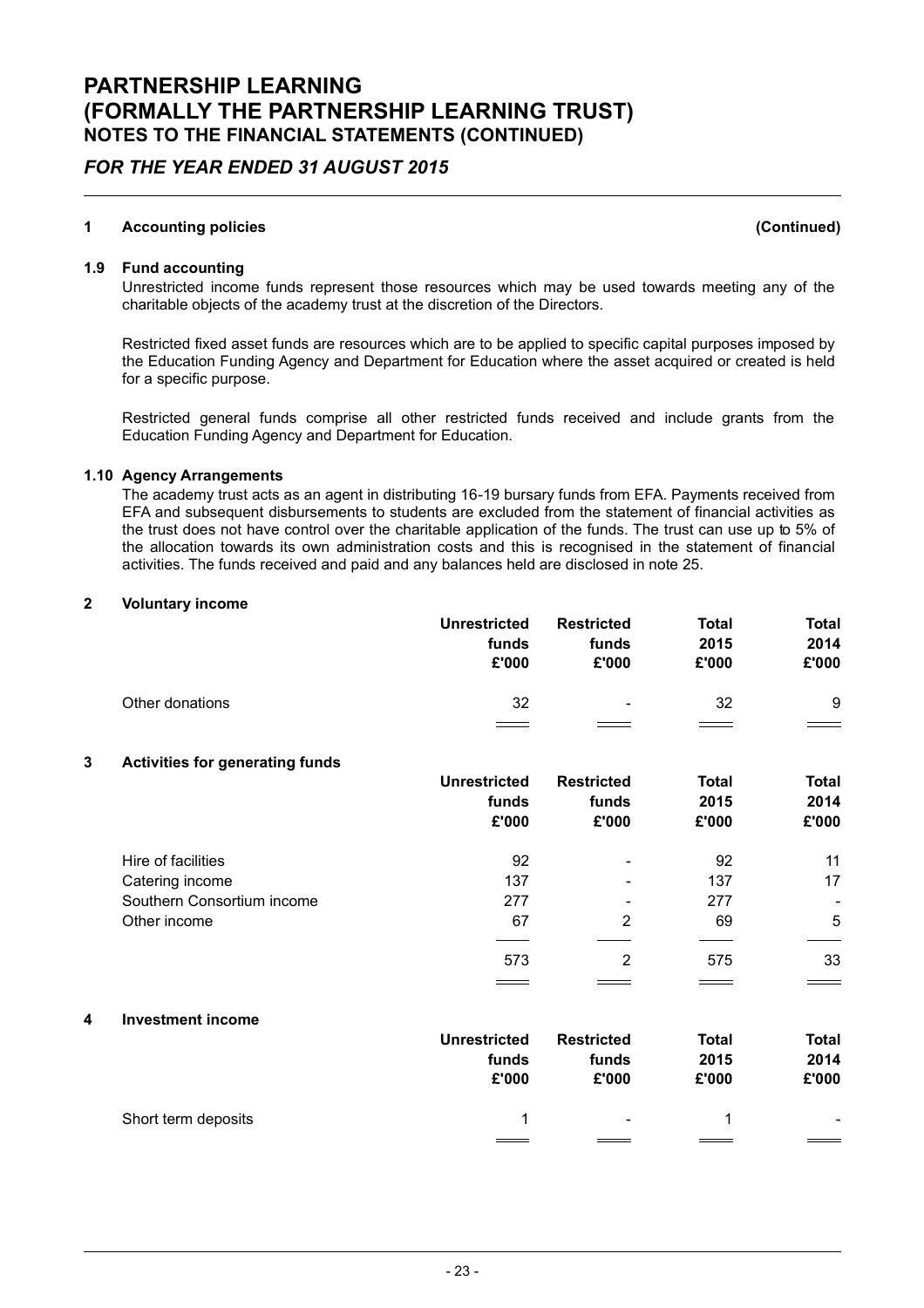### FOR THE YEAR ENDED 31 AUGUST 2015

#### 5 Funding for the academy trust's educational operations

|                            | <b>Unrestricted</b><br>funds<br>£'000 | <b>Restricted</b><br>funds<br>£'000 | <b>Total</b><br>2015<br>£'000 | <b>Total</b><br>2014<br>£'000 |
|----------------------------|---------------------------------------|-------------------------------------|-------------------------------|-------------------------------|
| DfE / EFA grants           |                                       |                                     |                               |                               |
| General annual grant (GAG) |                                       | 9,409                               | 9,409                         | 1,564                         |
| Start up grants            | -                                     | 223                                 | 223                           | 154                           |
| Other DfE / EFA grants     |                                       | 1,154                               | 1,154                         | 233                           |
|                            | -                                     | 10,786                              | 10,786                        | 1,951                         |
|                            |                                       |                                     |                               |                               |
| Other government grants    |                                       |                                     |                               |                               |
| Local authority grants     |                                       | 186                                 | 186                           | 3                             |
|                            |                                       |                                     |                               |                               |
| <b>Total funding</b>       |                                       | 10,972                              | 10,972                        | 1,954                         |
|                            |                                       |                                     |                               |                               |

### 6 Resources expended

|                                                 | <b>Staff</b> | <b>Premises</b>   | <b>Other</b> | Total  | <b>Total</b> |
|-------------------------------------------------|--------------|-------------------|--------------|--------|--------------|
|                                                 |              | costs & equipment | costs        | 2015   | 2014         |
|                                                 | £'000        | £'000             | £'000        | £'000  | £'000        |
| Academy's educational operations                |              |                   |              |        |              |
| - Direct costs                                  | 6,739        | 452               | 867          | 8,058  | 1,034        |
| - Allocated support costs                       | 1,215        | 366               | 1,524        | 3,105  | 567          |
|                                                 | 7,954        | 818               | 2,391        | 11,163 | 1,601        |
|                                                 |              |                   |              |        |              |
| <b>Other expenditure</b>                        |              |                   |              |        |              |
| Governance costs                                |              |                   | 70           | 70     | 46           |
|                                                 |              |                   |              |        |              |
| <b>Total expenditure</b>                        | 7,954        | 818               | 2,461        | 11,233 | 1,647        |
|                                                 |              |                   |              |        |              |
| Net income/(expenditure) for the year includes: |              |                   |              | 2015   | 2014         |
|                                                 |              |                   |              | £'000  | £'000        |
| Operating leases                                |              |                   |              |        |              |
| - Plant and machinery                           |              |                   |              | 35     |              |
| - Other                                         |              |                   |              | 1      |              |

Fees payable to auditor

- Audit 21 10
- Other services 4 Allen and the services of the services of the services of the services of the services of the services of the services of the services of the services of the services of the services of the services of

 $=$ 

 $\overline{\phantom{0}}$ 

 $\equiv$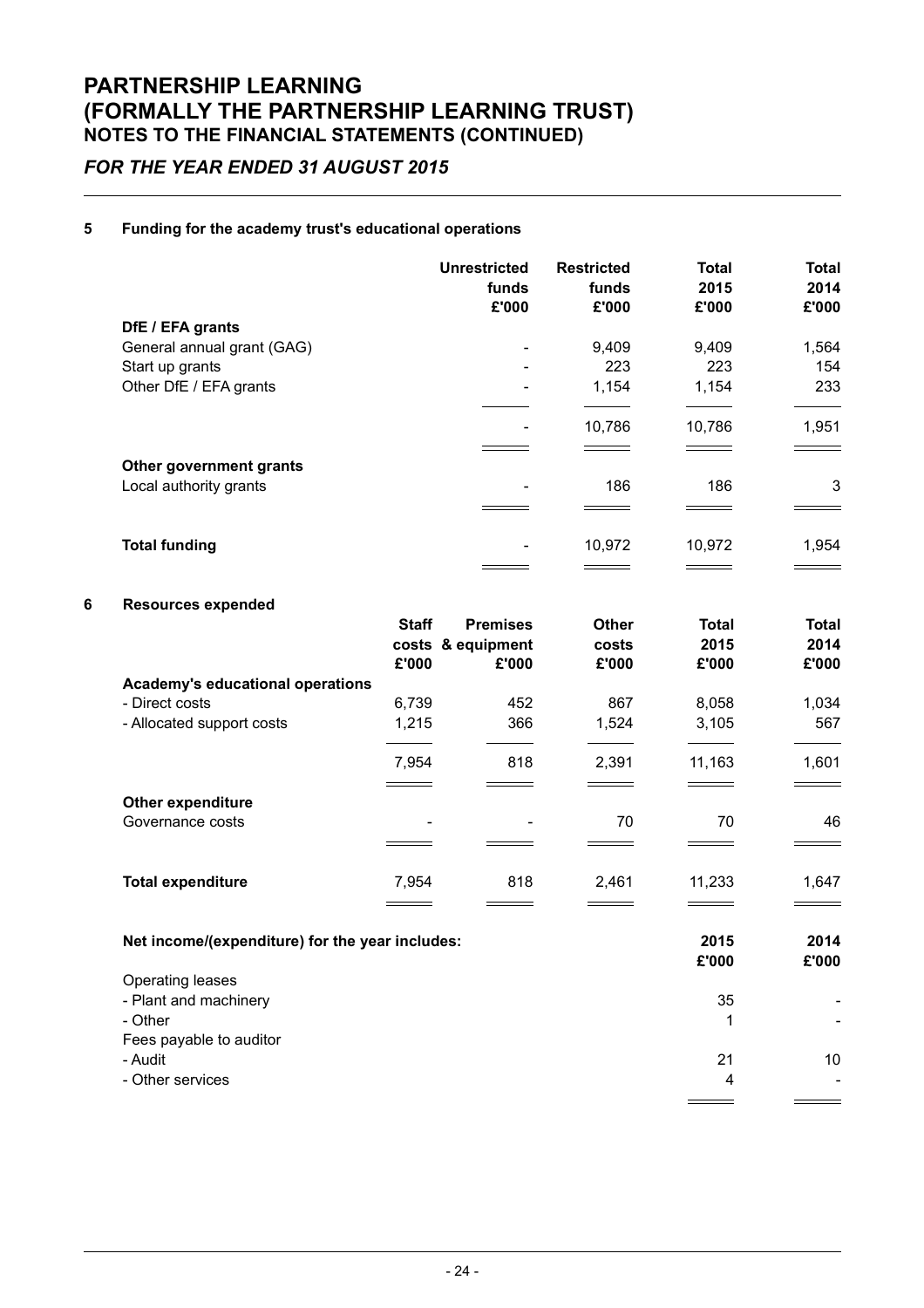### FOR THE YEAR ENDED 31 AUGUST 2015

#### 6 Resources expended (Continued)

#### Central services

The academy trust has provided the following central services to its academies during the year: human resources;

- financial services;
- legal services;

The academy trust charges for these services based on £135 per pupil.

| The amounts charged during the year were as follows: | <b>Total</b><br>£'000 |
|------------------------------------------------------|-----------------------|
| Riverside School                                     | 28                    |
| The Sydney Russell School                            | 153                   |
| Thames View Junior School                            | 47                    |
| Partnership Learning                                 |                       |
|                                                      | 228                   |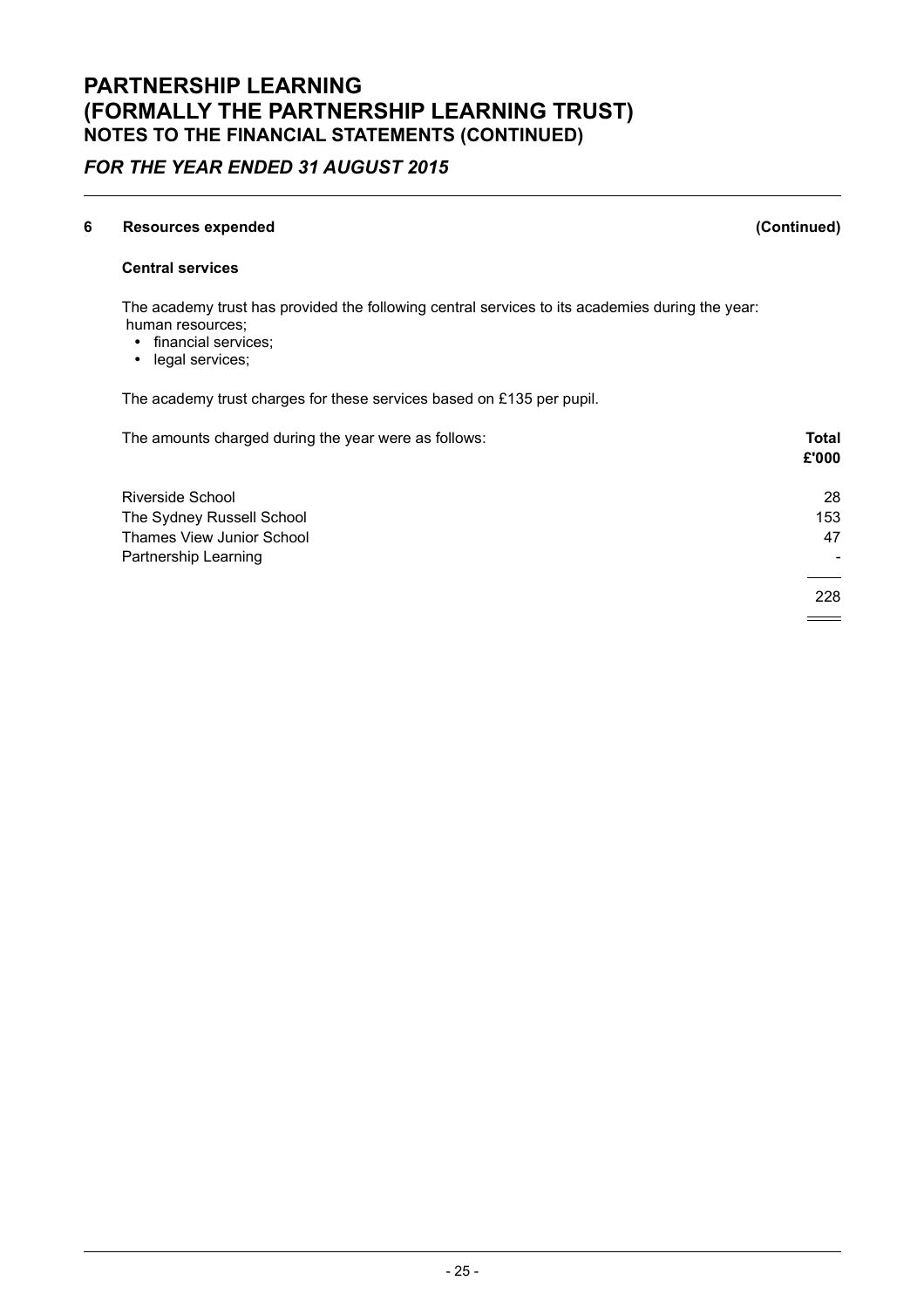## FOR THE YEAR ENDED 31 AUGUST 2015

#### 7 Charitable activities

|                                              | <b>Unrestricted</b><br>funds | <b>Restricted</b><br>funds | <b>Total</b><br>2015 | <b>Total</b><br>2014 |
|----------------------------------------------|------------------------------|----------------------------|----------------------|----------------------|
|                                              | £'000                        | £'000                      | £'000                | £'000                |
| <b>Direct costs</b>                          |                              |                            |                      |                      |
| Teaching and educational support staff costs |                              | 6,695                      | 6,695                | 851                  |
| Depreciation                                 |                              | 452                        | 452                  |                      |
| Technology costs                             |                              | 26                         | 26                   | 63                   |
| Educational supplies and services            |                              | 258                        | 258                  | 74                   |
| Staff development                            |                              | 44                         | 44                   | 12                   |
| <b>Educational consultancy</b>               |                              | 410                        | 410                  | 12                   |
| Other direct costs                           |                              | 173                        | 173                  | 22                   |
|                                              |                              | 8,058                      | 8,058                | 1,034                |
| <b>Allocated support costs</b>               |                              |                            |                      |                      |
| Support staff costs                          | 139                          | 1,076                      | 1,215                | 145                  |
| Depreciation                                 |                              | 12                         | 12                   | 12                   |
| Technology costs                             |                              | 206                        | 206                  | 19                   |
| Recruitment and support                      |                              | 1                          | 1                    |                      |
| Maintenance of premises and equipment        |                              | 354                        | 354                  | 102                  |
| Cleaning                                     |                              | 210                        | 210                  | 55                   |
| Energy costs                                 |                              | 45                         | 45                   | 27                   |
| Rent and rates                               |                              | 105                        | 105                  | 21                   |
| Insurance                                    |                              | 62                         | 62                   | 16                   |
| Security and transport                       |                              | 52                         | 52                   |                      |
| Catering                                     | 137                          | 213                        | 350                  | 77                   |
| Interest and finance costs                   |                              | 27                         | 27                   | $\mathbf 1$          |
| Other support costs                          | 90                           | 376                        | 466                  | 92                   |
|                                              | 366                          | 2,739                      | 3,105                | 567                  |
| <b>Total costs</b>                           | 366                          | 10,797                     | 11,163<br>____       | 1,601                |
|                                              |                              |                            |                      |                      |

#### 8 Governance costs

|                                                       | Unrestricted<br>funds<br>£'000 | <b>Restricted</b><br>funds<br>£'000 | Total<br>2015<br>£'000 | <b>Total</b><br>2014<br>£'000 |
|-------------------------------------------------------|--------------------------------|-------------------------------------|------------------------|-------------------------------|
| Legal and professional fees<br>Auditor's remuneration |                                | 37                                  | 37                     | 36                            |
| - Audit of financial statements                       |                                | 21                                  | 21                     | 10                            |
| - Other audit costs                                   |                                | 4                                   | 4                      |                               |
| Other governance costs                                | $\overline{\phantom{0}}$       | 8                                   | 8                      |                               |
|                                                       |                                | 70                                  | 70                     | 46                            |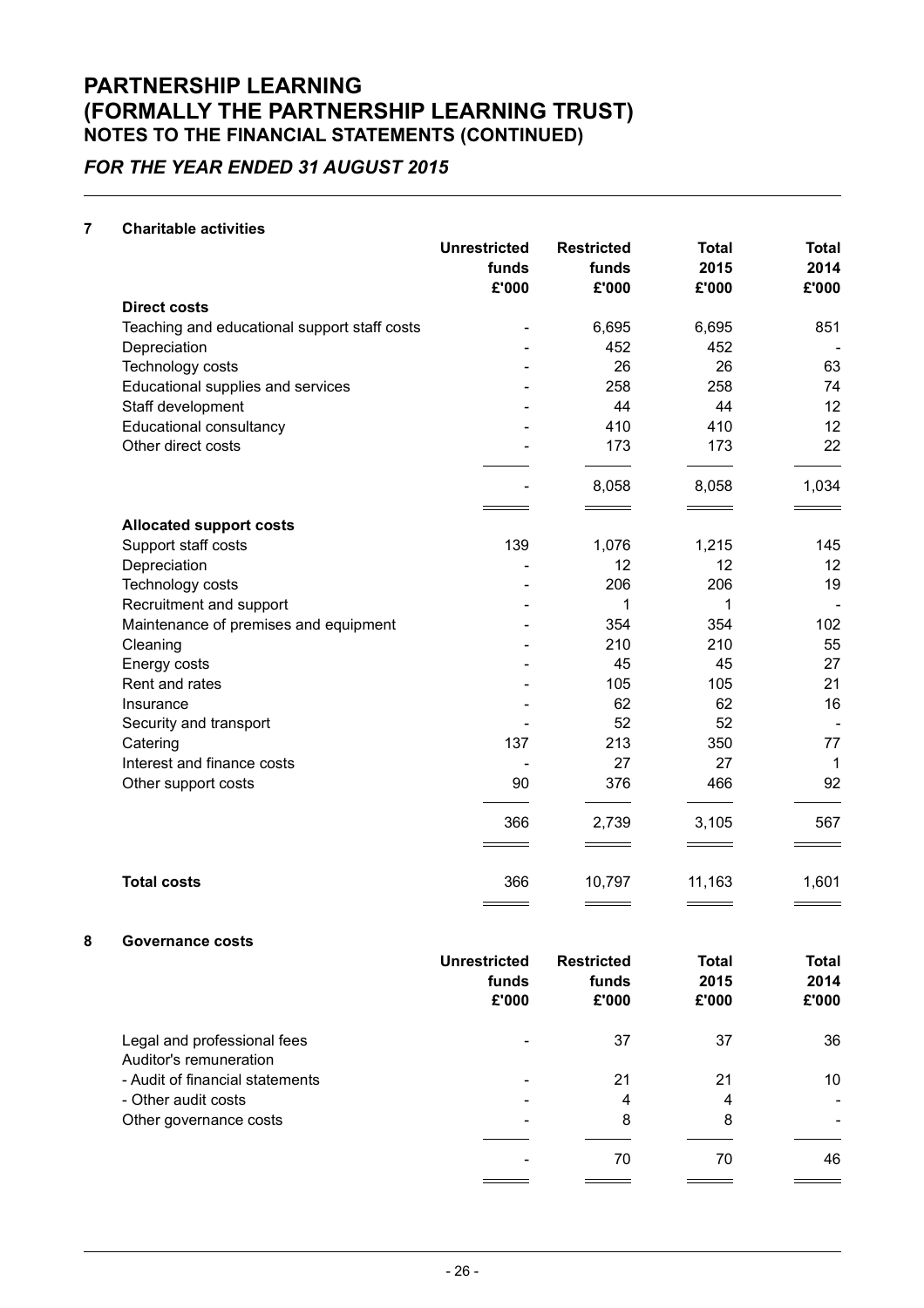### FOR THE YEAR ENDED 31 AUGUST 2015

#### 9 Staff costs

|                                         | 2015  | 2014  |
|-----------------------------------------|-------|-------|
|                                         | £'000 | £'000 |
| Wages and salaries                      | 6,072 | 822   |
| Social security costs                   | 506   | 59    |
| Other pension costs                     | 890   | 104   |
|                                         |       |       |
|                                         | 7,468 | 985   |
| Supply teacher costs                    | 394   | 11    |
| Compensation payments                   | 46    |       |
| Staff development and other staff costs | 46    | 12    |
|                                         |       |       |
| Total staff costs                       | 7,954 | 1,008 |
|                                         |       |       |

The average number of persons (including senior management team) employed by the academy trust during the year expressed as full time equivalents was as follows:

|                            | 2015          | 2014                 |
|----------------------------|---------------|----------------------|
|                            | <b>Number</b> | <b>Number</b>        |
| <b>Teachers</b>            | 180           | 16                   |
| Administration and support | 84            | 11                   |
| Management                 | 1             | $\blacktriangleleft$ |
|                            | 265           | 28                   |
|                            |               |                      |

The number of employees whose annual remuneration was £60,000 or more was:

|                     | 2015          | 2014          |
|---------------------|---------------|---------------|
|                     | <b>Number</b> | <b>Number</b> |
| £60,001 - £70,000   | 15            | 1             |
| £70,001 - £80,000   | 2             | -             |
| £80,001 - £90,000   | 5             | -             |
| £100,001 - £110,000 | 1             | -             |
| £200,001 - £210,000 | ٠             | ۰.            |
|                     |               |               |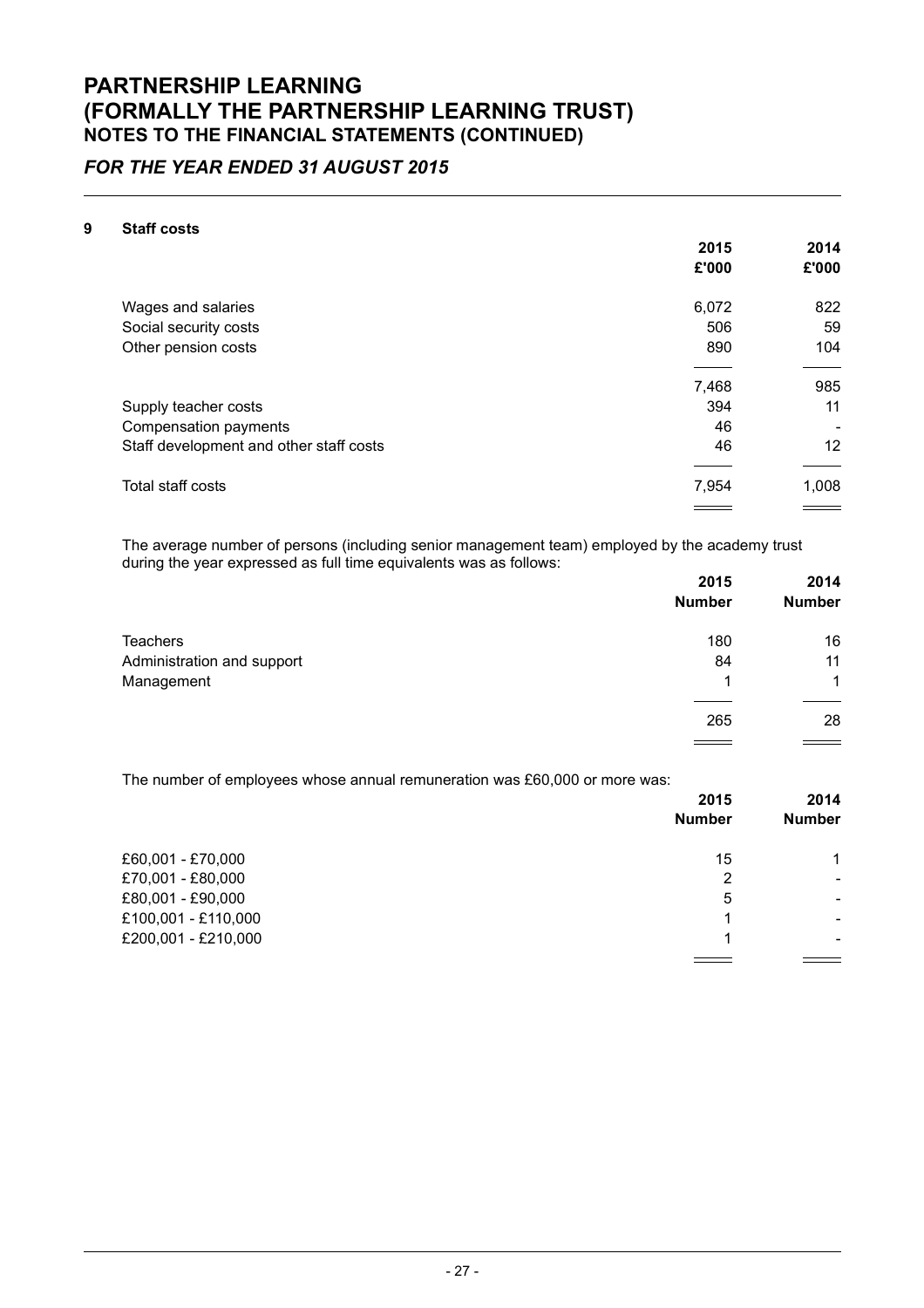### FOR THE YEAR ENDED 31 AUGUST 2015

### 9 Staff costs (Continued) Of the employees above, the number participating in pension schemes and the employers' contributions paid on their behalf were as follows: 2015 2014 Teachers' Pension Scheme Numbers 24 24 1 £'000 127 12  $\overline{\phantom{0}}$ Local Government Pension Scheme Numbers - -  $£'000$

During the year the Trust paid non contractual severance payments to three members of staff of £27,840, £8,000, and £10,000.

#### 10 Directors' remuneration and expenses

The Chief Executive only receives remuneration in respect of services he provides undertaking the role of Chief Executive, and not in respect of his service as Directors. Other Directors did not receive any payments, other than expenses, from the academy trust in respect of their role as Directors. During the year no reimbursed expenditure was paid to Directors (2014: £nil).

The value of the Chief Executive's remuneration was as follows:

R Leighton

- Remuneration £110,000 £115,000 (7 months) (2014: £nil)
- Employer's pension contributions £15,000 £20,000 (7 months) (2014: £Nil)

Other related party transactions involving the Directors are set out within the related parties note.

#### Directors' and officers' insurance

The academy trust has opted into the Department of Education's risk protection arrangement (RPA), an alternative to insurance where UK government funds cover losses that arise. This scheme protects trustees and officers from claims arising from negligent acts, errors or omissions occurring whilst on academy business, and provides cover up to £10,000,000. It is not possible to quantify the directors and officers indemnity element from the overall cost of the RPA scheme.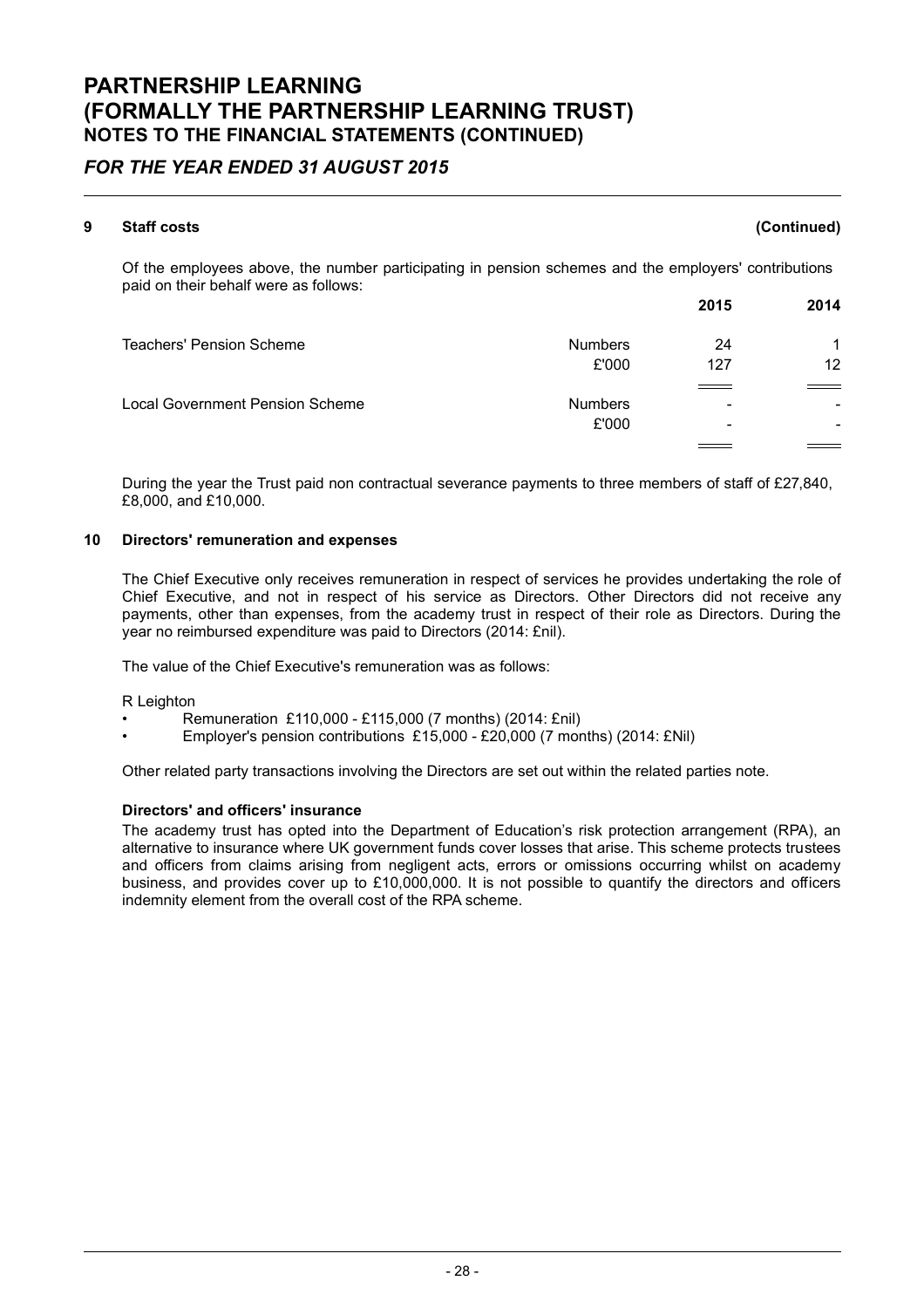### FOR THE YEAR ENDED 31 AUGUST 2015

#### 11 Tangible fixed assets

|                        | Land and<br>buildings | <b>Computer</b><br>equipment | Fixtures,<br>fittings &<br>equipment | <b>Total</b> |
|------------------------|-----------------------|------------------------------|--------------------------------------|--------------|
|                        | £'000                 | £'000                        | £'000                                | £'000        |
| Cost                   |                       |                              |                                      |              |
| At 1 September 2014    |                       | 4                            | 111                                  | 115          |
| Transfer on conversion | 42,942                | $\overline{\phantom{0}}$     |                                      | 42,942       |
| At 31 August 2015      | 42,942                | 4                            | 111                                  | 43,057       |
| <b>Depreciation</b>    |                       |                              |                                      |              |
| At 1 September 2014    |                       | 1                            | 11                                   | 12           |
| Charge for the year    | 452                   |                              | 11                                   | 464          |
| At 31 August 2015      | 452                   | $\overline{2}$               | 22                                   | 476          |
| Net book value         |                       |                              |                                      |              |
| At 31 August 2015      | 42,490                | $\overline{2}$               | 89                                   | 42,581       |
|                        |                       |                              |                                      |              |
| At 31 August 2014      |                       | 3                            | 100                                  | 103          |
|                        |                       |                              |                                      |              |

Included in the cost of land and buildings is land valued at £4,191k which is not depreciated.

| <b>Debtors</b>                                 | 2015<br>£'000                                      | 2014<br>£'000 |
|------------------------------------------------|----------------------------------------------------|---------------|
| Trade debtors                                  | 3                                                  |               |
| VAT recoverable                                | 269                                                |               |
| Other debtors                                  | 233                                                | 1             |
| Prepayments and accrued income                 | 381                                                | 147           |
|                                                | 886                                                | 148           |
| Creditors: amounts falling due within one year | 2015<br>£'000                                      | 2014<br>£'000 |
|                                                |                                                    |               |
|                                                | 277                                                | 40            |
| Other creditors                                | 293                                                |               |
| Accruals                                       | 1,036                                              | 144           |
| Deferred income                                |                                                    | 14            |
|                                                | 1,726                                              | 198           |
|                                                | Trade creditors<br>Taxes and social security costs | 120           |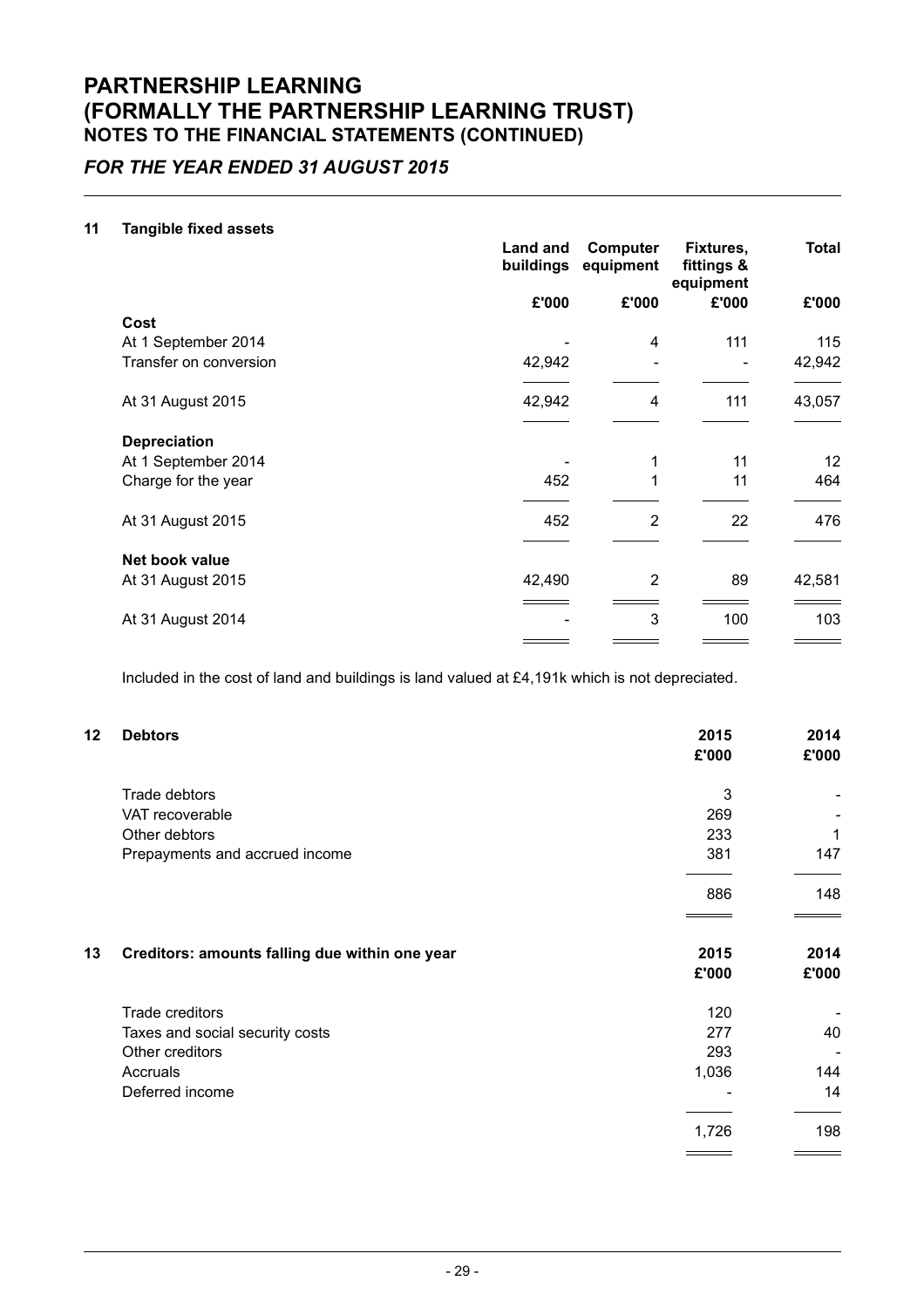### FOR THE YEAR ENDED 31 AUGUST 2015

| 14 | Deferred income                                           | 2015<br>£'000 | 2014<br>£'000 |
|----|-----------------------------------------------------------|---------------|---------------|
|    | Deferred income is included within:                       |               |               |
|    | Creditors due within one year                             |               | 14            |
|    |                                                           |               |               |
|    | Total deferred income at 1 September 2014                 | 14            |               |
|    | Amounts credited to the Statement of Financial Activities | (14)          |               |
|    | Amounts deferred in the year                              |               | 14            |
|    |                                                           |               |               |
|    | Total deferred income at 31 August 2015                   |               | 14            |
|    |                                                           |               |               |

#### 15 Funds

|                                        | <b>Balance at 1</b><br>September 2014<br>£'000 | Incoming<br>resources<br>£'000 | expended<br>£'000 | £'000     | Resources Gains, losses Balance at 31<br>& transfers August 2015<br>£'000 |
|----------------------------------------|------------------------------------------------|--------------------------------|-------------------|-----------|---------------------------------------------------------------------------|
| <b>Restricted general funds</b>        |                                                |                                |                   |           |                                                                           |
| <b>General Annual Grant</b>            | 391                                            | 9,409                          | (9,092)           | 76        | 784                                                                       |
| Start up grants                        |                                                | 223                            | (223)             |           |                                                                           |
| Other DfE / EFA grants                 | 6                                              | 1,154                          | (821)             |           | 339                                                                       |
| Other government grants                |                                                | 186                            | (186)             |           |                                                                           |
| Other restricted funds                 |                                                | $\overline{2}$                 | (2)               |           |                                                                           |
| Funds excluding pensions               | 397                                            | 10,974                         | (10, 324)         | 76        | 1,123                                                                     |
| Pension reserve                        | (71)                                           | (1,431)                        | (79)              | 182       | (1, 399)                                                                  |
|                                        | 326                                            | 9,543                          | (10, 403)         | 258       | (276)                                                                     |
| <b>Restricted fixed asset</b><br>funds |                                                |                                |                   |           |                                                                           |
| DfE / EFA capital grants               | 3                                              |                                | (464)             | 43,042    | 42,581                                                                    |
| Inherited fixed asset fund             | 100                                            | 42,942                         |                   | (43, 042) |                                                                           |
|                                        | 103                                            | 42,942                         | (464)             |           | 42,581                                                                    |
|                                        |                                                |                                |                   |           |                                                                           |
| <b>Total restricted funds</b>          | 429                                            | 52,485                         | (10, 867)         | 258       | 42,305                                                                    |
|                                        |                                                |                                |                   |           |                                                                           |
| <b>Unrestricted funds</b>              |                                                |                                |                   |           |                                                                           |
| General funds                          | 170                                            | 1,060                          | (366)             | (76)      | 788                                                                       |
|                                        |                                                |                                |                   |           |                                                                           |
| <b>Total funds</b>                     | 599                                            | 53,545                         | (11, 233)         | 182       | 43,093                                                                    |
|                                        |                                                |                                |                   |           |                                                                           |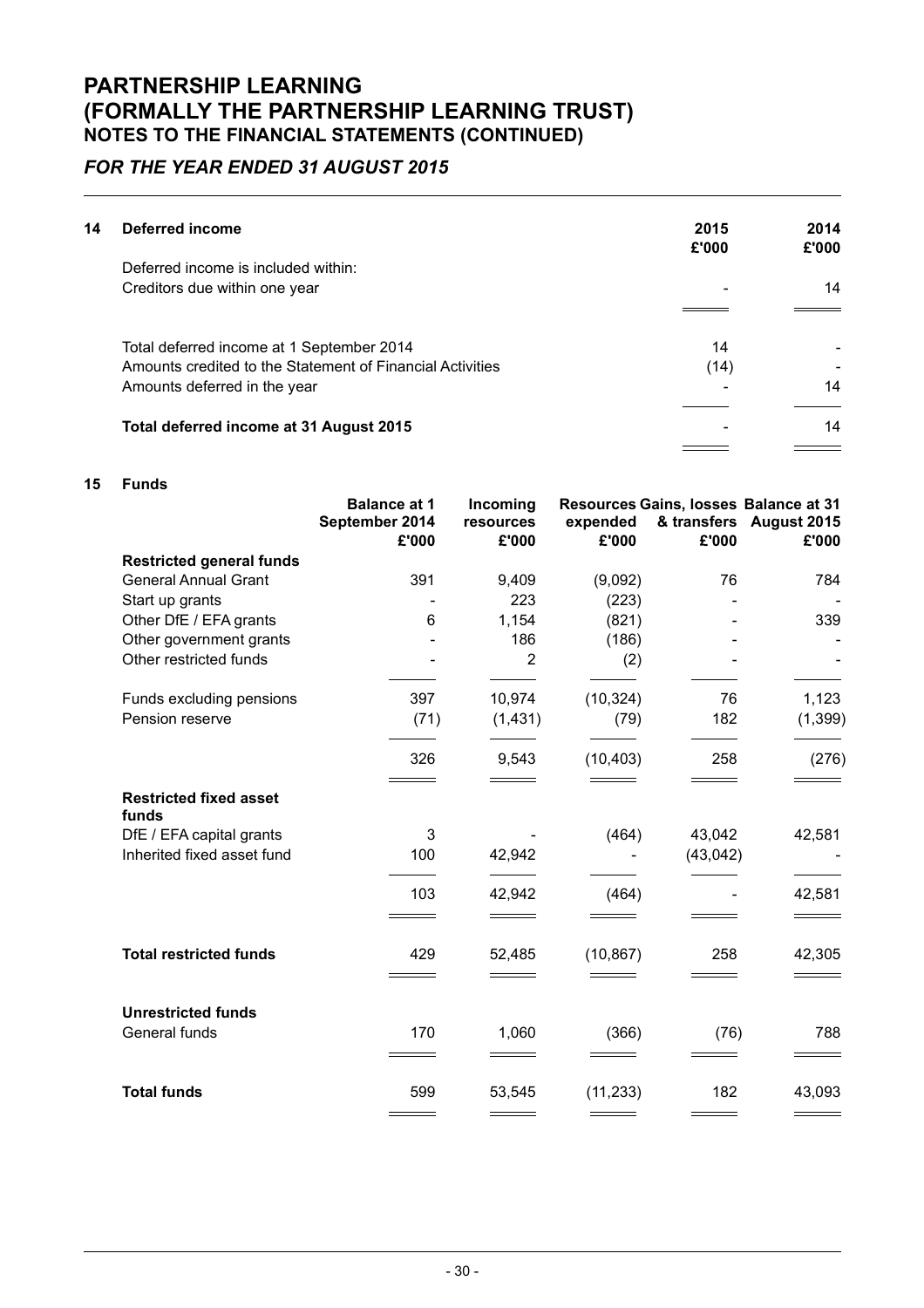### FOR THE YEAR ENDED 31 AUGUST 2015

#### 15 Funds (Continued)

The specific purposes for which the funds are to be applied are as follows:

General Annual Grant: Income received from the EFA to cover the normal running costs of the Academy.

Under the funding agreement with the Secretary of State, the academy was not subject to a limit on the amount of GAG that it could carry forward at 31 August 2015.

Other DFE/EFA grants: This includes the pupil premium, summer school, Year 7 catch up, ICT funding and the devolved formula capital grant and other DFE grants.

LA and other grants: This includes SEN funding and additional pupil premium received from the Local Authority.

Other restricted funds includes Young Enterprise income.

Transfers of funds relate to the purchase of fixed assets and overspend on GAG funding.

#### Analysis of academies by fund balance

| Fund balances at 31 August 2015 were allocated as follows:                                                | <b>Total</b><br>£'000      |
|-----------------------------------------------------------------------------------------------------------|----------------------------|
| Riverside School<br>The Sydney Russell School<br><b>Thames View Junior School</b><br>Partnership Learning | 825<br>918<br>(151)<br>319 |
| Funds excluding fixed asset fund and pensions reserve                                                     | 1,911                      |
| Restricted fixed asset fund<br>Pension reserve                                                            | 42,581<br>(1,399)          |
| Total funds                                                                                               | 43,093                     |

Expenditure incurred by each academy during the year was as follows:

|                           | <b>Teaching and</b><br>support staff<br>costs | <b>Other</b><br>educational support staff<br>costs | <b>Educational</b><br>supplies | <b>Other costs</b><br>excluding<br>depreciation | Total  |
|---------------------------|-----------------------------------------------|----------------------------------------------------|--------------------------------|-------------------------------------------------|--------|
|                           | £'000                                         | £'000                                              | £'000                          | £'000                                           | £'000  |
| Riverside School          | 1.375                                         | 215                                                | 123                            | 827                                             | 2,540  |
| The Sydney Russell School | 4,232                                         | 855                                                | 99                             | 1,226                                           | 6,412  |
| Thames View Junior School | 1,088                                         | 145                                                | 36                             | 439                                             | 1,708  |
| Partnership Learning      | ۰                                             | $\overline{\phantom{a}}$                           |                                | 109                                             | 109    |
|                           | 6,695                                         | 1.215                                              | 258                            | 2.601                                           | 10,769 |
|                           |                                               |                                                    |                                |                                                 |        |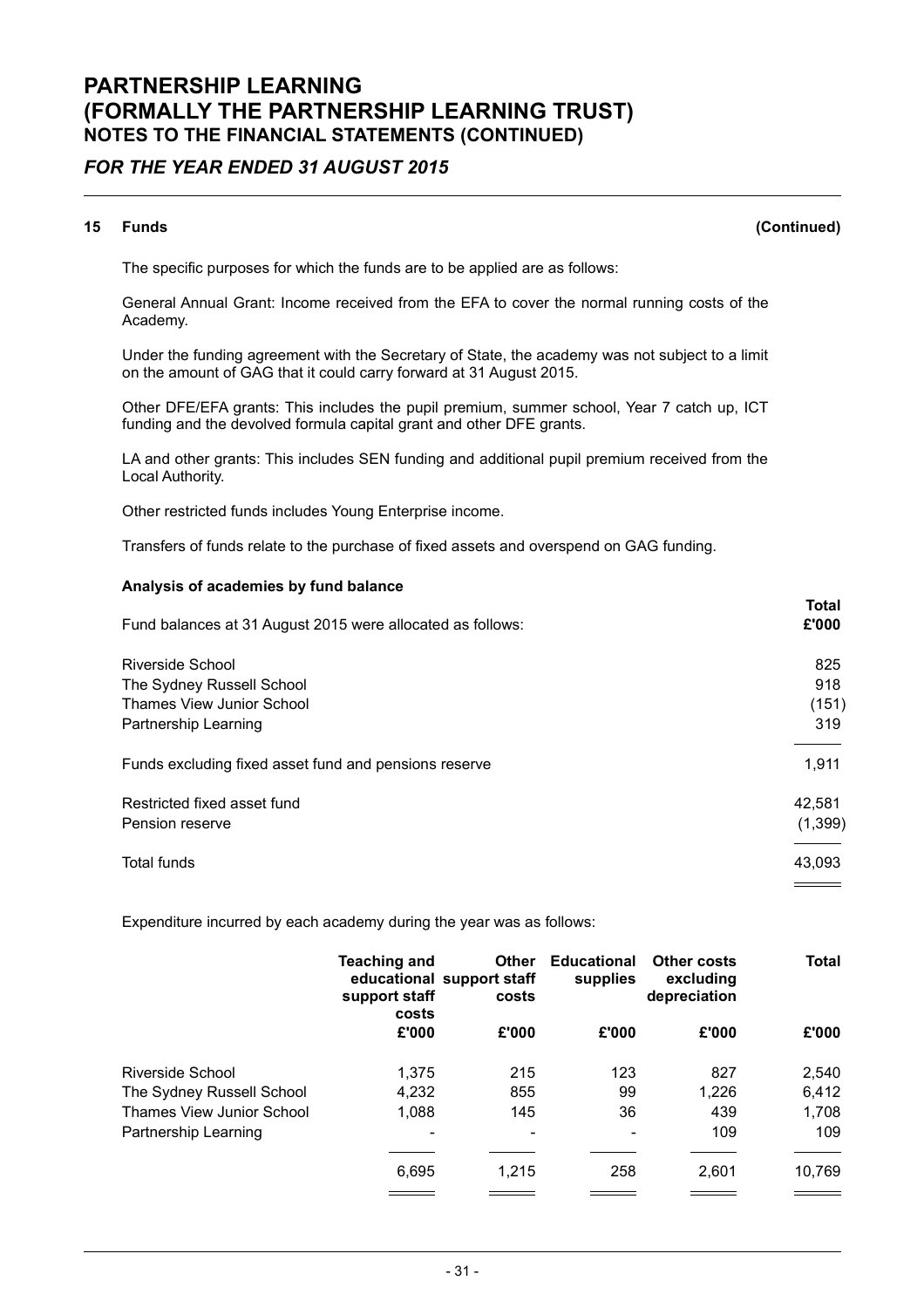### FOR THE YEAR ENDED 31 AUGUST 2015

#### 16 Analysis of net assets between funds

|                                                        | Unrestricted<br>funds    |          | <b>Restricted</b><br>funds | <b>Fixed asset</b><br>funds | <b>Total funds</b> |
|--------------------------------------------------------|--------------------------|----------|----------------------------|-----------------------------|--------------------|
|                                                        | £'000                    | £'000    | £'000                      | £'000                       |                    |
| Fund balances at 31 August 2015 are<br>represented by: |                          |          |                            |                             |                    |
| Tangible fixed assets                                  |                          | ۰        | 42.581                     | 42,581                      |                    |
| Current assets                                         | 2,514                    | 1,123    | ۰                          | 3,637                       |                    |
| Creditors falling due within one year                  | (1,726)                  |          |                            | (1,726)                     |                    |
| Defined benefit pension liability                      | $\overline{\phantom{0}}$ | (1, 399) | $\overline{\phantom{0}}$   | (1, 399)                    |                    |
|                                                        |                          |          |                            |                             |                    |
|                                                        | 788                      | (276)    | 42,581                     | 43,093                      |                    |
|                                                        |                          |          |                            |                             |                    |

#### 17 Pensions and similar obligations

The academy trust's employees belong to two principal pension schemes: the Teachers' Pension Scheme England and Wales (TPS) for academic and related staff; and the Local Government Pension Scheme (LGPS) for non-teaching staff, which is managed by the London Borough of Barking and Dagenham Council. Both are multi-employer defined benefit schemes.

The pension costs are assessed in accordance with the advice of independent qualified actuaries. The latest actuarial valuation of the TPS related to the period ended 31 March 2012 and that of the LGPS related to the period ended 31 March 2013.

There were no outstanding or prepaid contributions at either the beginning or the end of the financial year.

#### Teachers' Pension Scheme

#### Introduction

The Teachers' Pension Scheme (TPS) is a statutory, contributory, defined benefit scheme, governed by the Teachers' Pensions Regulations (2010) and, from 1 April 2014, by the Teachers' Pension Scheme Regulations 2014. Membership is automatic for full-time teachers in academies and, from 1 January 2007, automatic for teachers in part-time employment following appointment or a change of contract, although they are able to opt out.

The TPS is an unfunded scheme and members contribute on a 'pay as you go' basis - these contributions along with those made by employers are credited to the Exchequer. Retirement and other pension benefits are paid by public funds provided by Parliament.

#### Valuation of the Teachers' Pension Scheme

Not less than every four years the Government Actuary, using normal actuarial principles, conducts a formal actuarial review of the TPS in accordance with the Public Service Pensions (Valuations and Employer Cost Cap) Directions 2014 published by HM Treasury. The aim of the review is to specify the level of future contributions. Actuarial scheme valuations are dependent on assumptions about the value of future costs, design of benefits and many other factors. The latest actuarial valuation of the TPS was carried out as at 31 March 2012 and in accordance with the Public Service Pensions (Valuations and Employer Cost Cap) Directions 2014. The valuation report was published by the Department for Education on 9 June 2014.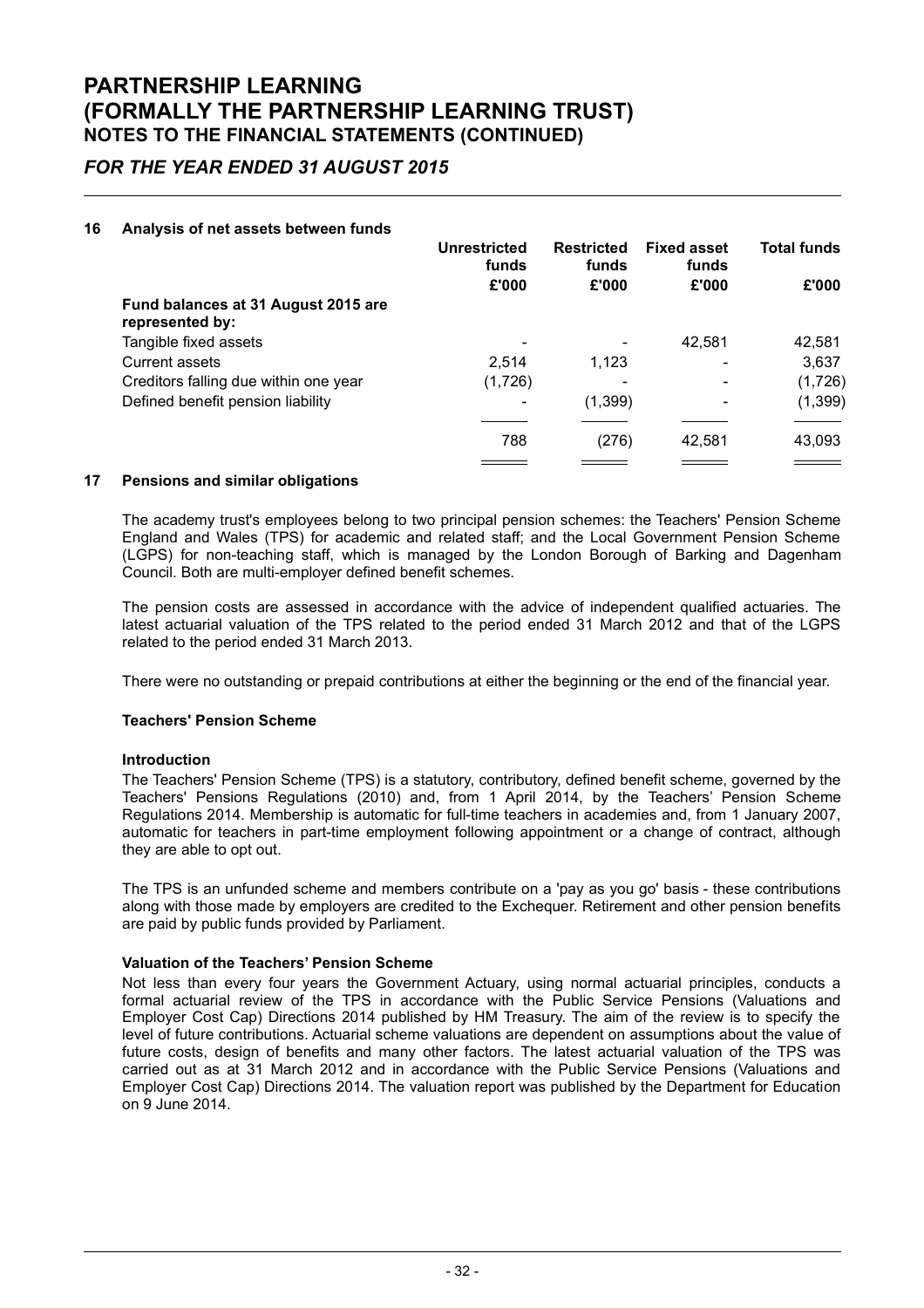### FOR THE YEAR ENDED 31 AUGUST 2015

#### 17 Pensions and similar obligations (Continued)

The key elements of the valuation and subsequent consultation are:

- $\cdot$  employer contribution rates set at 16.48% of pensionable pay (including a 0.08% employer administration charge (currently 14.1%)
- total scheme liabilities (pensions currently in payment and the estimated cost of future benefits) for service to the effective date of £191,500 million, and notional assets (estimated future contributions together with the notional investments held at the valuation date) of £176,600 million giving a notional past service deficit of £14,900 million
- an employer cost cap of 10.9% of pensionable pay will be applied to future valuations
- the assumed real rate of return is 3.0% in excess of prices and 2% in excess of earnings. The rate of real earnings growth is assumed to be 2.75%. The assumed nominal rate of return is 5.06%

During the year the employer contribution rate was 14.1%. The TPS valuation for 2012 determined an employer rate of 16.4% from September 2015, which will be payable during the implementation period until the next valuation as at March 2016, whereupon the employer contribution rate is expected to be reassessed and will be payable from 1 April 2019.

The pension costs paid to the TPS in the period amounted to £143k (2014: £20k).

A copy of the valuation report and supporting documentation is on the Teachers' Pensions website.

Under the definitions set out in Financial Reporting Standard (FRS 17) Retirement Benefits, the TPS is a multi-employer pension scheme. The trust has accounted for its contributions to the scheme as if it were a defined contribution scheme. The trust has set out above the information available on the scheme.

#### Local Government Pension Scheme

The LGPS is a funded defined-benefit scheme, with the assets held in separate trustee-administered funds. The total contributions are as noted below. The agreed contribution rates for future years are 23.4 per cent for employers and 5.5 to 12.5 per cent for employees. The estimated value of employer contributions for the forthcoming year is £466k.

Parliament has agreed, at the request of the Secretary of State for Education, to a guarantee that, in the event of academy closure, outstanding Local Government Pension Scheme liabilities would be met by the Department for Education. The guarantee came into force on 18 July 2013.

| <b>Contributions made</b>                | 2015<br>£'000 | 2014<br>£'000 |
|------------------------------------------|---------------|---------------|
| Employer's contributions                 | 288           | 28            |
| Employees' contributions                 | 76            | 10            |
| <b>Total contributions</b>               | 364           | 38            |
|                                          |               |               |
| <b>Principal actuarial assumptions</b>   | 2015          | 2014          |
|                                          | %             | %             |
| Rate of increase in salaries             | 4.1           | 4.0           |
| Rate of increase for pensions in payment | 2.7           | 2.7           |
| Discount rate for scheme liabilities     | 3.8           | 3.7           |
| Inflation assumption (CPI)               | 3.8           | 5.3           |
|                                          |               |               |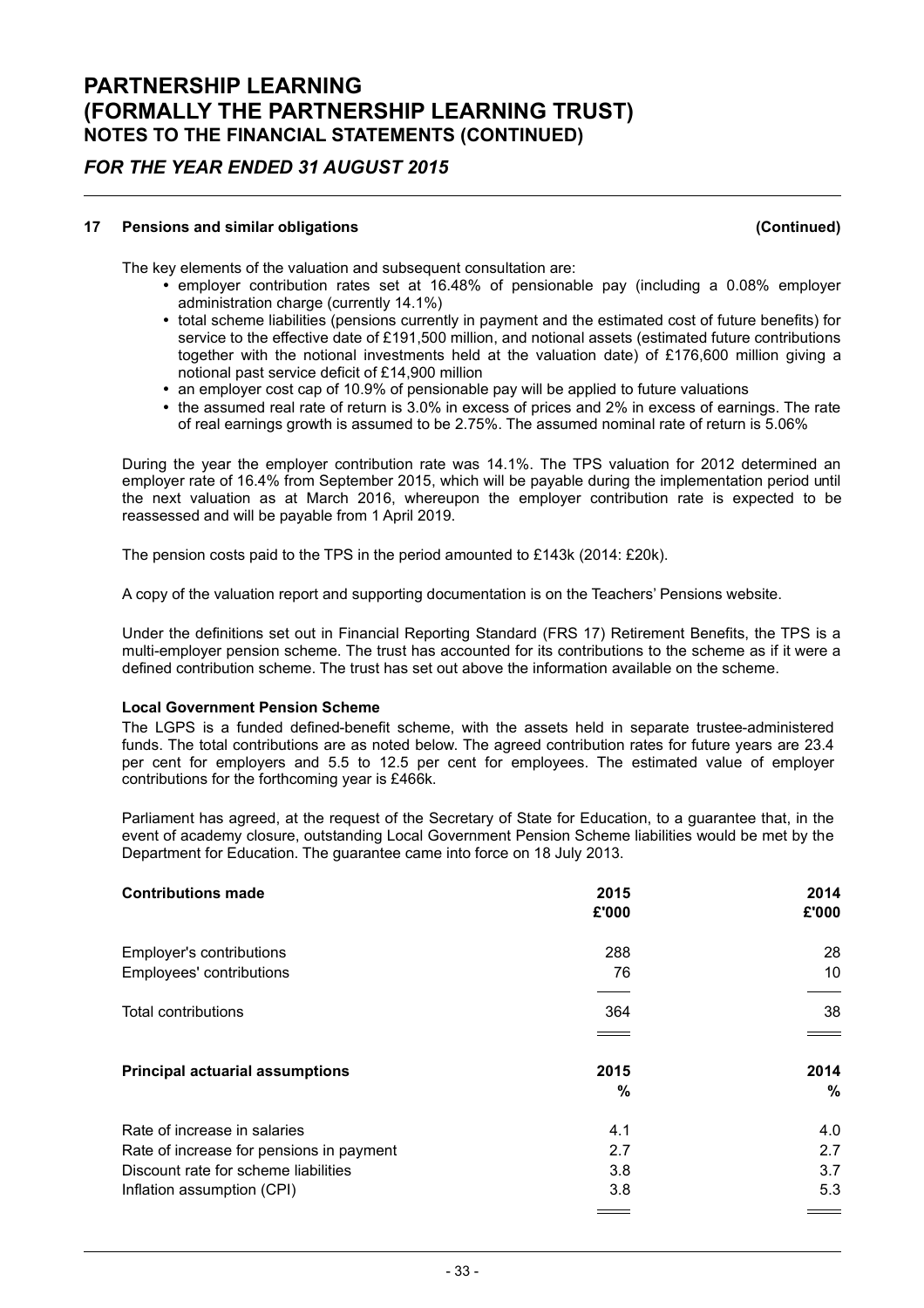### FOR THE YEAR ENDED 31 AUGUST 2015

#### 17 Pensions and similar obligations (Continued)

The current mortality assumptions include sufficient allowance for future improvements in mortality rates. The assumed life expectations on retirement age 65 are:

|                      | 2015         | 2014         |
|----------------------|--------------|--------------|
|                      | <b>Years</b> | <b>Years</b> |
| Retiring today       |              |              |
| - Males              | 21.8         | 21.8         |
| - Females            | 24           | 24           |
| Retiring in 20 years |              |              |
| - Males              | 24.1         | 24.1         |
| - Females            | 26.5         | 26.5         |
|                      |              | $\sim$       |

The academy's share of the assets and liabilities in the scheme and the expected rates of return were:

|                                                                              | 2015                      | 2015              | 2014                      | 2014              |
|------------------------------------------------------------------------------|---------------------------|-------------------|---------------------------|-------------------|
|                                                                              | <b>Expected</b><br>return | <b>Fair value</b> | <b>Expected</b><br>return | <b>Fair value</b> |
|                                                                              | $\%$                      | £'000             | $\%$                      | £'000             |
| Equities                                                                     | 3.8                       | 1,310             | 6.2                       | 64                |
| <b>Bonds</b>                                                                 | 3.8                       | 424               | 3.0                       | 19                |
| Cash                                                                         | 3.8                       | 38                | 3.3                       | 2                 |
| Property                                                                     | 3.8                       | 153               | 4.5                       | 6                 |
| Total market value of assets<br>Present value of scheme liabilities - funded |                           | 1,925             |                           | 91                |
|                                                                              |                           | (3, 324)          |                           | (162)             |
| Net pension asset / (liability)                                              |                           | (1, 399)          |                           | (71)              |
|                                                                              |                           |                   |                           |                   |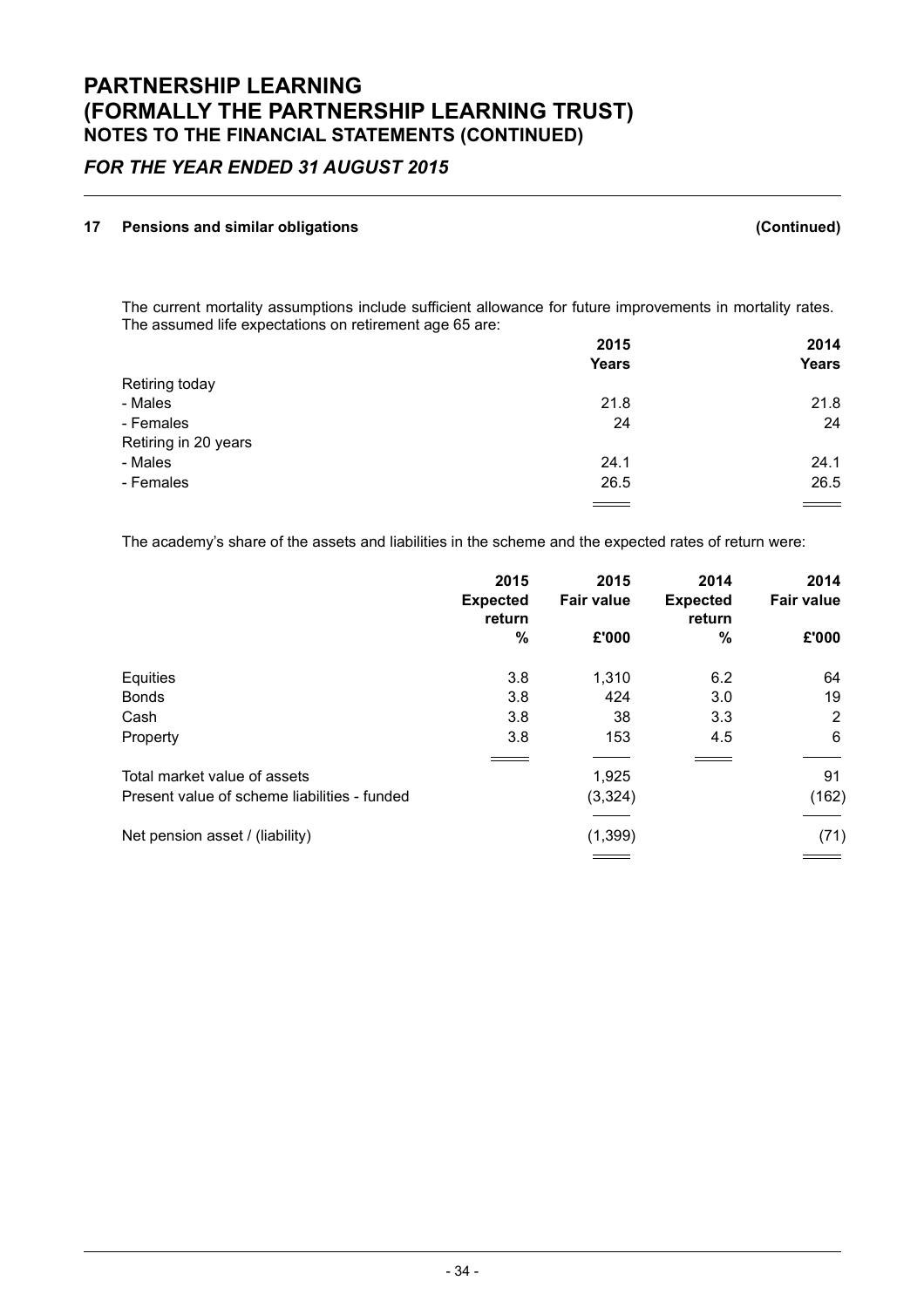## FOR THE YEAR ENDED 31 AUGUST 2015

| 17 | Pensions and similar obligations                                               |                                     | (Continued)   |
|----|--------------------------------------------------------------------------------|-------------------------------------|---------------|
|    | Amounts recognised in the statement of financial activities                    |                                     |               |
|    |                                                                                | 2015<br>£'000                       | 2014<br>£'000 |
|    | <b>Operating costs/(income)</b>                                                |                                     |               |
|    | Current service cost (net of employee contributions)<br>Past service cost      | 340                                 | 27            |
|    | Total operating charge                                                         | 340                                 | 27            |
|    | Finance costs/(income)                                                         |                                     |               |
|    | Expected return on pension scheme assets                                       | (36)                                | (4)           |
|    | Interest on pension liabilities                                                | 63                                  | 5             |
|    | Net finance costs/(income)                                                     | 27                                  | 1             |
|    |                                                                                |                                     |               |
|    | Total charge/(income)                                                          | 367                                 | 28            |
|    |                                                                                |                                     |               |
|    | Actuarial gains and losses recognised in the statement of financial activities |                                     |               |
|    |                                                                                | 2015<br>£'000                       | 2014<br>£'000 |
|    | Actuarial (gains)/losses on assets: actual return less expected                | 77                                  | (3)           |
|    | Experience (gains)/losses on liabilities                                       | (5)                                 | 39            |
|    | (Gains)/losses arising from changes in assumptions                             | (254)                               |               |
|    | Total (gains)/losses                                                           | (182)<br>$\equiv$ $\equiv$ $\equiv$ | 36            |
|    | Cumulative (gains)/losses to date                                              | (146)                               | 36            |
|    |                                                                                |                                     |               |
|    | Movements in the present value of defined benefit obligations                  |                                     |               |
|    |                                                                                | 2015                                | 2014          |
|    |                                                                                | £'000                               | £'000         |
|    | Obligations at 1 September 2014                                                | (162)                               |               |
|    | Obligations acquired on conversion                                             | (2,942)                             | (81)          |
|    | Current service cost                                                           | (340)                               | (27)          |
|    | Interest cost                                                                  | (63)                                | (5)           |
|    | Contributions by employees                                                     | (76)                                | (10)          |
|    | Actuarial gains/(losses)                                                       | 259                                 | (39)          |
|    | At 31 August 2015                                                              | (3, 324)                            | (162)         |
|    |                                                                                |                                     |               |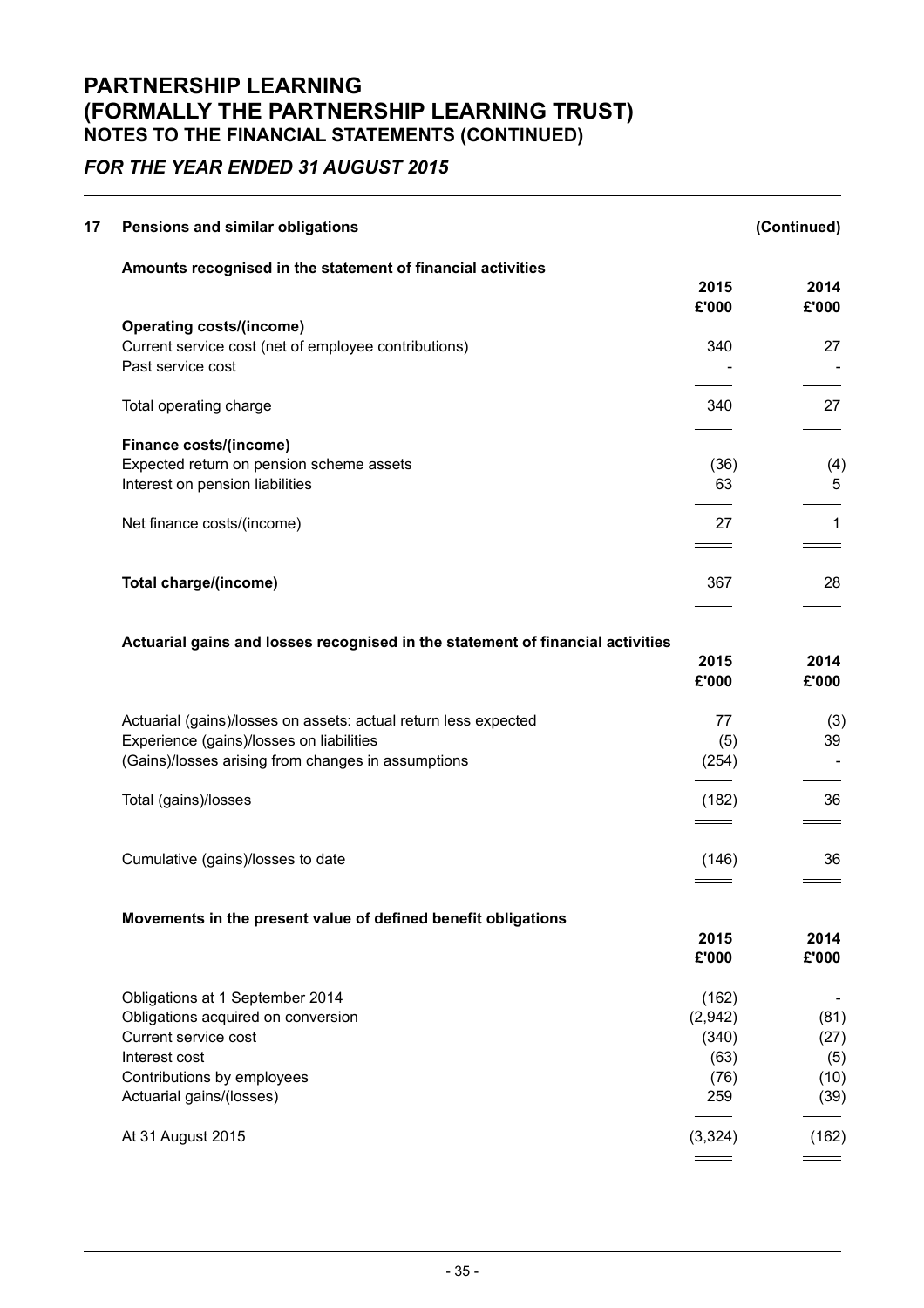### FOR THE YEAR ENDED 31 AUGUST 2015

| 17 | Pensions and similar obligations                                                    |                                        | (Continued)   |
|----|-------------------------------------------------------------------------------------|----------------------------------------|---------------|
|    | Movements in the fair value of scheme assets                                        | 2015<br>£'000                          | 2014<br>£'000 |
|    |                                                                                     | 91                                     |               |
|    | Assets at 1 September 2014<br>Assets acquired on conversion                         | 1,511                                  | 46            |
|    | Expected return on assets                                                           | 36                                     | 4             |
|    | Actuarial gains/(losses)                                                            | (77)                                   | $\mathbf{3}$  |
|    | Contributions by employers                                                          | 288                                    | 28            |
|    | Contributions by employees                                                          | 76                                     | 10            |
|    | At 31 August 2015                                                                   | 1,925                                  | 91            |
|    |                                                                                     |                                        |               |
|    | History of experience gains and losses                                              | 2015                                   | 2014          |
|    |                                                                                     | £'000                                  | £'000         |
|    | Present value of defined benefit obligations                                        | (3,324)                                | (162)         |
|    | Fair value of share of scheme assets                                                | 1,925                                  | 91            |
|    | Surplus / (deficit)                                                                 | (1, 399)<br>$\equiv$ $\equiv$ $\equiv$ | (71)          |
|    | Experience adjustment on scheme assets                                              | (77)                                   | 3             |
|    | Experience adjustment on scheme liabilities                                         | 5                                      | (39)          |
| 18 | Reconciliation of net income to net cash inflow/(outflow) from operating activities |                                        |               |
|    |                                                                                     | 2015                                   | 2014          |
|    |                                                                                     | £'000                                  | £'000         |
|    | Net income                                                                          | 42,312                                 | 446           |
|    | Net deficit/(surplus) transferred on conversion                                     | (41, 965)                              | (97)          |
|    | Investment income                                                                   | (1)                                    |               |
|    | Defined benefit pension costs less contributions payable                            | 52                                     | (1)           |
|    | Defined benefit pension finance costs/(income)                                      | 27                                     | 1             |
|    | Depreciation of tangible fixed assets                                               | 464                                    | 12            |
|    | (Increase)/decrease in debtors                                                      | (738)                                  | (119)         |
|    | Increase/(decrease) in creditors                                                    | 1,528                                  | 81            |
|    | Net cash inflow/(outflow) from operating activities                                 | 1,679                                  | 323           |

 $\frac{1}{1}$ 

 $\frac{1}{2}$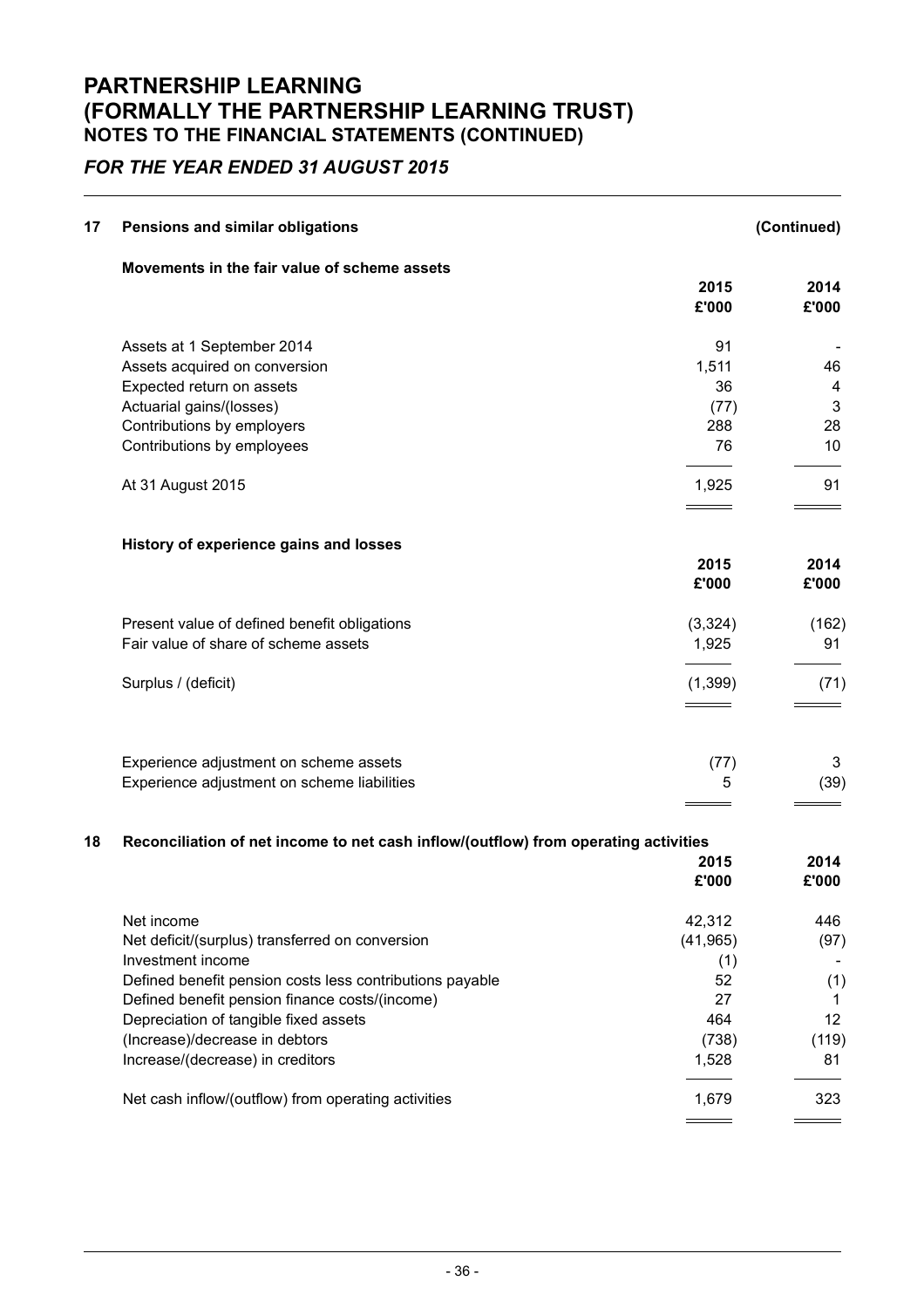### FOR THE YEAR ENDED 31 AUGUST 2015

| 19 | Reconciliation of net cash flow to movement in net funds | 2015<br>£'000 | 2014<br>£'000 |
|----|----------------------------------------------------------|---------------|---------------|
|    | Increase/(decrease) in cash                              | 2.134         | 451           |
|    | Net funds at 1 September 2014                            | 617           | 166           |
|    |                                                          |               |               |
|    | Net funds at 31 August 2015                              | 2.751         | 617           |
|    |                                                          |               |               |

#### 20 Analysis of net funds

|                          | At 1 September<br>2014 | <b>Transferred</b><br><b>on</b><br>conversion | <b>Cash flows</b> | changes | Non-cash At 31 August<br>2015 |
|--------------------------|------------------------|-----------------------------------------------|-------------------|---------|-------------------------------|
|                          | £'000                  | £'000                                         | £'000             | £'000   | £'000                         |
| Cash at bank and in hand | 617                    | 454                                           | 1.680             | -       | 2.751                         |
|                          |                        |                                               |                   |         | $\frac{1}{1}$                 |

#### 21 Commitments under operating leases

At 31 August 2015 the academy trust had annual commitments under non-cancellable operating leases as follows:

|                              | 2015  | 2014  |
|------------------------------|-------|-------|
|                              | £'000 | £'000 |
| Expiry date:                 |       |       |
| - Within one year            | 5     | -     |
| - Between two and five years | 30    | -     |
|                              |       |       |
|                              | 35    | -     |
|                              |       |       |

#### 22 Related parties

Owing to the nature of the academy trust's operations and the composition of the board of directors being drawn from local public and private sector organisations, transactions may take place with organisations in which the academy trust has an interest. All transactions involving such organisations are conducted at arm's length and in accordance with the academy trust's financial regulations and normal procurement procedures. The following related party transaction took place in the period of account.

There were no related party transactions in the period.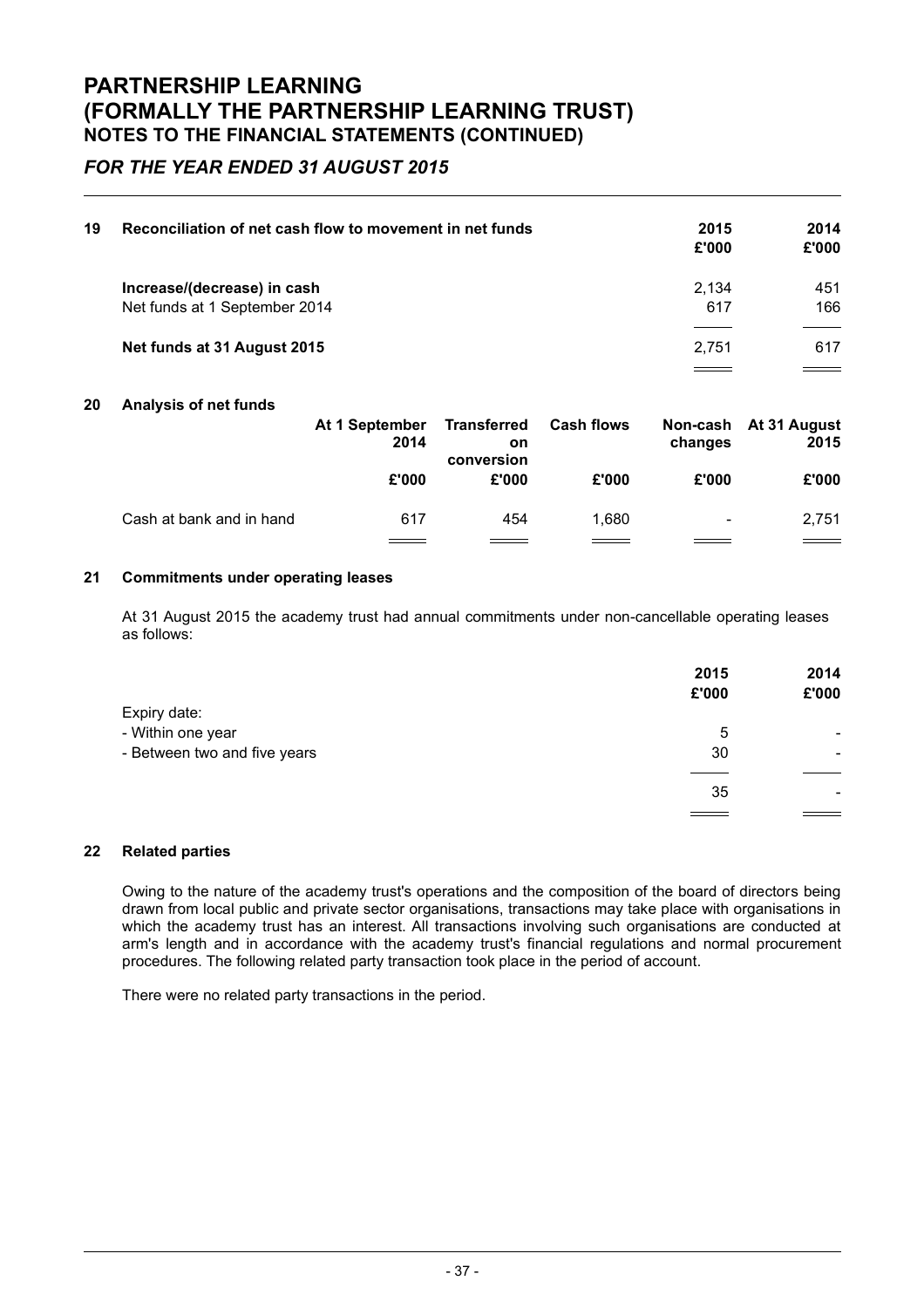### FOR THE YEAR ENDED 31 AUGUST 2015

#### 23 Conversion to an academy

On 1 February 2015 the Sydney Russell School converted to academy trust status under the Academies Act 2010 and all the operations and assets and liabilities were transferred to Partnership Learning from the London Borough of Barking and Dagenham Local Authority for £nil consideration.

On 1 February 2015 the Thames View Junior School converted to academy trust status under the Academies Act 2010 and all the operations and assets and liabilities were transferred to Partnership Learning from the London Borough of Barking and Dagenham Local Authority for £nil consideration.

The transfer has been accounted for using the acquisition method. The assets and liabilities transferred were valued at their fair value and recognised in the balance sheet under the appropriate headings with a corresponding net amount recognised as net [incoming resources/resources expended] in the statement of financial activities as voluntary income.

The following table sets out the fair values of the identifiable assets and liabilities transferred and an analysis of their recognition in the statement of financial activities.

| Academy<br>The Sydney Russell School                              | Location<br>Degenham                  |                                     | Date of conversion<br>1 February 2015 |                                     |
|-------------------------------------------------------------------|---------------------------------------|-------------------------------------|---------------------------------------|-------------------------------------|
| Thames View Junior School<br>Partnership Learning                 | Barking<br>Dagenham                   |                                     | 1 February 2015<br>1 February 2015    |                                     |
| Funds surplus/(deficit) transferred:                              | <b>Unrestricted</b><br>funds<br>£'000 | <b>Restricted</b><br>funds<br>£'000 | <b>Fixed asset</b><br>funds<br>£'000  | <b>Total</b><br>2015<br>£'000       |
| Fixed assets funds<br>LA budget funds<br>LGPS pension funds       | 454<br>454                            | (1,431)<br>(1,431)                  | 42,942<br>42,942                      | 42,942<br>454<br>(1, 431)<br>41,965 |
| Net assets transferred:                                           |                                       |                                     |                                       | £'000                               |
| Leasehold land and buildings<br>Cash<br>Pension surplus/(deficit) |                                       |                                     |                                       | 42,942<br>454<br>(1,431)<br>41,965  |
|                                                                   |                                       |                                     |                                       |                                     |

#### 24 Members' liability

Each member of the charitable company undertakes to contribute to the assets of the company in the event of it being wound up while he or she is a member, or within one year after he or she ceases to be a member, such amount as may be required, not exceeding £[insert amount as stated in memorandum and articles of association] for the debts and liabilities contracted before he or she ceases to be a member.